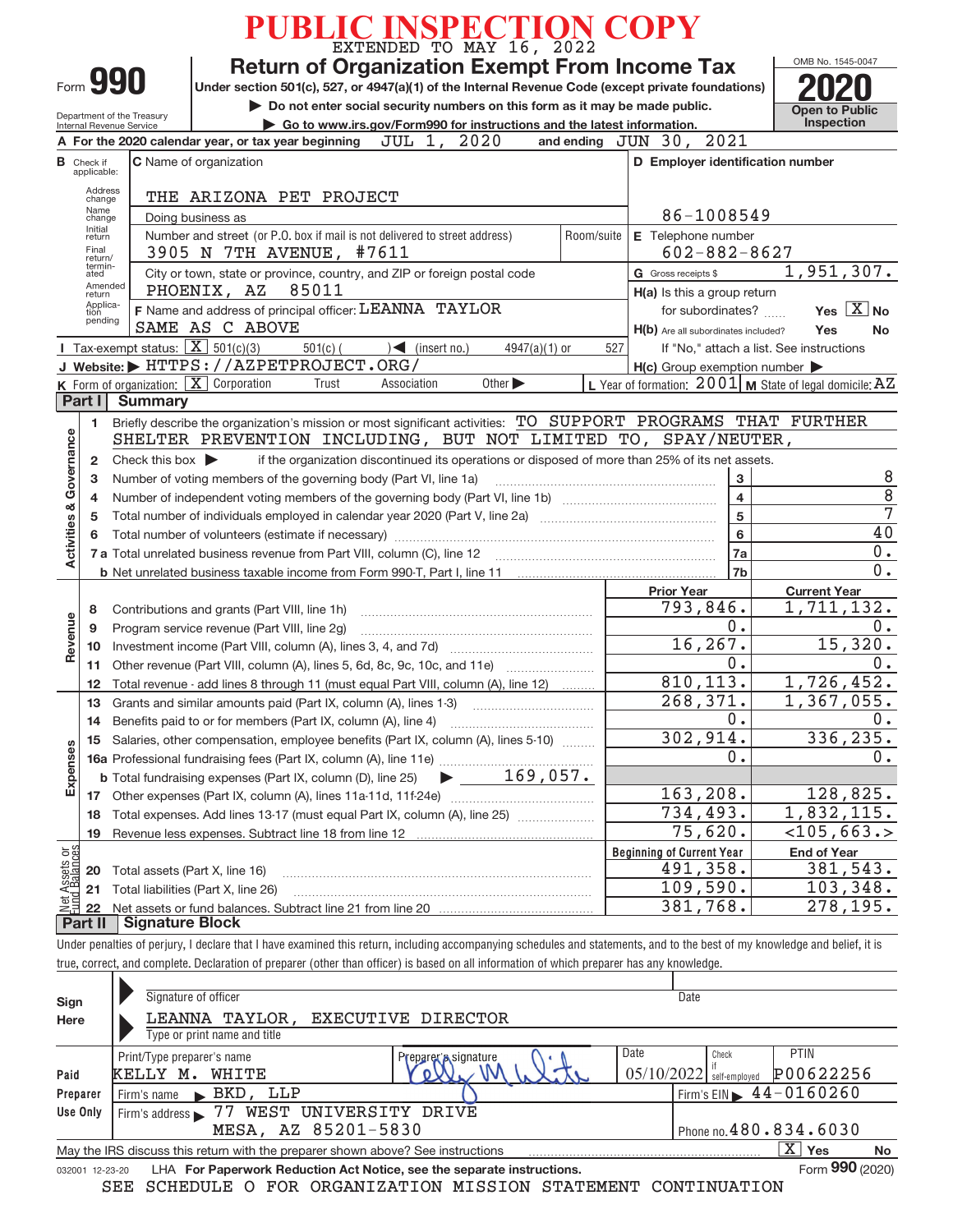| Briefly describe the organization's mission:<br>1.<br>TO SUPPORT PROGRAMS THAT FURTHER SHELTER PREVENTION INCLUDING BUT NOT<br>LIMITED TO SPAY/NEUTER, VACCINATIONS, SHELTER INTERVENTION COUNSELING,<br>AND RESOURCE MATCHING FOR FAMILIES IN NEED AND/OR ON THE VERGE OF<br>SURRENDERING THEIR PETS TO COMMUNITY SHELTERS.<br>Did the organization undertake any significant program services during the year which were not listed on the<br>$\mathbf{2}$<br>$\overline{\mathsf{Yes} \mathbb{X}}$ No<br>prior Form 990 or 990-EZ?<br>If "Yes," describe these new services on Schedule O.<br>$\overline{\mathsf{Yes} \mathbb{X}}$ No<br>Did the organization cease conducting, or make significant changes in how it conducts, any program services?<br>3<br>If "Yes," describe these changes on Schedule O.<br>Describe the organization's program service accomplishments for each of its three largest program services, as measured by expenses.<br>4<br>Section 501(c)(3) and 501(c)(4) organizations are required to report the amount of grants and allocations to others, the total expenses, and<br>revenue, if any, for each program service reported.<br>1,605,674. including grants of \$1,367,055. ) (Revenue \$<br>(Expenses \$<br>(Code:<br>4a<br>THE SPAY NEUTER ASSISTANCE PROGRAM FUNDED APPROXIMATELY 787 FREE<br>SURGERIES, 423 FREE E-COLLARS, 585 FREE TAKE-HOME PAIN MEDICATIONS, AND<br>2,252 FREE VACCINES TO FAMILIES WITH LIMITED, OR NO ACCESS, TO<br>VETERINARY CARE. THE SHELTER INTERVENTION PROGRAMS ASSISTED OVER 1,900<br>PETS, ALLOWING THEM TO REMAIN WITH THEIR FAMILIES. BOTH PROGRAMS<br>IMPACTED BOTH SHELTER INTAKE AND EUTHANASIA WITHIN MARICOPA COUNTY<br>ANIMAL CARE & CONTROL, WHILE POSITIVELY IMPACTING LOW-INCOME FAMILIES,<br>AND FAMILIES IN CRISIS.<br>THE NUMBER OF SURGERIES PERFORMED LAST FISCAL YEAR WAS IMPACTED BY THE<br>PANDEMIC WITH CLINICS SHUT DOWN FOR JUST SHY OF FOUR MONTHS DUE TO<br>SAFETY AND SUPPLY CHAIN CONCERNS.<br>$\sqrt{3}$ (Revenue \$<br>4b<br>(Code:<br>$\left(\text{Code:} \right)$ $\left(\text{Expenses $}\right)$<br>including grants of \$<br>) (Revenue \$<br>4c<br>Other program services (Describe on Schedule O.)<br>4d<br>Expenses \$<br>including grants of \$<br>(Revenue \$<br>1,605,674.<br>Total program service expenses<br>Form 990 (2020)<br>SEE SCHEDULE O FOR CONTINUATION(S)<br>032002 12-23-20 | 86-1008549 | THE ARIZONA PET PROJECT<br><b>Part III Statement of Program Service Accomplishments</b> | Form 990 (2020) |
|-----------------------------------------------------------------------------------------------------------------------------------------------------------------------------------------------------------------------------------------------------------------------------------------------------------------------------------------------------------------------------------------------------------------------------------------------------------------------------------------------------------------------------------------------------------------------------------------------------------------------------------------------------------------------------------------------------------------------------------------------------------------------------------------------------------------------------------------------------------------------------------------------------------------------------------------------------------------------------------------------------------------------------------------------------------------------------------------------------------------------------------------------------------------------------------------------------------------------------------------------------------------------------------------------------------------------------------------------------------------------------------------------------------------------------------------------------------------------------------------------------------------------------------------------------------------------------------------------------------------------------------------------------------------------------------------------------------------------------------------------------------------------------------------------------------------------------------------------------------------------------------------------------------------------------------------------------------------------------------------------------------------------------------------------------------------------------------------------------------------------------------------------------------------------------------------------------------------------------------------------------------------------------------------------------------------------------------------------------------------------------------------------------------|------------|-----------------------------------------------------------------------------------------|-----------------|
|                                                                                                                                                                                                                                                                                                                                                                                                                                                                                                                                                                                                                                                                                                                                                                                                                                                                                                                                                                                                                                                                                                                                                                                                                                                                                                                                                                                                                                                                                                                                                                                                                                                                                                                                                                                                                                                                                                                                                                                                                                                                                                                                                                                                                                                                                                                                                                                                           |            |                                                                                         |                 |
|                                                                                                                                                                                                                                                                                                                                                                                                                                                                                                                                                                                                                                                                                                                                                                                                                                                                                                                                                                                                                                                                                                                                                                                                                                                                                                                                                                                                                                                                                                                                                                                                                                                                                                                                                                                                                                                                                                                                                                                                                                                                                                                                                                                                                                                                                                                                                                                                           |            |                                                                                         |                 |
|                                                                                                                                                                                                                                                                                                                                                                                                                                                                                                                                                                                                                                                                                                                                                                                                                                                                                                                                                                                                                                                                                                                                                                                                                                                                                                                                                                                                                                                                                                                                                                                                                                                                                                                                                                                                                                                                                                                                                                                                                                                                                                                                                                                                                                                                                                                                                                                                           |            |                                                                                         |                 |
|                                                                                                                                                                                                                                                                                                                                                                                                                                                                                                                                                                                                                                                                                                                                                                                                                                                                                                                                                                                                                                                                                                                                                                                                                                                                                                                                                                                                                                                                                                                                                                                                                                                                                                                                                                                                                                                                                                                                                                                                                                                                                                                                                                                                                                                                                                                                                                                                           |            |                                                                                         |                 |
|                                                                                                                                                                                                                                                                                                                                                                                                                                                                                                                                                                                                                                                                                                                                                                                                                                                                                                                                                                                                                                                                                                                                                                                                                                                                                                                                                                                                                                                                                                                                                                                                                                                                                                                                                                                                                                                                                                                                                                                                                                                                                                                                                                                                                                                                                                                                                                                                           |            |                                                                                         |                 |
|                                                                                                                                                                                                                                                                                                                                                                                                                                                                                                                                                                                                                                                                                                                                                                                                                                                                                                                                                                                                                                                                                                                                                                                                                                                                                                                                                                                                                                                                                                                                                                                                                                                                                                                                                                                                                                                                                                                                                                                                                                                                                                                                                                                                                                                                                                                                                                                                           |            |                                                                                         |                 |
|                                                                                                                                                                                                                                                                                                                                                                                                                                                                                                                                                                                                                                                                                                                                                                                                                                                                                                                                                                                                                                                                                                                                                                                                                                                                                                                                                                                                                                                                                                                                                                                                                                                                                                                                                                                                                                                                                                                                                                                                                                                                                                                                                                                                                                                                                                                                                                                                           |            |                                                                                         |                 |
|                                                                                                                                                                                                                                                                                                                                                                                                                                                                                                                                                                                                                                                                                                                                                                                                                                                                                                                                                                                                                                                                                                                                                                                                                                                                                                                                                                                                                                                                                                                                                                                                                                                                                                                                                                                                                                                                                                                                                                                                                                                                                                                                                                                                                                                                                                                                                                                                           |            |                                                                                         |                 |
|                                                                                                                                                                                                                                                                                                                                                                                                                                                                                                                                                                                                                                                                                                                                                                                                                                                                                                                                                                                                                                                                                                                                                                                                                                                                                                                                                                                                                                                                                                                                                                                                                                                                                                                                                                                                                                                                                                                                                                                                                                                                                                                                                                                                                                                                                                                                                                                                           |            |                                                                                         |                 |
|                                                                                                                                                                                                                                                                                                                                                                                                                                                                                                                                                                                                                                                                                                                                                                                                                                                                                                                                                                                                                                                                                                                                                                                                                                                                                                                                                                                                                                                                                                                                                                                                                                                                                                                                                                                                                                                                                                                                                                                                                                                                                                                                                                                                                                                                                                                                                                                                           |            |                                                                                         |                 |
|                                                                                                                                                                                                                                                                                                                                                                                                                                                                                                                                                                                                                                                                                                                                                                                                                                                                                                                                                                                                                                                                                                                                                                                                                                                                                                                                                                                                                                                                                                                                                                                                                                                                                                                                                                                                                                                                                                                                                                                                                                                                                                                                                                                                                                                                                                                                                                                                           |            |                                                                                         |                 |
|                                                                                                                                                                                                                                                                                                                                                                                                                                                                                                                                                                                                                                                                                                                                                                                                                                                                                                                                                                                                                                                                                                                                                                                                                                                                                                                                                                                                                                                                                                                                                                                                                                                                                                                                                                                                                                                                                                                                                                                                                                                                                                                                                                                                                                                                                                                                                                                                           |            |                                                                                         |                 |
| 3                                                                                                                                                                                                                                                                                                                                                                                                                                                                                                                                                                                                                                                                                                                                                                                                                                                                                                                                                                                                                                                                                                                                                                                                                                                                                                                                                                                                                                                                                                                                                                                                                                                                                                                                                                                                                                                                                                                                                                                                                                                                                                                                                                                                                                                                                                                                                                                                         |            |                                                                                         |                 |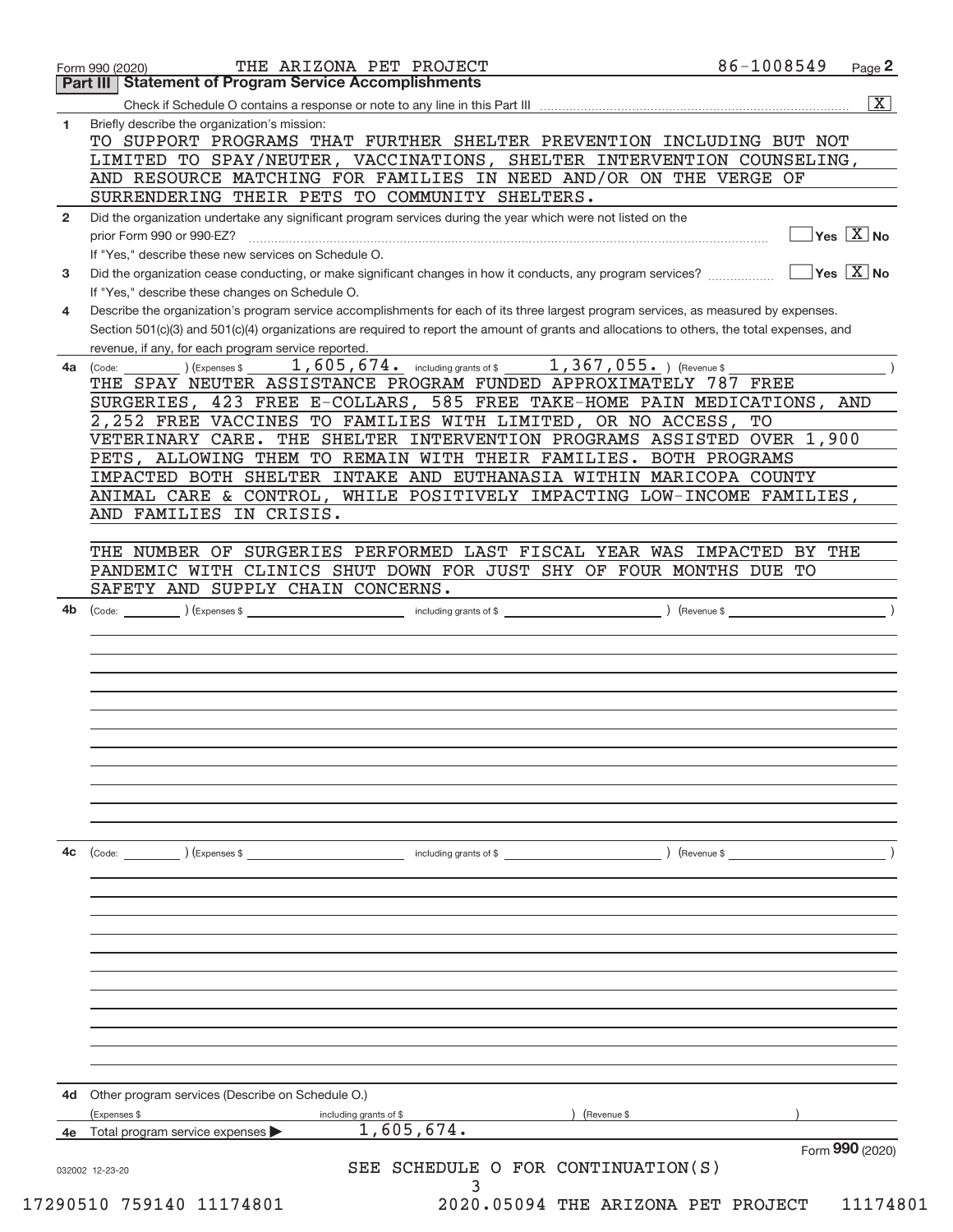**Part IV Checklist of Required Schedules**

|     |                                                                                                                                  |                 | Yes   No                |                         |
|-----|----------------------------------------------------------------------------------------------------------------------------------|-----------------|-------------------------|-------------------------|
| 1   | Is the organization described in section $501(c)(3)$ or $4947(a)(1)$ (other than a private foundation)?                          |                 |                         |                         |
|     |                                                                                                                                  | 1               | Х                       |                         |
| 2   |                                                                                                                                  | $\overline{2}$  | $\overline{\mathbf{x}}$ |                         |
| 3   | Did the organization engage in direct or indirect political campaign activities on behalf of or in opposition to candidates for  |                 |                         |                         |
|     |                                                                                                                                  | 3               |                         | X                       |
| 4   | Section 501(c)(3) organizations. Did the organization engage in lobbying activities, or have a section 501(h) election in effect |                 |                         |                         |
|     |                                                                                                                                  | 4               |                         | X                       |
| 5   | Is the organization a section 501(c)(4), 501(c)(5), or 501(c)(6) organization that receives membership dues, assessments, or     |                 |                         |                         |
|     |                                                                                                                                  | 5               |                         | X                       |
| 6   | Did the organization maintain any donor advised funds or any similar funds or accounts for which donors have the right to        |                 |                         |                         |
|     | provide advice on the distribution or investment of amounts in such funds or accounts? If "Yes," complete Schedule D, Part I     | 6               |                         | X                       |
| 7   | Did the organization receive or hold a conservation easement, including easements to preserve open space,                        |                 |                         |                         |
|     |                                                                                                                                  | $\overline{7}$  |                         | X                       |
| 8   | Did the organization maintain collections of works of art, historical treasures, or other similar assets? If "Yes," complete     |                 |                         |                         |
|     |                                                                                                                                  | 8               |                         | X                       |
| 9   | Did the organization report an amount in Part X, line 21, for escrow or custodial account liability, serve as a custodian for    |                 |                         |                         |
|     | amounts not listed in Part X; or provide credit counseling, debt management, credit repair, or debt negotiation services?        |                 |                         |                         |
|     |                                                                                                                                  | 9               |                         | X.                      |
| 10  | Did the organization, directly or through a related organization, hold assets in donor-restricted endowments                     |                 |                         |                         |
|     |                                                                                                                                  | 10              |                         | X.                      |
| 11  | If the organization's answer to any of the following questions is "Yes," then complete Schedule D, Parts VI, VII, VIII, IX, or X |                 |                         |                         |
|     | as applicable.                                                                                                                   |                 |                         |                         |
|     | Did the organization report an amount for land, buildings, and equipment in Part X, line 10? If "Yes," complete Schedule D.      |                 |                         | X                       |
|     | Did the organization report an amount for investments - other securities in Part X, line 12, that is 5% or more of its total     | 11a             |                         |                         |
| b   |                                                                                                                                  | 11b             |                         | X                       |
|     | c Did the organization report an amount for investments - program related in Part X, line 13, that is 5% or more of its total    |                 |                         |                         |
|     |                                                                                                                                  | 11c             |                         | X.                      |
|     | d Did the organization report an amount for other assets in Part X, line 15, that is 5% or more of its total assets reported in  |                 |                         |                         |
|     |                                                                                                                                  | 11d             |                         | X                       |
|     |                                                                                                                                  | 11e             |                         | $\overline{\mathtt{x}}$ |
| f.  | Did the organization's separate or consolidated financial statements for the tax year include a footnote that addresses          |                 |                         |                         |
|     | the organization's liability for uncertain tax positions under FIN 48 (ASC 740)? If "Yes," complete Schedule D, Part X           | 11f             | х                       |                         |
|     | 12a Did the organization obtain separate, independent audited financial statements for the tax year? If "Yes," complete          |                 |                         |                         |
|     |                                                                                                                                  | 12a             | х                       |                         |
|     | <b>b</b> Was the organization included in consolidated, independent audited financial statements for the tax year?               |                 |                         |                         |
|     | If "Yes," and if the organization answered "No" to line 12a, then completing Schedule D, Parts XI and XII is optional            | 12 <sub>b</sub> |                         | ∡⊾                      |
| 13  |                                                                                                                                  | 13              |                         | X                       |
| 14a | Did the organization maintain an office, employees, or agents outside of the United States?                                      | 14a             |                         | X                       |
| b   | Did the organization have aggregate revenues or expenses of more than \$10,000 from grantmaking, fundraising, business,          |                 |                         |                         |
|     | investment, and program service activities outside the United States, or aggregate foreign investments valued at \$100,000       |                 |                         |                         |
|     |                                                                                                                                  | 14b             |                         | X                       |
| 15  | Did the organization report on Part IX, column (A), line 3, more than \$5,000 of grants or other assistance to or for any        |                 |                         |                         |
|     |                                                                                                                                  | 15              |                         | X                       |
| 16  | Did the organization report on Part IX, column (A), line 3, more than \$5,000 of aggregate grants or other assistance to         |                 |                         |                         |
|     |                                                                                                                                  | 16              |                         | X                       |
| 17  | Did the organization report a total of more than \$15,000 of expenses for professional fundraising services on Part IX,          |                 |                         |                         |
|     |                                                                                                                                  | 17              |                         | X                       |
| 18  | Did the organization report more than \$15,000 total of fundraising event gross income and contributions on Part VIII, lines     |                 |                         |                         |
|     |                                                                                                                                  | 18              | х                       |                         |
| 19  | Did the organization report more than \$15,000 of gross income from gaming activities on Part VIII, line 9a? If "Yes."           |                 |                         |                         |
|     |                                                                                                                                  | 19              |                         | X                       |
| 20a |                                                                                                                                  | 20a             |                         | $\overline{\textbf{X}}$ |
|     | b If "Yes" to line 20a, did the organization attach a copy of its audited financial statements to this return?                   | 20 <sub>b</sub> |                         |                         |
| 21  | Did the organization report more than \$5,000 of grants or other assistance to any domestic organization or                      |                 |                         |                         |
|     |                                                                                                                                  | 21              |                         | X                       |
|     | 032003 12-23-20                                                                                                                  |                 |                         | Form 990 (2020)         |

4

032003 12‐23‐20

17290510 759140 11174801 2020.05094 THE ARIZONA PET PROJECT 11174801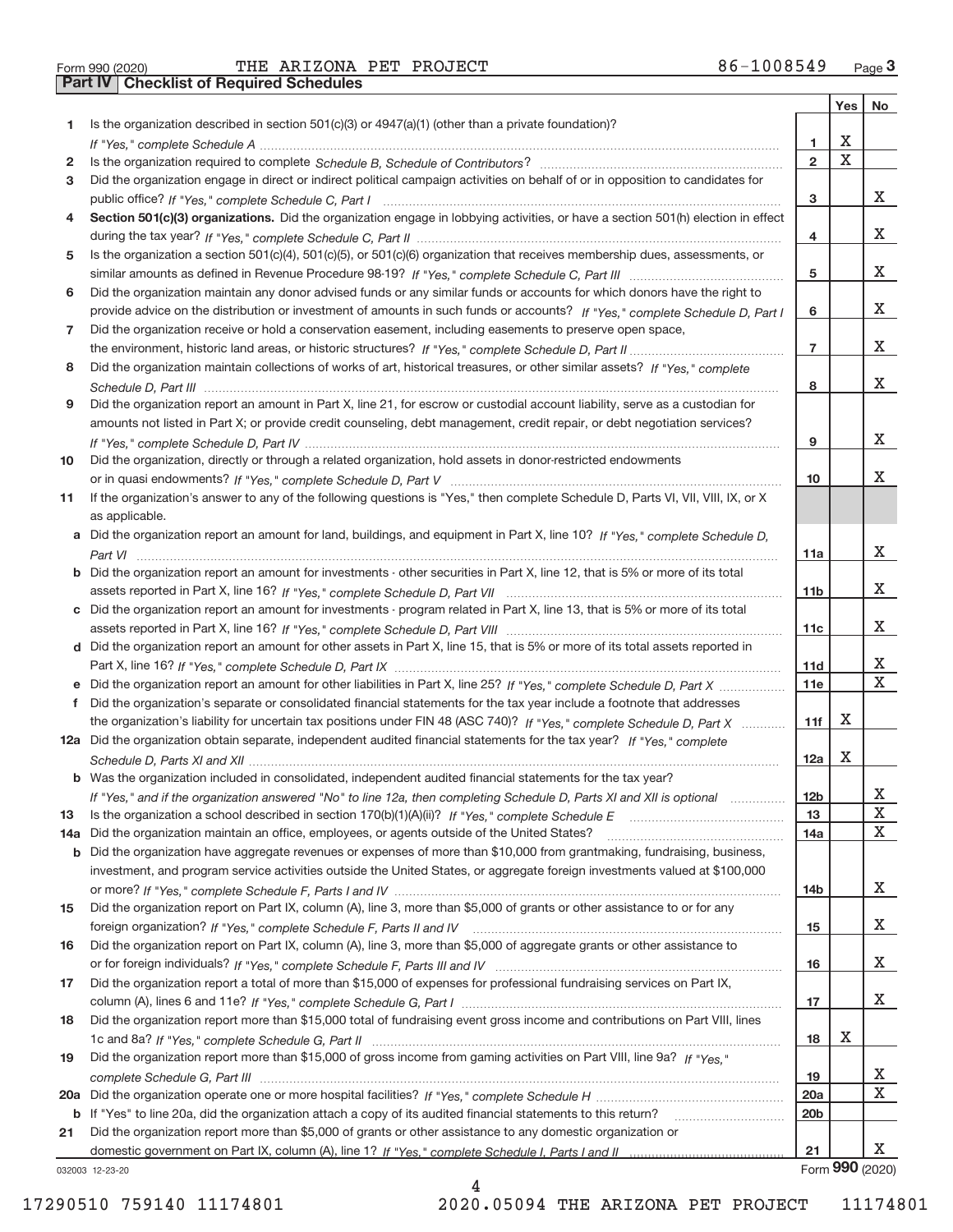|  | Form 990 (2020) |
|--|-----------------|

**Part IV Checklist of Required Schedules**

*(continued)*

T

|               |                                                                                                                              |                 |     | Yes   No                |
|---------------|------------------------------------------------------------------------------------------------------------------------------|-----------------|-----|-------------------------|
| 22            | Did the organization report more than \$5,000 of grants or other assistance to or for domestic individuals on                |                 |     |                         |
|               |                                                                                                                              | $22 \,$         | X   |                         |
| 23            | Did the organization answer "Yes" to Part VII, Section A, line 3, 4, or 5 about compensation of the organization's current   |                 |     |                         |
|               | and former officers, directors, trustees, key employees, and highest compensated employees? If "Yes," complete               |                 |     |                         |
|               |                                                                                                                              | 23              |     | x                       |
|               | 24a Did the organization have a tax-exempt bond issue with an outstanding principal amount of more than \$100,000 as of the  |                 |     |                         |
|               | last day of the year, that was issued after December 31, 2002? If "Yes," answer lines 24b through 24d and complete           |                 |     |                         |
|               |                                                                                                                              | 24a             |     | x                       |
|               |                                                                                                                              | 24b             |     |                         |
|               | c Did the organization maintain an escrow account other than a refunding escrow at any time during the year to defease       |                 |     |                         |
|               |                                                                                                                              | 24 <sub>c</sub> |     |                         |
|               |                                                                                                                              | 24d             |     |                         |
|               | 25a Section 501(c)(3), 501(c)(4), and 501(c)(29) organizations. Did the organization engage in an excess benefit             |                 |     |                         |
|               |                                                                                                                              | 25a             |     | x                       |
|               | b Is the organization aware that it engaged in an excess benefit transaction with a disqualified person in a prior year, and |                 |     |                         |
|               | that the transaction has not been reported on any of the organization's prior Forms 990 or 990-EZ? If "Yes," complete        |                 |     |                         |
|               | Schedule L, Part I                                                                                                           | 25 <sub>b</sub> |     | x                       |
| 26            | Did the organization report any amount on Part X, line 5 or 22, for receivables from or payables to any current              |                 |     |                         |
|               | or former officer, director, trustee, key employee, creator or founder, substantial contributor, or 35%                      |                 |     |                         |
|               |                                                                                                                              | 26              |     | х                       |
| 27            | Did the organization provide a grant or other assistance to any current or former officer, director, trustee, key employee,  |                 |     |                         |
|               | creator or founder, substantial contributor or employee thereof, a grant selection committee member, or to a 35% controlled  |                 |     |                         |
|               | entity (including an employee thereof) or family member of any of these persons? If "Yes," complete Schedule L, Part III     | 27              |     | x                       |
| 28            | Was the organization a party to a business transaction with one of the following parties (see Schedule L, Part IV            |                 |     |                         |
|               | instructions, for applicable filing thresholds, conditions, and exceptions):                                                 |                 |     |                         |
|               | a A current or former officer, director, trustee, key employee, creator or founder, or substantial contributor? If           |                 |     |                         |
|               |                                                                                                                              | 28a             |     | x                       |
|               |                                                                                                                              | 28 <sub>b</sub> |     | $\overline{\mathbf{X}}$ |
|               | c A 35% controlled entity of one or more individuals and/or organizations described in lines 28a or 28b? If                  |                 |     |                         |
|               |                                                                                                                              | 28c             | X   |                         |
| 29            |                                                                                                                              | 29              | X   |                         |
| 30            | Did the organization receive contributions of art, historical treasures, or other similar assets, or qualified conservation  |                 |     |                         |
|               |                                                                                                                              | 30              |     | X                       |
| 31            | Did the organization liquidate, terminate, or dissolve and cease operations? If "Yes," complete Schedule N, Part I           | 31              |     | $\overline{\textbf{X}}$ |
| 32            | Did the organization sell, exchange, dispose of, or transfer more than 25% of its net assets? If "Yes," complete             |                 |     |                         |
|               | Schedule N, Part II                                                                                                          | 32              |     | X                       |
| 33            | Did the organization own 100% of an entity disregarded as separate from the organization under Regulations                   |                 |     |                         |
|               |                                                                                                                              | 33              |     | X                       |
| 34            | Was the organization related to any tax-exempt or taxable entity? If "Yes," complete Schedule R, Part II, III, or IV, and    |                 |     |                         |
|               |                                                                                                                              | 34              |     | х                       |
|               | 35a Did the organization have a controlled entity within the meaning of section 512(b)(13)?                                  | 35a             |     | $\mathbf X$             |
|               | b If "Yes" to line 35a, did the organization receive any payment from or engage in any transaction with a controlled entity  |                 |     |                         |
|               |                                                                                                                              | 35 <sub>b</sub> |     |                         |
| 36            | Section 501(c)(3) organizations. Did the organization make any transfers to an exempt non-charitable related organization?   |                 |     |                         |
|               |                                                                                                                              | 36              |     | x                       |
| 37            | Did the organization conduct more than 5% of its activities through an entity that is not a related organization             |                 |     |                         |
|               | and that is treated as a partnership for federal income tax purposes? If "Yes," complete Schedule R, Part VI                 | 37              |     | X                       |
| 38            | Did the organization complete Schedule O and provide explanations in Schedule O for Part VI, lines 11b and 19?               |                 |     |                         |
|               | Note: All Form 990 filers are required to complete Schedule O                                                                | 38              | Х   |                         |
| <b>Part V</b> | <b>Statements Regarding Other IRS Filings and Tax Compliance</b>                                                             |                 |     |                         |
|               | Check if Schedule O contains a response or note to any line in this Part V                                                   |                 |     |                         |
|               |                                                                                                                              |                 | Yes | No                      |
|               | 1a Enter the number reported in Box 3 of Form 1096. Enter -0- if not applicable<br>1a                                        |                 |     |                         |
|               | 0<br>1b                                                                                                                      |                 |     |                         |
|               | c Did the organization comply with backup withholding rules for reportable payments to vendors and reportable gaming         |                 |     |                         |
|               | (gambling) winnings to prize winners?                                                                                        | 1c              | X   |                         |
|               | 032004 12-23-20                                                                                                              |                 |     | Form 990 (2020)         |
|               | 5                                                                                                                            |                 |     |                         |

 <sup>17290510 759140 11174801 2020.05094</sup> THE ARIZONA PET PROJECT 11174801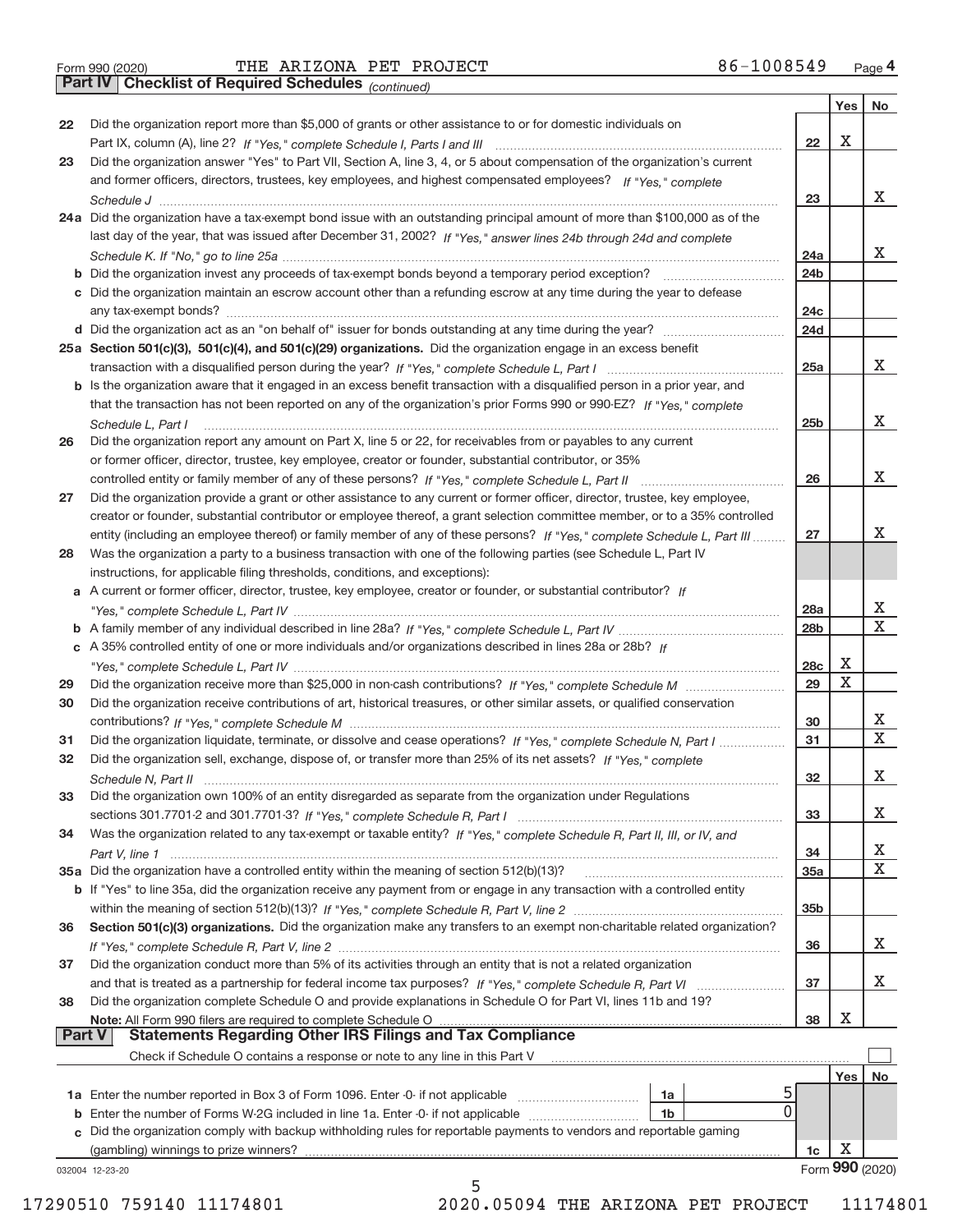|        | 86-1008549<br>THE ARIZONA PET PROJECT<br>Form 990 (2020)                                                                                                                                 |                |     | $Page$ <sup>5</sup>   |  |  |  |  |  |
|--------|------------------------------------------------------------------------------------------------------------------------------------------------------------------------------------------|----------------|-----|-----------------------|--|--|--|--|--|
| Part V | Statements Regarding Other IRS Filings and Tax Compliance (continued)                                                                                                                    |                |     |                       |  |  |  |  |  |
|        |                                                                                                                                                                                          |                | Yes | No                    |  |  |  |  |  |
|        | 2a Enter the number of employees reported on Form W-3, Transmittal of Wage and Tax Statements,                                                                                           |                |     |                       |  |  |  |  |  |
|        | 7<br>filed for the calendar year ending with or within the year covered by this return [11] [11] filed for the calendar year ending with or within the year covered by this return<br>2a |                | X   |                       |  |  |  |  |  |
|        |                                                                                                                                                                                          |                |     |                       |  |  |  |  |  |
|        |                                                                                                                                                                                          |                |     |                       |  |  |  |  |  |
|        | 3a Did the organization have unrelated business gross income of \$1,000 or more during the year?                                                                                         |                |     |                       |  |  |  |  |  |
|        |                                                                                                                                                                                          | 3 <sub>b</sub> |     |                       |  |  |  |  |  |
|        | 4a At any time during the calendar year, did the organization have an interest in, or a signature or other authority over, a                                                             |                |     |                       |  |  |  |  |  |
|        |                                                                                                                                                                                          | 4a             |     | х                     |  |  |  |  |  |
|        | <b>b</b> If "Yes," enter the name of the foreign country $\blacktriangleright$                                                                                                           |                |     |                       |  |  |  |  |  |
|        | See instructions for filing requirements for FinCEN Form 114, Report of Foreign Bank and Financial Accounts (FBAR).                                                                      |                |     |                       |  |  |  |  |  |
|        | 5a Was the organization a party to a prohibited tax shelter transaction at any time during the tax year?                                                                                 | 5a             |     | х                     |  |  |  |  |  |
|        |                                                                                                                                                                                          | 5 <sub>b</sub> |     | Χ                     |  |  |  |  |  |
|        |                                                                                                                                                                                          | 5c             |     |                       |  |  |  |  |  |
|        | 6a Does the organization have annual gross receipts that are normally greater than \$100,000, and did the organization solicit                                                           |                |     |                       |  |  |  |  |  |
|        | any contributions that were not tax deductible as charitable contributions?                                                                                                              | 6a             |     | х                     |  |  |  |  |  |
|        | b If "Yes," did the organization include with every solicitation an express statement that such contributions or gifts                                                                   |                |     |                       |  |  |  |  |  |
|        | were not tax deductible?                                                                                                                                                                 | 6b             |     |                       |  |  |  |  |  |
| 7      | Organizations that may receive deductible contributions under section 170(c).                                                                                                            |                |     |                       |  |  |  |  |  |
|        | a Did the organization receive a payment in excess of \$75 made partly as a contribution and partly for goods and services provided to the payor?                                        | 7a             | х   |                       |  |  |  |  |  |
|        | <b>b</b> If "Yes," did the organization notify the donor of the value of the goods or services provided?                                                                                 | 7b             | Χ   |                       |  |  |  |  |  |
|        | c Did the organization sell, exchange, or otherwise dispose of tangible personal property for which it was required                                                                      |                |     |                       |  |  |  |  |  |
|        |                                                                                                                                                                                          | 7c             |     | х                     |  |  |  |  |  |
|        | 7d                                                                                                                                                                                       |                |     |                       |  |  |  |  |  |
|        | e Did the organization receive any funds, directly or indirectly, to pay premiums on a personal benefit contract?                                                                        |                |     |                       |  |  |  |  |  |
| Ť.     | Did the organization, during the year, pay premiums, directly or indirectly, on a personal benefit contract?                                                                             |                |     |                       |  |  |  |  |  |
| g      | If the organization received a contribution of qualified intellectual property, did the organization file Form 8899 as required?                                                         |                |     |                       |  |  |  |  |  |
|        | h If the organization received a contribution of cars, boats, airplanes, or other vehicles, did the organization file a Form 1098-C?                                                     |                |     |                       |  |  |  |  |  |
| 8      | Sponsoring organizations maintaining donor advised funds. Did a donor advised fund maintained by the                                                                                     |                |     |                       |  |  |  |  |  |
|        | sponsoring organization have excess business holdings at any time during the year?                                                                                                       | 8              |     |                       |  |  |  |  |  |
| 9      | Sponsoring organizations maintaining donor advised funds.                                                                                                                                |                |     |                       |  |  |  |  |  |
|        | a Did the sponsoring organization make any taxable distributions under section 4966?                                                                                                     | <b>9a</b>      |     |                       |  |  |  |  |  |
|        | b Did the sponsoring organization make a distribution to a donor, donor advisor, or related person?                                                                                      | 9b             |     |                       |  |  |  |  |  |
| 10     | Section 501(c)(7) organizations. Enter:                                                                                                                                                  |                |     |                       |  |  |  |  |  |
|        | 10a                                                                                                                                                                                      |                |     |                       |  |  |  |  |  |
| b      | Gross receipts, included on Form 990, Part VIII, line 12, for public use of club facilities<br>10b                                                                                       |                |     |                       |  |  |  |  |  |
| 11     | Section 501(c)(12) organizations. Enter:<br>11a                                                                                                                                          |                |     |                       |  |  |  |  |  |
|        | b Gross income from other sources (Do not net amounts due or paid to other sources against                                                                                               |                |     |                       |  |  |  |  |  |
|        | amounts due or received from them.)<br>11b                                                                                                                                               |                |     |                       |  |  |  |  |  |
|        | 12a Section 4947(a)(1) non-exempt charitable trusts. Is the organization filing Form 990 in lieu of Form 1041?                                                                           | 12a            |     |                       |  |  |  |  |  |
| b      | If "Yes," enter the amount of tax-exempt interest received or accrued during the year<br>12 <sub>b</sub>                                                                                 |                |     |                       |  |  |  |  |  |
| 13     | Section 501(c)(29) qualified nonprofit health insurance issuers.                                                                                                                         |                |     |                       |  |  |  |  |  |
|        | a Is the organization licensed to issue qualified health plans in more than one state?                                                                                                   | 13а            |     |                       |  |  |  |  |  |
|        | Note: See the instructions for additional information the organization must report on Schedule O.                                                                                        |                |     |                       |  |  |  |  |  |
|        | <b>b</b> Enter the amount of reserves the organization is required to maintain by the states in which the                                                                                |                |     |                       |  |  |  |  |  |
|        | 13 <sub>b</sub>                                                                                                                                                                          |                |     |                       |  |  |  |  |  |
|        | 13с                                                                                                                                                                                      |                |     |                       |  |  |  |  |  |
| 14а    | Did the organization receive any payments for indoor tanning services during the tax year?                                                                                               | 14a            |     | х                     |  |  |  |  |  |
|        |                                                                                                                                                                                          | 14b            |     |                       |  |  |  |  |  |
| 15     | Is the organization subject to the section 4960 tax on payment(s) of more than \$1,000,000 in remuneration or                                                                            |                |     |                       |  |  |  |  |  |
|        |                                                                                                                                                                                          | 15             |     | х                     |  |  |  |  |  |
|        | If "Yes," see instructions and file Form 4720, Schedule N.                                                                                                                               |                |     |                       |  |  |  |  |  |
| 16     | Is the organization an educational institution subject to the section 4968 excise tax on net investment income?<br>.                                                                     | 16             |     | х                     |  |  |  |  |  |
|        | If "Yes," complete Form 4720, Schedule O.                                                                                                                                                |                |     |                       |  |  |  |  |  |
|        |                                                                                                                                                                                          |                |     | $000 \; \text{const}$ |  |  |  |  |  |

Form (2020) **990**

032005 12‐23‐20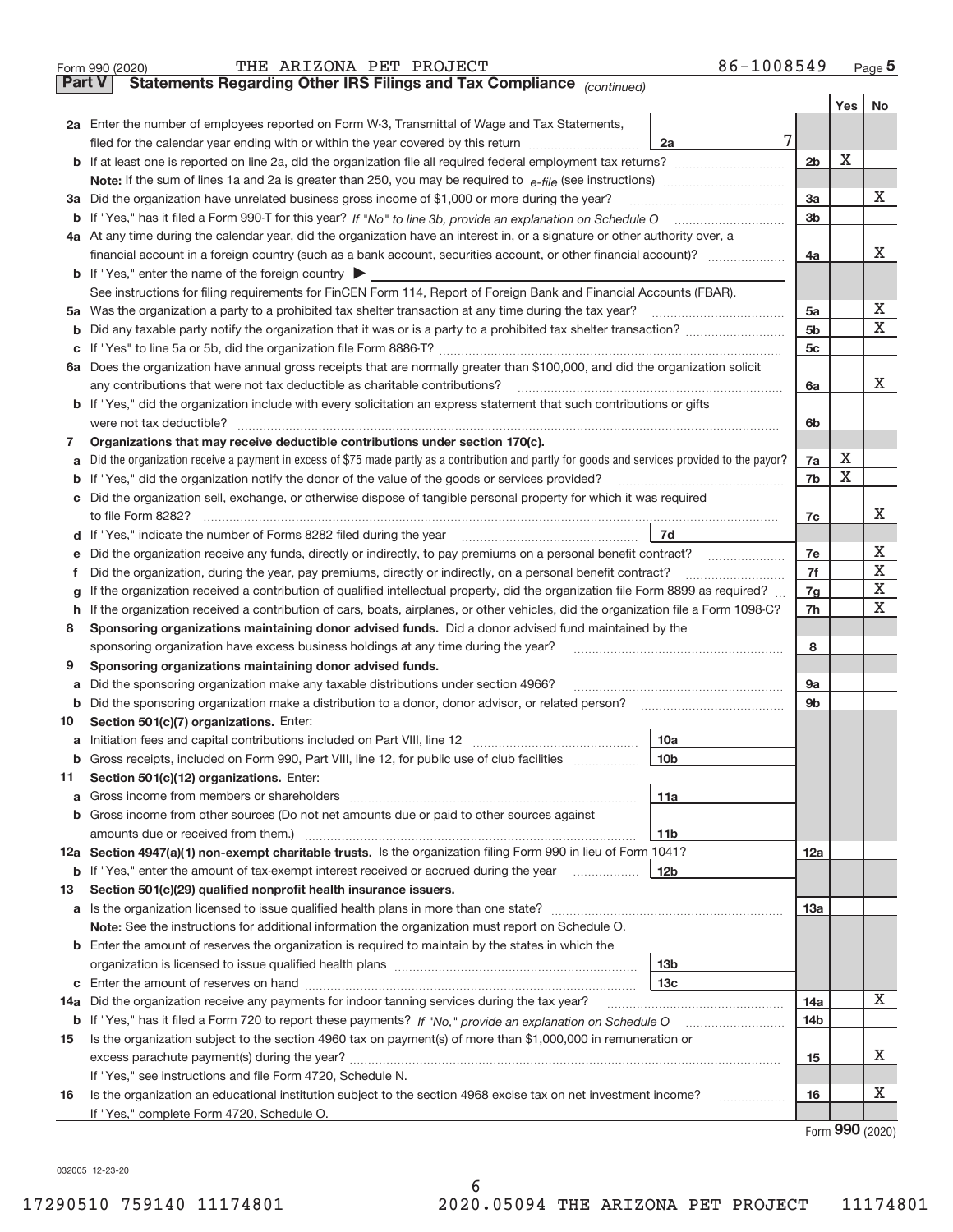|  | Form 990 (2020) |
|--|-----------------|
|  |                 |

#### Form 990 (2020) 'I'HE'ARIZONA PET'PROJECT' 86-IUU8549 Page THE ARIZONA PET PROJECT 86-1008549

*For each "Yes" response to lines 2 through 7b below, and for a "No" response to line 8a, 8b, or 10b below, describe the circumstances, processes, or changes on Schedule O. See instructions.* Check if Schedule O contains a response or note to any line in this Part VI **Part VI Governance, Management, and Disclosure** 

|              |                                                                                                                                                                                                                              |    |   |                 | Yes $ $ | No          |
|--------------|------------------------------------------------------------------------------------------------------------------------------------------------------------------------------------------------------------------------------|----|---|-----------------|---------|-------------|
|              | 1a Enter the number of voting members of the governing body at the end of the tax year                                                                                                                                       | 1a | 8 |                 |         |             |
|              | If there are material differences in voting rights among members of the governing body, or if the governing                                                                                                                  |    |   |                 |         |             |
|              | body delegated broad authority to an executive committee or similar committee, explain on Schedule O.                                                                                                                        |    |   |                 |         |             |
|              | <b>b</b> Enter the number of voting members included on line 1a, above, who are independent <i>manumum</i>                                                                                                                   | 1b | 8 |                 |         |             |
| $\mathbf{2}$ | Did any officer, director, trustee, or key employee have a family relationship or a business relationship with any other                                                                                                     |    |   |                 |         |             |
|              | officer, director, trustee, or key employee?                                                                                                                                                                                 |    |   | $\mathbf{2}$    |         | X           |
| 3            | Did the organization delegate control over management duties customarily performed by or under the direct supervision                                                                                                        |    |   |                 |         |             |
|              |                                                                                                                                                                                                                              |    |   | 3               |         | Χ           |
| 4            | Did the organization make any significant changes to its governing documents since the prior Form 990 was filed?                                                                                                             |    |   | 4               |         | $\mathbf X$ |
| 5            |                                                                                                                                                                                                                              |    |   | 5               |         | $\mathbf X$ |
| 6            |                                                                                                                                                                                                                              |    |   | 6               |         | X           |
| 7a           | Did the organization have members, stockholders, or other persons who had the power to elect or appoint one or                                                                                                               |    |   |                 |         |             |
|              |                                                                                                                                                                                                                              |    |   | 7a              |         | х           |
|              | <b>b</b> Are any governance decisions of the organization reserved to (or subject to approval by) members, stockholders, or                                                                                                  |    |   |                 |         |             |
|              | persons other than the governing body?                                                                                                                                                                                       |    |   | 7b              |         | Х           |
| 8            | Did the organization contemporaneously document the meetings held or written actions undertaken during the year by the following:                                                                                            |    |   |                 |         |             |
| a            |                                                                                                                                                                                                                              |    |   | 8a              | X       |             |
|              |                                                                                                                                                                                                                              |    |   | 8b              |         | X           |
| 9            | Is there any officer, director, trustee, or key employee listed in Part VII, Section A, who cannot be reached at the                                                                                                         |    |   |                 |         |             |
|              |                                                                                                                                                                                                                              |    |   | 9               |         | X           |
|              | Section B. Policies (This Section B requests information about policies not required by the Internal Revenue Code.)                                                                                                          |    |   |                 |         |             |
|              |                                                                                                                                                                                                                              |    |   |                 | Yes     | No          |
|              |                                                                                                                                                                                                                              |    |   | 10a             |         | X           |
|              | <b>b</b> If "Yes," did the organization have written policies and procedures governing the activities of such chapters, affiliates,                                                                                          |    |   |                 |         |             |
|              |                                                                                                                                                                                                                              |    |   |                 |         |             |
|              |                                                                                                                                                                                                                              |    |   | 10 <sub>b</sub> |         | X           |
|              | 11a Has the organization provided a complete copy of this Form 990 to all members of its governing body before filing the form?                                                                                              |    |   | 11a             |         |             |
|              | <b>b</b> Describe in Schedule O the process, if any, used by the organization to review this Form 990.                                                                                                                       |    |   |                 | X       |             |
|              |                                                                                                                                                                                                                              |    |   | 12a             | Χ       |             |
| b            |                                                                                                                                                                                                                              |    |   | 12 <sub>b</sub> |         |             |
|              | c Did the organization regularly and consistently monitor and enforce compliance with the policy? If "Yes." describe                                                                                                         |    |   |                 |         |             |
|              | in Schedule O how this was done manufactured and continuum control of the Schedule O how this was done manufactured and continuum control of the Schedule O how this was done                                                |    |   | 12c             | Х       |             |
| 13           | Did the organization have a written whistleblower policy? [11] matter content to the organization have a written whistleblower policy? [11] matter content content and the organization have a written whistleblower policy? |    |   | 13              | X       |             |
| 14           | Did the organization have a written document retention and destruction policy? manufactured and the organization have a written document retention and destruction policy?                                                   |    |   | 14              | X       |             |
| 15           | Did the process for determining compensation of the following persons include a review and approval by independent                                                                                                           |    |   |                 |         |             |
|              | persons, comparability data, and contemporaneous substantiation of the deliberation and decision?                                                                                                                            |    |   |                 |         |             |
|              |                                                                                                                                                                                                                              |    |   | 15a             | X       |             |
|              |                                                                                                                                                                                                                              |    |   | 15 <sub>b</sub> | Х       |             |
|              | If "Yes" to line 15a or 15b, describe the process in Schedule O (see instructions).                                                                                                                                          |    |   |                 |         |             |
|              | 16a Did the organization invest in, contribute assets to, or participate in a joint venture or similar arrangement with a                                                                                                    |    |   |                 |         |             |
|              | taxable entity during the year?                                                                                                                                                                                              |    |   | 16a             |         | x           |
|              | b If "Yes," did the organization follow a written policy or procedure requiring the organization to evaluate its participation                                                                                               |    |   |                 |         |             |
|              | in joint venture arrangements under applicable federal tax law, and take steps to safequard the organization's                                                                                                               |    |   |                 |         |             |
|              | exempt status with respect to such arrangements?                                                                                                                                                                             |    |   | 16 <sub>b</sub> |         |             |
|              | <b>Section C. Disclosure</b>                                                                                                                                                                                                 |    |   |                 |         |             |
| 17           | <b>NONE</b><br>List the states with which a copy of this Form 990 is required to be filed $\blacktriangleright$                                                                                                              |    |   |                 |         |             |
| 18           | Section 6104 requires an organization to make its Forms 1023 (1024 or 1024-A, if applicable), 990, and 990-T (Section 501(c)(3)s only) available                                                                             |    |   |                 |         |             |
|              | for public inspection. Indicate how you made these available. Check all that apply.                                                                                                                                          |    |   |                 |         |             |
|              | $X$ Upon request<br>Own website<br>Another's website<br>Other (explain on Schedule O)                                                                                                                                        |    |   |                 |         |             |
| 19           | Describe on Schedule O whether (and if so, how) the organization made its governing documents, conflict of interest policy, and financial                                                                                    |    |   |                 |         |             |
|              | statements available to the public during the tax year.                                                                                                                                                                      |    |   |                 |         |             |
| 20           | State the name, address, and telephone number of the person who possesses the organization's books and records                                                                                                               |    |   |                 |         |             |
|              | LEANNA TAYLOR - 602-882-8627                                                                                                                                                                                                 |    |   |                 |         |             |
|              | 85011<br>3905 N 7TH AVE #7611, PHOENIX,<br>ΑZ                                                                                                                                                                                |    |   |                 |         |             |
|              |                                                                                                                                                                                                                              |    |   |                 |         |             |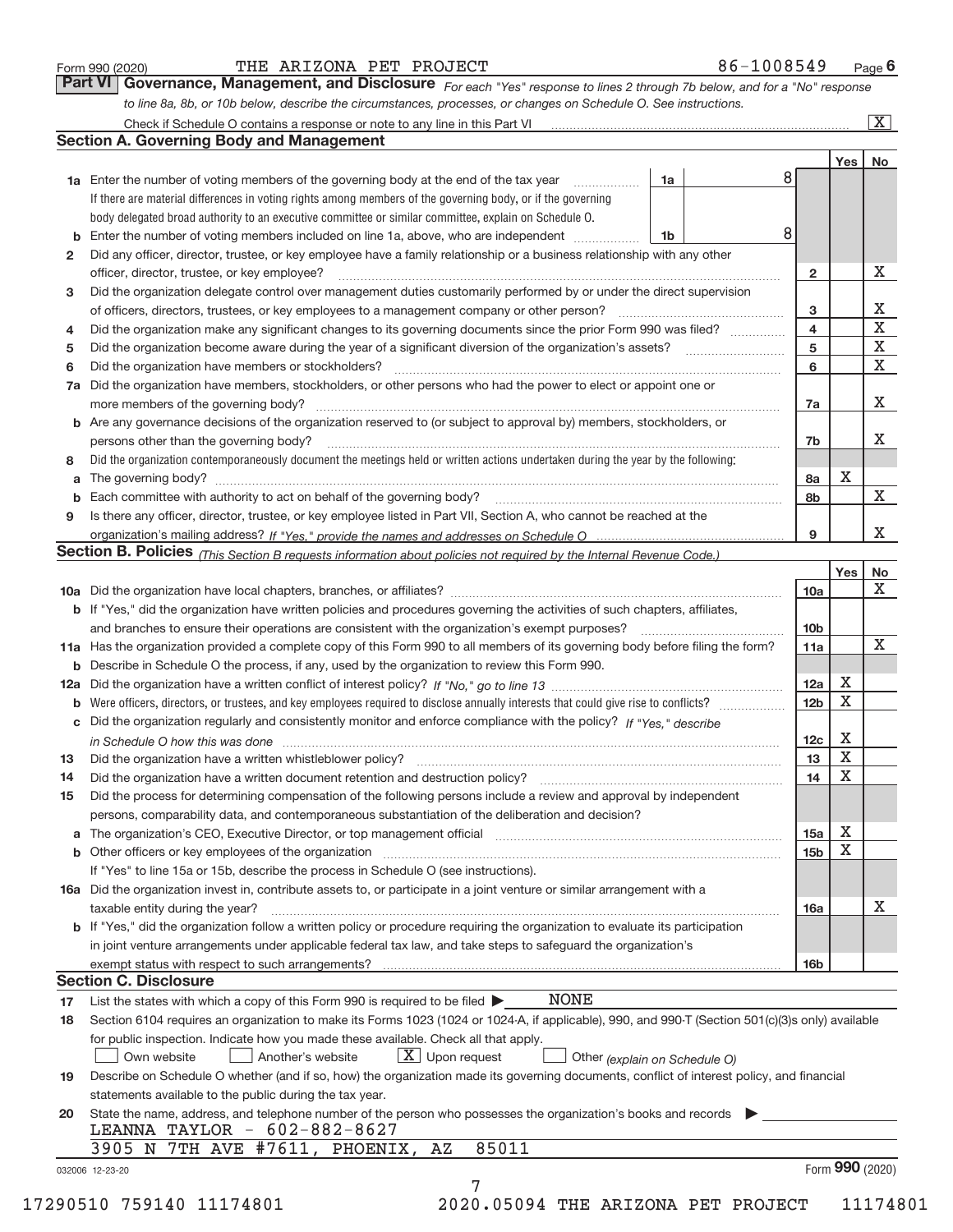$\begin{array}{c} \boxed{1} \\ \boxed{1} \\ \end{array}$ 

| Part VII Compensation of Officers, Directors, Trustees, Key Employees, Highest Compensated |
|--------------------------------------------------------------------------------------------|
| <b>Employees, and Independent Contractors</b>                                              |

Check if Schedule O contains a response or note to any line in this Part VII

**Section A. Officers, Directors, Trustees, Key Employees, and Highest Compensated Employees**

**1a**  Complete this table for all persons required to be listed. Report compensation for the calendar year ending with or within the organization's tax year.  $\bullet$  List all of the organization's current officers, directors, trustees (whether individuals or organizations), regardless of amount of compensation.

Enter -0- in columns (D), (E), and (F) if no compensation was paid.

**•** List all of the organization's current key employees, if any. See instructions for definition of "key employee."

● List the organization's five current highest compensated employees (other than an officer, director, trustee, or key employee) who received report‐ able compensation (Box 5 of Form W‐2 and/or Box 7 of Form 1099‐MISC) of more than \$100,000 from the organization and any related organizations.

 $\bullet$  List all of the organization's former officers, key employees, and highest compensated employees who received more than \$100,000 of reportable compensation from the organization and any related organizations.

**•** List all of the organization's former directors or trustees that received, in the capacity as a former director or trustee of the organization, more than \$10,000 of reportable compensation from the organization and any related organizations.

See instructions for the order in which to list the persons above.

[X] Check this box if neither the organization nor any related organization compensated any current officer, director, or trustee.

| (A)                             | (B)                    | (C)<br>Position                |                                                                  |                         |              |                                 |        | (D)             | (E)                              | (F)                      |  |  |  |  |
|---------------------------------|------------------------|--------------------------------|------------------------------------------------------------------|-------------------------|--------------|---------------------------------|--------|-----------------|----------------------------------|--------------------------|--|--|--|--|
| Name and title                  | Average                |                                | (do not check more than one                                      |                         |              |                                 |        | Reportable      | Reportable                       | Estimated                |  |  |  |  |
|                                 | hours per              |                                | box, unless person is both an<br>officer and a director/trustee) |                         |              |                                 |        | compensation    | compensation                     | amount of                |  |  |  |  |
|                                 | week                   |                                |                                                                  |                         |              |                                 |        | from<br>the     | from related                     | other                    |  |  |  |  |
|                                 | (list any<br>hours for | Individual trustee or director |                                                                  |                         |              |                                 |        | organization    | organizations<br>(W-2/1099-MISC) | compensation<br>from the |  |  |  |  |
|                                 | related                |                                |                                                                  |                         |              |                                 |        | (W-2/1099-MISC) |                                  | organization             |  |  |  |  |
|                                 | organizations          |                                |                                                                  |                         |              |                                 |        |                 |                                  | and related              |  |  |  |  |
|                                 | below                  |                                | Institutional trustee                                            |                         | Key employee |                                 |        |                 |                                  | organizations            |  |  |  |  |
|                                 | line)                  |                                |                                                                  | Officer                 |              | Highest compensated<br>employee | Former |                 |                                  |                          |  |  |  |  |
| MEGAN CONNER<br>(1)             | 1.00                   |                                |                                                                  |                         |              |                                 |        |                 |                                  |                          |  |  |  |  |
| FORMER VICE CHAIR               |                        | $\mathbf X$                    |                                                                  | $\mathbf X$             |              |                                 |        | 0.              | 0.                               | $0$ .                    |  |  |  |  |
| LINDSAY FRICKS<br>(2)           | 1.00                   |                                |                                                                  |                         |              |                                 |        |                 |                                  |                          |  |  |  |  |
| <b>CHAIR</b>                    |                        | $\mathbf X$                    |                                                                  | $\overline{\text{X}}$   |              |                                 |        | 0.              | 0.                               | $0$ .                    |  |  |  |  |
| LEAH ELLSWORTH<br>(3)           | 1.00                   |                                |                                                                  |                         |              |                                 |        |                 |                                  |                          |  |  |  |  |
| <b>DIRECTOR</b>                 |                        | $\mathbf X$                    |                                                                  |                         |              |                                 |        | 0.              | 0.                               | 0.                       |  |  |  |  |
| TRACYANN MAINS<br>(4)           | 1.00                   |                                |                                                                  |                         |              |                                 |        |                 |                                  |                          |  |  |  |  |
| <b>SECRETARY</b>                |                        | $\mathbf X$                    |                                                                  | $\overline{\mathbf{X}}$ |              |                                 |        | 0.              | 0.                               | $0 \cdot$                |  |  |  |  |
| LIZ SHARP<br>(5)                | 1.00                   |                                |                                                                  |                         |              |                                 |        |                 |                                  |                          |  |  |  |  |
| <b>DIRECTOR</b>                 |                        | $\mathbf X$                    |                                                                  |                         |              |                                 |        | 0.              | 0.                               | $0_{.}$                  |  |  |  |  |
| KYU UTSONOMIYA<br>(6)           | 1.00                   |                                |                                                                  |                         |              |                                 |        |                 |                                  |                          |  |  |  |  |
| <b>DIRECTOR</b>                 |                        | $\mathbf X$                    |                                                                  |                         |              |                                 |        | $0$ .           | 0.                               | $0$ .                    |  |  |  |  |
| ANDREA FEENEY<br>(7)            | 1.00                   |                                |                                                                  |                         |              |                                 |        |                 |                                  |                          |  |  |  |  |
| DIRECTOR (UNTIL SEPTEMBER 2021) |                        | $\mathbf X$                    |                                                                  |                         |              |                                 |        | 0.              | 0.                               | 0.                       |  |  |  |  |
| <b>JESSE BENSCOTER</b><br>(8)   | 1.00                   |                                |                                                                  |                         |              |                                 |        |                 |                                  |                          |  |  |  |  |
| VICE CHAIR                      |                        | $\mathbf X$                    |                                                                  | $\overline{\text{X}}$   |              |                                 |        | 0.              | 0.                               | $0 \cdot$                |  |  |  |  |
| STEVEN MILLER<br>(9)            | 1.00                   |                                |                                                                  |                         |              |                                 |        |                 |                                  |                          |  |  |  |  |
| <b>SECRETARY</b>                |                        | $\mathbf X$                    |                                                                  | $\mathbf X$             |              |                                 |        | $0$ .           | 0.                               | $0 \cdot$                |  |  |  |  |
| (10) JENNIFER KING              | 1.00                   |                                |                                                                  |                         |              |                                 |        |                 |                                  |                          |  |  |  |  |
| <b>DIRECTOR</b>                 |                        | $\mathbf X$                    |                                                                  |                         |              |                                 |        | 0.              | 0.                               | $0$ .                    |  |  |  |  |
| (11) MORGANE BEDAW              | 1.00                   |                                |                                                                  |                         |              |                                 |        |                 |                                  |                          |  |  |  |  |
| <b>DIRECTOR</b>                 |                        | $\mathbf X$                    |                                                                  |                         |              |                                 |        | 0.              | 0.                               | $0$ .                    |  |  |  |  |
| (12) ANITA HILDRETH             | 1.00                   |                                |                                                                  |                         |              |                                 |        |                 |                                  |                          |  |  |  |  |
| <b>DIRECTOR</b>                 |                        | $\mathbf X$                    |                                                                  |                         |              |                                 |        | 0.              | 0.                               | 0.                       |  |  |  |  |
|                                 |                        |                                |                                                                  |                         |              |                                 |        |                 |                                  |                          |  |  |  |  |
|                                 |                        |                                |                                                                  |                         |              |                                 |        |                 |                                  |                          |  |  |  |  |
|                                 |                        |                                |                                                                  |                         |              |                                 |        |                 |                                  |                          |  |  |  |  |
|                                 |                        |                                |                                                                  |                         |              |                                 |        |                 |                                  |                          |  |  |  |  |
|                                 |                        |                                |                                                                  |                         |              |                                 |        |                 |                                  |                          |  |  |  |  |
|                                 |                        |                                |                                                                  |                         |              |                                 |        |                 |                                  |                          |  |  |  |  |
|                                 |                        |                                |                                                                  |                         |              |                                 |        |                 |                                  |                          |  |  |  |  |
|                                 |                        |                                |                                                                  |                         |              |                                 |        |                 |                                  |                          |  |  |  |  |
|                                 |                        |                                |                                                                  |                         |              |                                 |        |                 |                                  |                          |  |  |  |  |
|                                 |                        |                                |                                                                  |                         |              |                                 |        |                 |                                  |                          |  |  |  |  |

8

032007 12‐23‐20

Form (2020) **990**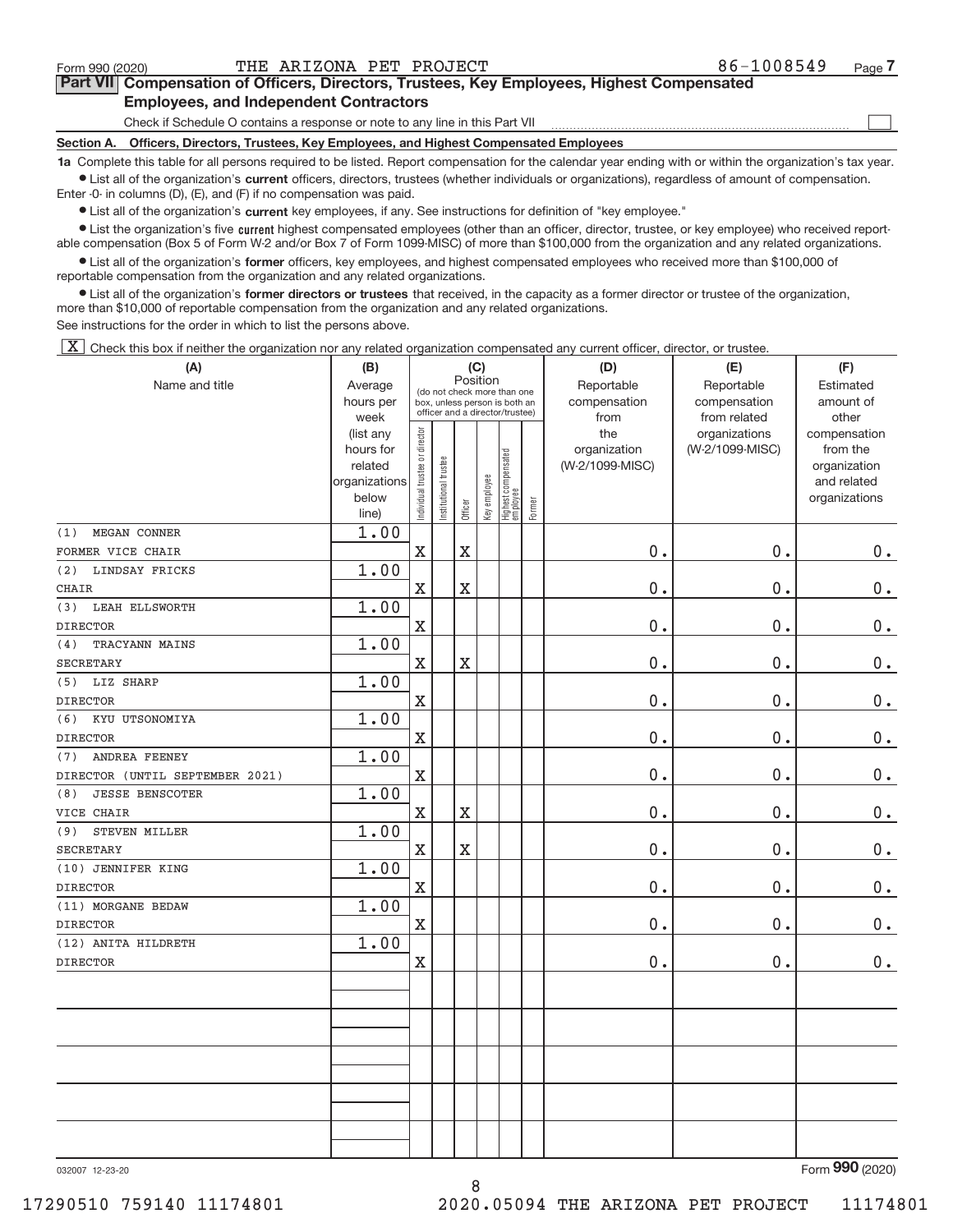| Form 990 (2020) | THE ARIZONA PET PROJECT                                                                                                                                                                                                                                                     |                                                                                           |                                                                                                                                                                               |                       |         |              |                                                                                                     |        |                                                                | 86-1008549                                                       |                                                                                                |     |                  | Page 8                                        |
|-----------------|-----------------------------------------------------------------------------------------------------------------------------------------------------------------------------------------------------------------------------------------------------------------------------|-------------------------------------------------------------------------------------------|-------------------------------------------------------------------------------------------------------------------------------------------------------------------------------|-----------------------|---------|--------------|-----------------------------------------------------------------------------------------------------|--------|----------------------------------------------------------------|------------------------------------------------------------------|------------------------------------------------------------------------------------------------|-----|------------------|-----------------------------------------------|
| <b>Part VII</b> | (A)<br>Name and title                                                                                                                                                                                                                                                       | (B)<br>Average                                                                            | Section A. Officers, Directors, Trustees, Key Employees, and Highest Compensated Employees (continued)<br>(C)<br>(D)<br>Position<br>Reportable<br>(do not check more than one |                       |         |              |                                                                                                     |        |                                                                | (E)<br>Reportable                                                |                                                                                                |     | (F)<br>Estimated |                                               |
|                 |                                                                                                                                                                                                                                                                             | hours per<br>week<br>(list any<br>hours for<br>related<br>organizations<br>below<br>line) | Individual trustee or director                                                                                                                                                | Institutional trustee | Officer | Key employee | box, unless person is both an<br>officer and a director/trustee)<br>Highest compensated<br>employee | Former | compensation<br>from<br>the<br>organization<br>(W-2/1099-MISC) | compensation<br>from related<br>organizations<br>(W-2/1099-MISC) | amount of<br>other<br>compensation<br>from the<br>organization<br>and related<br>organizations |     |                  |                                               |
|                 |                                                                                                                                                                                                                                                                             |                                                                                           |                                                                                                                                                                               |                       |         |              |                                                                                                     |        |                                                                |                                                                  |                                                                                                |     |                  |                                               |
|                 |                                                                                                                                                                                                                                                                             |                                                                                           |                                                                                                                                                                               |                       |         |              |                                                                                                     |        |                                                                |                                                                  |                                                                                                |     |                  |                                               |
|                 |                                                                                                                                                                                                                                                                             |                                                                                           |                                                                                                                                                                               |                       |         |              |                                                                                                     |        |                                                                |                                                                  |                                                                                                |     |                  |                                               |
|                 |                                                                                                                                                                                                                                                                             |                                                                                           |                                                                                                                                                                               |                       |         |              |                                                                                                     |        |                                                                |                                                                  |                                                                                                |     |                  |                                               |
|                 |                                                                                                                                                                                                                                                                             |                                                                                           |                                                                                                                                                                               |                       |         |              |                                                                                                     |        |                                                                |                                                                  |                                                                                                |     |                  |                                               |
|                 |                                                                                                                                                                                                                                                                             |                                                                                           |                                                                                                                                                                               |                       |         |              |                                                                                                     |        |                                                                |                                                                  |                                                                                                |     |                  |                                               |
|                 |                                                                                                                                                                                                                                                                             |                                                                                           |                                                                                                                                                                               |                       |         |              |                                                                                                     |        |                                                                |                                                                  |                                                                                                |     |                  |                                               |
|                 |                                                                                                                                                                                                                                                                             |                                                                                           |                                                                                                                                                                               |                       |         |              |                                                                                                     |        |                                                                |                                                                  |                                                                                                |     |                  |                                               |
| 1b Subtotal     | c Total from continuation sheets to Part VII, Section A <b>Constitution</b> Section A                                                                                                                                                                                       |                                                                                           |                                                                                                                                                                               |                       |         |              |                                                                                                     |        | $0$ .<br>0.<br>$\overline{0}$ .                                |                                                                  | $0$ .<br>$\overline{0}$ .<br>$\overline{0}$ .                                                  |     |                  | $0$ .<br>$\overline{0}$ .<br>$\overline{0}$ . |
| 2               | Total number of individuals (including but not limited to those listed above) who received more than \$100,000 of reportable<br>compensation from the organization $\blacktriangleright$                                                                                    |                                                                                           |                                                                                                                                                                               |                       |         |              |                                                                                                     |        |                                                                |                                                                  |                                                                                                |     |                  | 0                                             |
| з               | Did the organization list any former officer, director, trustee, key employee, or highest compensated employee on                                                                                                                                                           |                                                                                           |                                                                                                                                                                               |                       |         |              |                                                                                                     |        |                                                                |                                                                  |                                                                                                |     | Yes              | No                                            |
| 4               | line 1a? If "Yes," complete Schedule J for such individual manufactured contained and the 1a? If "Yes," complete Schedule J for such individual<br>For any individual listed on line 1a, is the sum of reportable compensation and other compensation from the organization |                                                                                           |                                                                                                                                                                               |                       |         |              |                                                                                                     |        |                                                                |                                                                  |                                                                                                | 3   |                  | х                                             |
| 5               | Did any person listed on line 1a receive or accrue compensation from any unrelated organization or individual for services                                                                                                                                                  |                                                                                           |                                                                                                                                                                               |                       |         |              |                                                                                                     |        |                                                                |                                                                  |                                                                                                | 4   |                  | х                                             |
|                 | <b>Section B. Independent Contractors</b>                                                                                                                                                                                                                                   |                                                                                           |                                                                                                                                                                               |                       |         |              |                                                                                                     |        |                                                                |                                                                  |                                                                                                | 5   |                  | Χ                                             |
| 1               | Complete this table for your five highest compensated independent contractors that received more than \$100,000 of compensation from<br>the organization. Report compensation for the calendar year ending with or within the organization's tax year.                      |                                                                                           |                                                                                                                                                                               |                       |         |              |                                                                                                     |        |                                                                |                                                                  |                                                                                                |     |                  |                                               |
|                 | (A)<br>Name and business address                                                                                                                                                                                                                                            |                                                                                           |                                                                                                                                                                               | <b>NONE</b>           |         |              |                                                                                                     |        | (B)<br>Description of services                                 |                                                                  |                                                                                                | (C) | Compensation     |                                               |
|                 |                                                                                                                                                                                                                                                                             |                                                                                           |                                                                                                                                                                               |                       |         |              |                                                                                                     |        |                                                                |                                                                  |                                                                                                |     |                  |                                               |
|                 |                                                                                                                                                                                                                                                                             |                                                                                           |                                                                                                                                                                               |                       |         |              |                                                                                                     |        |                                                                |                                                                  |                                                                                                |     |                  |                                               |
|                 |                                                                                                                                                                                                                                                                             |                                                                                           |                                                                                                                                                                               |                       |         |              |                                                                                                     |        |                                                                |                                                                  |                                                                                                |     |                  |                                               |
|                 |                                                                                                                                                                                                                                                                             |                                                                                           |                                                                                                                                                                               |                       |         |              |                                                                                                     |        |                                                                |                                                                  |                                                                                                |     |                  |                                               |
| 2               | Total number of independent contractors (including but not limited to those listed above) who received more than<br>\$100,000 of compensation from the organization                                                                                                         |                                                                                           |                                                                                                                                                                               |                       |         | 0            |                                                                                                     |        |                                                                |                                                                  |                                                                                                |     | Form 990 (2020)  |                                               |

032008 12‐23‐20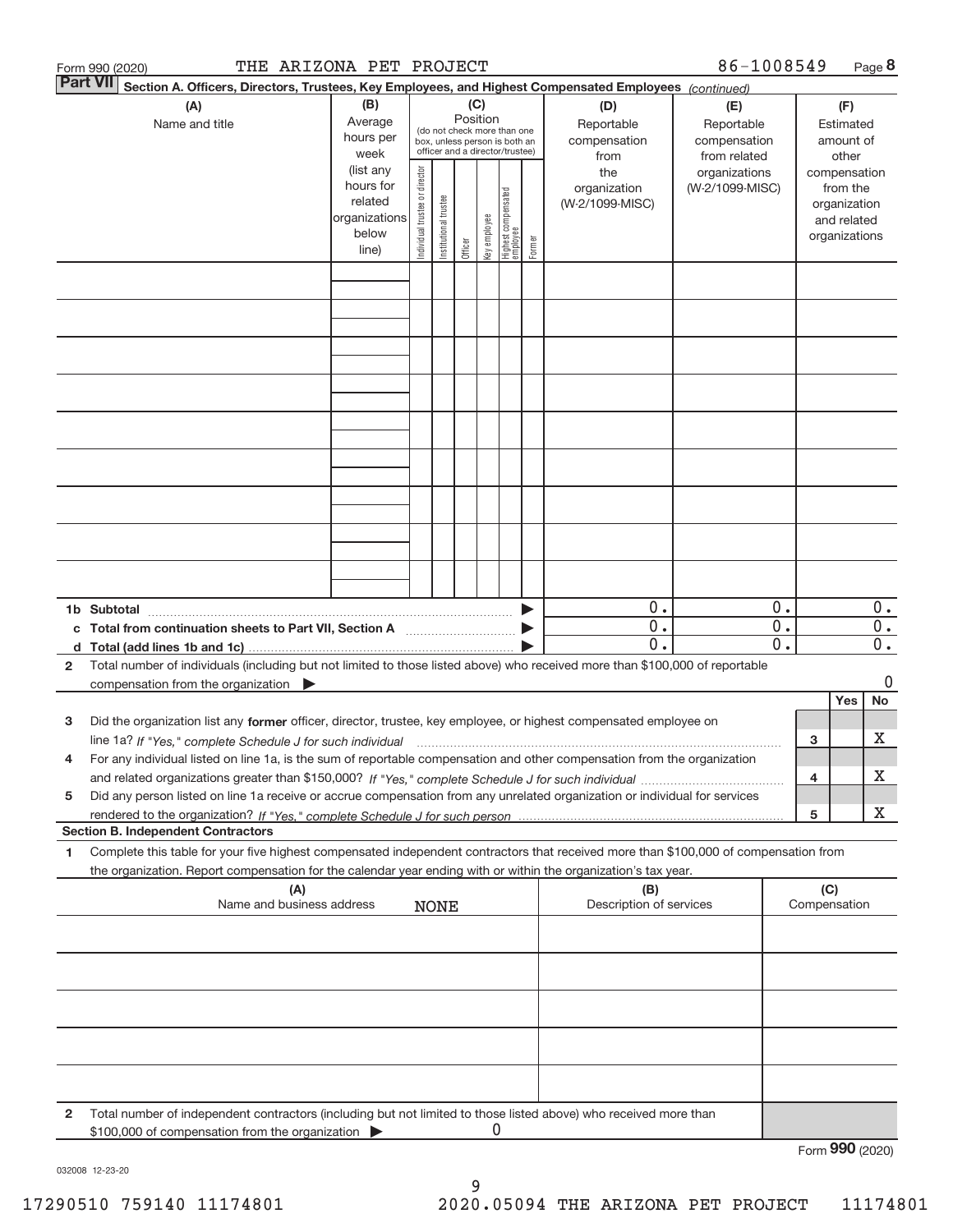|                                                           |                  |        | Form 990 (2020)                                                                                                        | THE ARIZONA PET PROJECT |                 |                       |                                  |                                       | 86-1008549                    | Page 9                             |
|-----------------------------------------------------------|------------------|--------|------------------------------------------------------------------------------------------------------------------------|-------------------------|-----------------|-----------------------|----------------------------------|---------------------------------------|-------------------------------|------------------------------------|
|                                                           | <b>Part VIII</b> |        | <b>Statement of Revenue</b>                                                                                            |                         |                 |                       |                                  |                                       |                               |                                    |
|                                                           |                  |        | Check if Schedule O contains a response or note to any line in this Part VIII                                          |                         |                 |                       | (A)                              | (B)                                   | $\overline{(C)}$              | $\mathbf{X}$<br>(D)                |
|                                                           |                  |        |                                                                                                                        |                         |                 |                       | Total revenue                    | Related or exempt<br>function revenue | Unrelated<br>business revenue | Revenue excluded<br>from tax under |
|                                                           |                  |        |                                                                                                                        |                         |                 |                       |                                  |                                       |                               | sections 512 - 514                 |
|                                                           |                  |        | 1 a Federated campaigns                                                                                                | 1a                      |                 |                       |                                  |                                       |                               |                                    |
| Contributions, Gifts, Grants<br>and Other Similar Amounts |                  |        | <b>b</b> Membership dues                                                                                               | 1 <sub>b</sub>          |                 |                       |                                  |                                       |                               |                                    |
|                                                           |                  | С      | Fundraising events                                                                                                     | 1 <sub>c</sub>          |                 | 104, 158.             |                                  |                                       |                               |                                    |
|                                                           |                  |        | d Related organizations                                                                                                | 1 <sub>d</sub>          |                 |                       |                                  |                                       |                               |                                    |
|                                                           |                  | е      | Government grants (contributions)                                                                                      | 1e                      |                 | 54,000.               |                                  |                                       |                               |                                    |
|                                                           |                  |        | f All other contributions, gifts, grants, and                                                                          |                         |                 |                       |                                  |                                       |                               |                                    |
|                                                           |                  |        | similar amounts not included above                                                                                     | 1f                      |                 | 1,552,974.            |                                  |                                       |                               |                                    |
|                                                           |                  | g      | Noncash contributions included in lines 1a-1f                                                                          |                         |                 | $1g$ \$1,081,097.     |                                  |                                       |                               |                                    |
|                                                           |                  |        |                                                                                                                        |                         |                 |                       | $\blacktriangleright$ 1,711,132. |                                       |                               |                                    |
|                                                           |                  |        |                                                                                                                        |                         |                 | <b>Business Code</b>  |                                  |                                       |                               |                                    |
|                                                           |                  | 2a     |                                                                                                                        |                         |                 |                       |                                  |                                       |                               |                                    |
|                                                           |                  | b      | <u> 1989 - Johann Barn, mars ann an t-Amhain ann an t-Amhain an t-Amhain an t-Amhain an t-Amhain an t-Amhain an t-</u> |                         |                 |                       |                                  |                                       |                               |                                    |
|                                                           |                  | c      | <u> 1989 - Johann Stein, mars et al. (b. 1989)</u>                                                                     |                         |                 |                       |                                  |                                       |                               |                                    |
|                                                           |                  | d      | <u> 1989 - Johann Barn, mars ann an t-Amhain ann an t-Amhain an t-Amhain an t-Amhain an t-Amhain an t-Amhain an t-</u> |                         |                 |                       |                                  |                                       |                               |                                    |
| Program Service<br>Revenue                                |                  | е      |                                                                                                                        |                         |                 |                       |                                  |                                       |                               |                                    |
|                                                           |                  | f.     | All other program service revenue <i>mimimini</i>                                                                      |                         |                 |                       |                                  |                                       |                               |                                    |
|                                                           |                  | a      |                                                                                                                        |                         |                 | $\blacktriangleright$ |                                  |                                       |                               |                                    |
|                                                           | 3                |        | Investment income (including dividends, interest, and                                                                  |                         |                 |                       |                                  |                                       |                               |                                    |
|                                                           |                  |        |                                                                                                                        |                         |                 |                       | 5,659.                           |                                       |                               | 5,659.                             |
|                                                           | 4                |        | Income from investment of tax-exempt bond proceeds                                                                     |                         |                 |                       |                                  |                                       |                               |                                    |
|                                                           | 5                |        |                                                                                                                        | (i) Real                |                 | (ii) Personal         |                                  |                                       |                               |                                    |
|                                                           |                  |        |                                                                                                                        | 6a                      |                 |                       |                                  |                                       |                               |                                    |
|                                                           |                  |        | 6 a Gross rents<br>.                                                                                                   | 6 <sub>b</sub>          |                 |                       |                                  |                                       |                               |                                    |
|                                                           |                  | b<br>c | Less: rental expenses<br>Rental income or (loss)                                                                       | 6c                      |                 |                       |                                  |                                       |                               |                                    |
|                                                           |                  | d      | Net rental income or (loss)                                                                                            |                         |                 |                       |                                  |                                       |                               |                                    |
|                                                           |                  |        | 7 a Gross amount from sales of                                                                                         | (i) Securities          |                 | (ii) Other            |                                  |                                       |                               |                                    |
|                                                           |                  |        | assets other than inventory                                                                                            | $7a$ 210, 178.          |                 |                       |                                  |                                       |                               |                                    |
|                                                           |                  |        | <b>b</b> Less: cost or other basis                                                                                     |                         |                 |                       |                                  |                                       |                               |                                    |
|                                                           |                  |        | and sales expenses                                                                                                     | $7b$ 200, 517.          |                 |                       |                                  |                                       |                               |                                    |
| venue                                                     |                  |        | c Gain or (loss)                                                                                                       | 9,661.<br>7c            |                 |                       |                                  |                                       |                               |                                    |
|                                                           |                  |        |                                                                                                                        |                         |                 |                       | 9,661.                           |                                       |                               | 9,661.                             |
| Other Re                                                  |                  |        | 8 a Gross income from fundraising events (not                                                                          |                         |                 |                       |                                  |                                       |                               |                                    |
|                                                           |                  |        | including \$                                                                                                           | $104,158$ of            |                 |                       |                                  |                                       |                               |                                    |
|                                                           |                  |        | contributions reported on line 1c). See                                                                                |                         |                 |                       |                                  |                                       |                               |                                    |
|                                                           |                  |        |                                                                                                                        |                         |                 | $ a_2 $ 24,338.       |                                  |                                       |                               |                                    |
|                                                           |                  |        | <b>b</b> Less: direct expenses                                                                                         |                         | 8 <sub>b</sub>  | 24,338.               |                                  |                                       |                               |                                    |
|                                                           |                  | c      | Net income or (loss) from fundraising events                                                                           |                         |                 |                       | 0.                               |                                       |                               |                                    |
|                                                           |                  |        | 9 a Gross income from gaming activities. See                                                                           |                         |                 |                       |                                  |                                       |                               |                                    |
|                                                           |                  |        |                                                                                                                        |                         | <b>9a</b>       |                       |                                  |                                       |                               |                                    |
|                                                           |                  |        |                                                                                                                        |                         | 9 <sub>b</sub>  |                       |                                  |                                       |                               |                                    |
|                                                           |                  |        | c Net income or (loss) from gaming activities                                                                          |                         |                 |                       |                                  |                                       |                               |                                    |
|                                                           |                  |        | 10 a Gross sales of inventory, less returns                                                                            |                         |                 |                       |                                  |                                       |                               |                                    |
|                                                           |                  |        |                                                                                                                        |                         | 10a             |                       |                                  |                                       |                               |                                    |
|                                                           |                  |        | <b>b</b> Less: cost of goods sold                                                                                      |                         | 10 <sub>b</sub> |                       |                                  |                                       |                               |                                    |
|                                                           |                  |        | c Net income or (loss) from sales of inventory                                                                         |                         |                 | <b>Business Code</b>  |                                  |                                       |                               |                                    |
|                                                           |                  |        |                                                                                                                        |                         |                 |                       |                                  |                                       |                               |                                    |
|                                                           | 11a              |        |                                                                                                                        |                         |                 |                       |                                  |                                       |                               |                                    |
|                                                           |                  | b      |                                                                                                                        |                         |                 |                       |                                  |                                       |                               |                                    |
| Miscellaneous<br>Revenue                                  |                  | c      |                                                                                                                        |                         |                 |                       |                                  |                                       |                               |                                    |
|                                                           |                  |        |                                                                                                                        |                         |                 |                       |                                  |                                       |                               |                                    |
|                                                           | 12               |        |                                                                                                                        |                         |                 |                       | $\blacktriangleright$ 1,726,452. | $0$ .                                 | 0.                            | 15,320.                            |
| 032009 12-23-20                                           |                  |        |                                                                                                                        |                         |                 |                       |                                  |                                       |                               | Form 990 (2020)                    |

032009 12‐23‐20

17290510 759140 11174801 2020.05094 THE ARIZONA PET PROJECT 11174801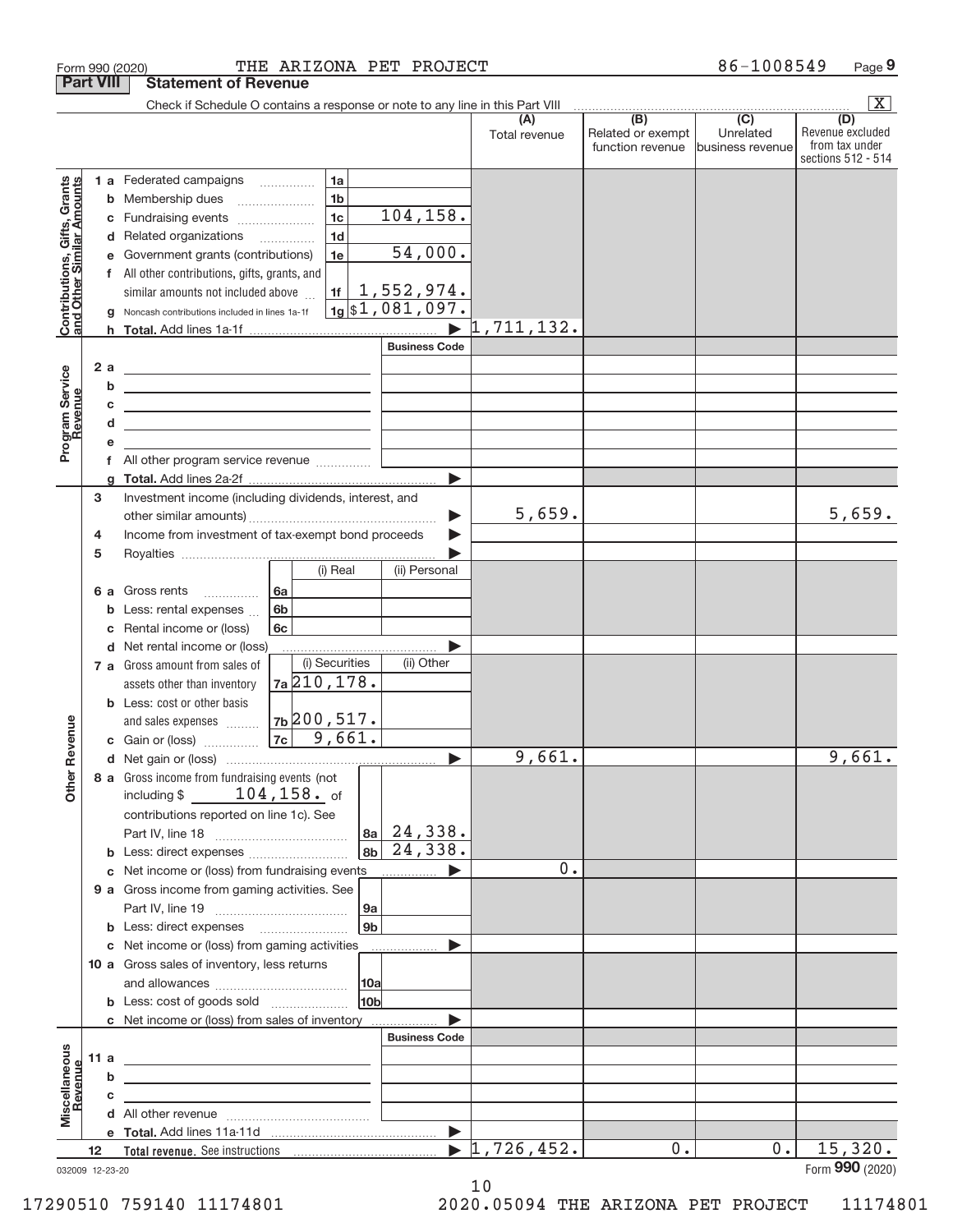$_{\rm Form}$  990 (2020) THE ARIZONA PET PROJECT 86-1008549  $_{\rm Page}$ **Part IX Statement of Functional Expenses**

*Section 501(c)(3) and 501(c)(4) organizations must complete all columns. All other organizations must complete column (A).*

|                 | Do not include amounts reported on lines 6b,<br>7b, 8b, 9b, and 10b of Part VIII.                                                                                                                          | (A)<br>Total expenses | (B)<br>Program service<br>expenses | $\overline{(C)}$<br>Management and<br>general expenses | (D)<br>Fundraising<br>expenses |
|-----------------|------------------------------------------------------------------------------------------------------------------------------------------------------------------------------------------------------------|-----------------------|------------------------------------|--------------------------------------------------------|--------------------------------|
| 1.              | Grants and other assistance to domestic organizations                                                                                                                                                      |                       |                                    |                                                        |                                |
|                 | and domestic governments. See Part IV, line 21                                                                                                                                                             |                       |                                    |                                                        |                                |
| $\mathbf{2}$    | Grants and other assistance to domestic                                                                                                                                                                    |                       |                                    |                                                        |                                |
|                 | individuals. See Part IV, line 22                                                                                                                                                                          | 1,367,055.            | 1,367,055.                         |                                                        |                                |
| 3               | Grants and other assistance to foreign                                                                                                                                                                     |                       |                                    |                                                        |                                |
|                 | organizations, foreign governments, and foreign                                                                                                                                                            |                       |                                    |                                                        |                                |
|                 | individuals. See Part IV, lines 15 and 16                                                                                                                                                                  |                       |                                    |                                                        |                                |
| 4               | Benefits paid to or for members                                                                                                                                                                            |                       |                                    |                                                        |                                |
| 5               | Compensation of current officers, directors,                                                                                                                                                               |                       |                                    |                                                        |                                |
|                 | trustees, and key employees                                                                                                                                                                                |                       |                                    |                                                        |                                |
| 6               | Compensation not included above to disqualified                                                                                                                                                            |                       |                                    |                                                        |                                |
|                 | persons (as defined under section 4958(f)(1)) and                                                                                                                                                          |                       |                                    |                                                        |                                |
|                 | persons described in section 4958(c)(3)(B)<br><b>Barbara</b>                                                                                                                                               |                       |                                    |                                                        |                                |
| 7               |                                                                                                                                                                                                            | 290,666.              | 190,734.                           | 6,124.                                                 | 93,808.                        |
| 8               | Pension plan accruals and contributions (include                                                                                                                                                           |                       |                                    |                                                        |                                |
|                 | section 401(k) and 403(b) employer contributions)                                                                                                                                                          |                       |                                    |                                                        |                                |
| 9               |                                                                                                                                                                                                            | 25, 335.              | 18,222.                            | 425.                                                   | $\frac{6,688.}{5,613.}$        |
| 10              |                                                                                                                                                                                                            | 20,234.               | 14,198.                            | 423.                                                   |                                |
| 11              | Fees for services (nonemployees):                                                                                                                                                                          |                       |                                    |                                                        |                                |
| a               |                                                                                                                                                                                                            |                       |                                    |                                                        |                                |
| b               |                                                                                                                                                                                                            |                       |                                    |                                                        |                                |
| С               |                                                                                                                                                                                                            | 43,860.               |                                    | 43,860.                                                |                                |
| d               |                                                                                                                                                                                                            |                       |                                    |                                                        |                                |
| е               | Professional fundraising services. See Part IV, line 17                                                                                                                                                    |                       |                                    |                                                        |                                |
| f               | Investment management fees                                                                                                                                                                                 |                       |                                    |                                                        |                                |
| g               | Other. (If line 11g amount exceeds 10% of line 25,                                                                                                                                                         |                       |                                    |                                                        |                                |
|                 | column (A) amount, list line 11g expenses on Sch O.)                                                                                                                                                       | $\overline{25,789}$ . |                                    |                                                        | 25,789.                        |
| 12 <sup>°</sup> |                                                                                                                                                                                                            |                       |                                    |                                                        |                                |
| 13<br>14        |                                                                                                                                                                                                            | $\overline{22,704}$ . | 877.                               |                                                        | 21,827.                        |
| 15              |                                                                                                                                                                                                            |                       |                                    |                                                        |                                |
| 16              |                                                                                                                                                                                                            | 11,862.               | 7,172.                             | 2,643.                                                 |                                |
| 17              | Travel                                                                                                                                                                                                     | 4,947.                | 4,124.                             | 12.                                                    | $\frac{2,047.}{811.}$          |
| 18              | Payments of travel or entertainment expenses                                                                                                                                                               |                       |                                    |                                                        |                                |
|                 | for any federal, state, or local public officials                                                                                                                                                          |                       |                                    |                                                        |                                |
| 19              | Conferences, conventions, and meetings                                                                                                                                                                     |                       |                                    |                                                        |                                |
| 20              | Interest                                                                                                                                                                                                   |                       |                                    |                                                        |                                |
| 21              |                                                                                                                                                                                                            |                       |                                    |                                                        |                                |
| 22              | Depreciation, depletion, and amortization                                                                                                                                                                  |                       |                                    |                                                        |                                |
| 23              | Insurance                                                                                                                                                                                                  |                       |                                    |                                                        |                                |
| 24              | Other expenses. Itemize expenses not covered<br>above (List miscellaneous expenses on line 24e. If<br>line 24e amount exceeds 10% of line 25, column (A)<br>amount, list line 24e expenses on Schedule O.) |                       |                                    |                                                        |                                |
| a               | OTHER EXPENSES                                                                                                                                                                                             | 19,663.               | 3,292.                             | 3,897.                                                 | 12,474.                        |
| b               | <u> 1989 - Johann Barn, amerikansk politiker (</u>                                                                                                                                                         |                       |                                    |                                                        |                                |
| c               | the control of the control of the control of the control of the control of                                                                                                                                 |                       |                                    |                                                        |                                |
| d               | the control of the control of the control of the control of the control of                                                                                                                                 |                       |                                    |                                                        |                                |
|                 | e All other expenses                                                                                                                                                                                       |                       |                                    |                                                        |                                |
| 25              | Total functional expenses. Add lines 1 through 24e                                                                                                                                                         | 1,832,115.            | 1,605,674.                         | 57,384.                                                | 169,057.                       |
| 26              | Joint costs. Complete this line only if the organization                                                                                                                                                   |                       |                                    |                                                        |                                |
|                 | reported in column (B) joint costs from a combined                                                                                                                                                         |                       |                                    |                                                        |                                |
|                 | educational campaign and fundraising solicitation.                                                                                                                                                         |                       |                                    |                                                        |                                |
|                 | Check here $\blacktriangleright$<br>if following SOP 98-2 (ASC 958-720)                                                                                                                                    |                       |                                    |                                                        |                                |

11

032010 12‐23‐20

Form (2020) **990**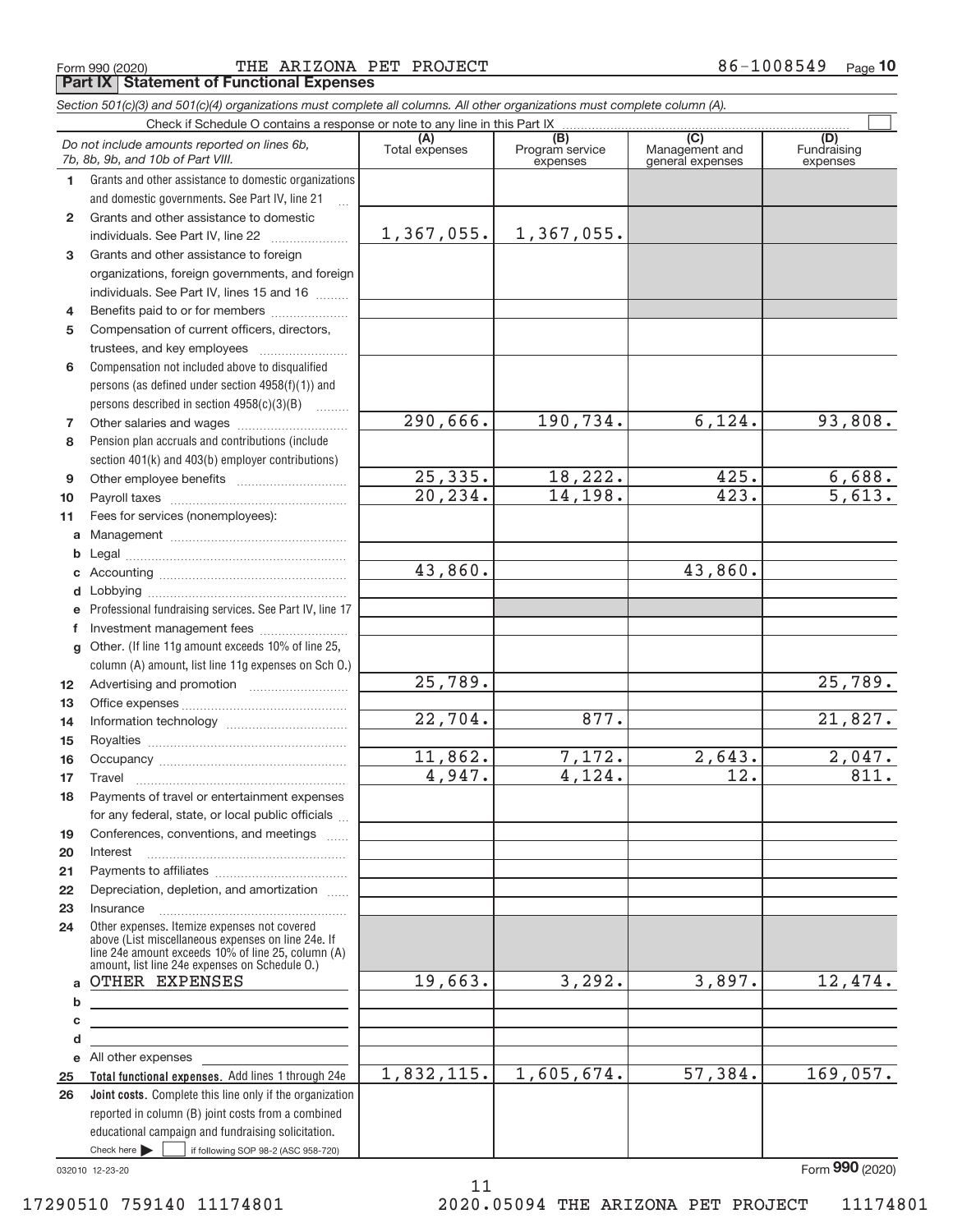**33**

Total liabilities and net assets/fund balances

**Net Assets or Fund Balances**

Net

Assets or Fund Balances

**33**

491,358. 381,543.

Form (2020) **990**

**3** Pledges and grants receivable, net ~~~~~~~~~~~~~~~~~~~~~ **4 5** Loans and other receivables from any current or former officer, director, **6 7 8 9 10 a** Land, buildings, and equipment: cost or other **11 12 13 14 15 16 17 18 19 20 21 22 23 24 25 3 4 5 6 7 8 9 10c 11 12 13 14 15 16 17 18 19 20 21 22 23 24 b 10b** Less: accumulated depreciation ~~~~~~ basis. Complete Part VI of Schedule D ......... 10a **Assets Total assets.**  Add lines 1 through 15 (must equal line 33) **Liabilities** Accounts receivable, net ~~~~~~~~~~~~~~~~~~~~~~~~~~ trustee, key employee, creator or founder, substantial contributor, or 35% controlled entity or family member of any of these persons ............................ Loans and other receivables from other disqualified persons (as defined under section  $4958(f)(1)$ , and persons described in section  $4958(c)(3)(B)$ Notes and loans receivable, net ~~~~~~~~~~~~~~~~~~~~~~~ Inventories for sale or use ~~~~~~~~~~~~~~~~~~~~~~~~~~ Prepaid expenses and deferred charges ~~~~~~~~~~~~~~~~~~ Investments ‐ publicly traded securities ~~~~~~~~~~~~~~~~~~~ Investments ‐ other securities. See Part IV, line 11 ~~~~~~~~~~~~~~ Investments - program-related. See Part IV, line 11 [2010] [2010] [2010] [2010] [2010] [2010] [2010] [2010] [2 Intangible assets ~~~~~~~~~~~~~~~~~~~~~~~~~~~~~~ Other assets. See Part IV, line 11 ~~~~~~~~~~~~~~~~~~~~~~ Accounts payable and accrued expenses ~~~~~~~~~~~~~~~~~~ Grants payable ~~~~~~~~~~~~~~~~~~~~~~~~~~~~~~~ Deferred revenue **communications** contains a construction of the construction of the construction of the construction of the construction of the construction of the construction of the construction of the construction of t Tax‐exempt bond liabilities ~~~~~~~~~~~~~~~~~~~~~~~~~ Escrow or custodial account liability. Complete Part IV of Schedule D [ \\timm\] Loans and other payables to any current or former officer, director, trustee, key employee, creator or founder, substantial contributor, or 35% controlled entity or family member of any of these persons ~~~~~~~~~ Secured mortgages and notes payable to unrelated third parties  $\ldots$ Unsecured notes and loans payable to unrelated third parties  $\ldots$ Other liabilities (including federal income tax, payables to related third

## $_{\rm Form}$  990 (2020) THE ARIZONA PET PROJECT 86-1008549  $_{\rm Page}$ **Part X Balance Sheet**

Cash ‐ non‐interest‐bearing ~~~~~~~~~~~~~~~~~~~~~~~~~ Savings and temporary cash investments ~~~~~~~~~~~~~~~~~~

Check if Schedule O contains a response or note to any line in this Part X

**26 27 28 29 30 31 32 25 26 Total liabilities.**  Add lines 17 through 25 Organizations that follow FASB ASC 958, check here  $\blacktriangleright \boxed{\text{X}}$ **and complete lines 27, 28, 32, and 33. 27 28 Organizations that do not follow FASB ASC 958, check here** | **and complete lines 29 through 33. 29 30 31 32** parties, and other liabilities not included on lines 17‐24). Complete Part X of Schedule D ~~~~~~~~~~~~~~~~~~~~~~~~~~~~~~~ Net assets without donor restrictions ~~~~~~~~~~~~~~~~~~~~ Net assets with donor restrictions ~~~~~~~~~~~~~~~~~~~~~~ Capital stock or trust principal, or current funds ~~~~~~~~~~~~~~~ Paid-in or capital surplus, or land, building, or equipment fund *willerthounder* Retained earnings, endowment, accumulated income, or other funds ~~~~ Total net assets or fund balances ~~~~~~~~~~~~~~~~~~~~~~  $256. |4| 5,085.$  $1,500$ .  $9$   $13,580$ .  $210,609.$  11  $242,514.$ 491,358. 16 381,543.  $55,590.$   $17$   $44,536.$  $109,590. |26| 103,348.$  $253, 157. |27 | 278, 195.$  $128,611. | 28 | 0.$  $381,768.$   $32$  278,195.  $54,000$ .  $24$  58,812.

 $\boxed{\phantom{1}}$ 

**(A) (B)**

Beginning of year  $\vert$  | End of year

**1 2**

 $127,880.$  1 38,431.

 $151, 113. | 2 | 81, 933.$ 

**1 2**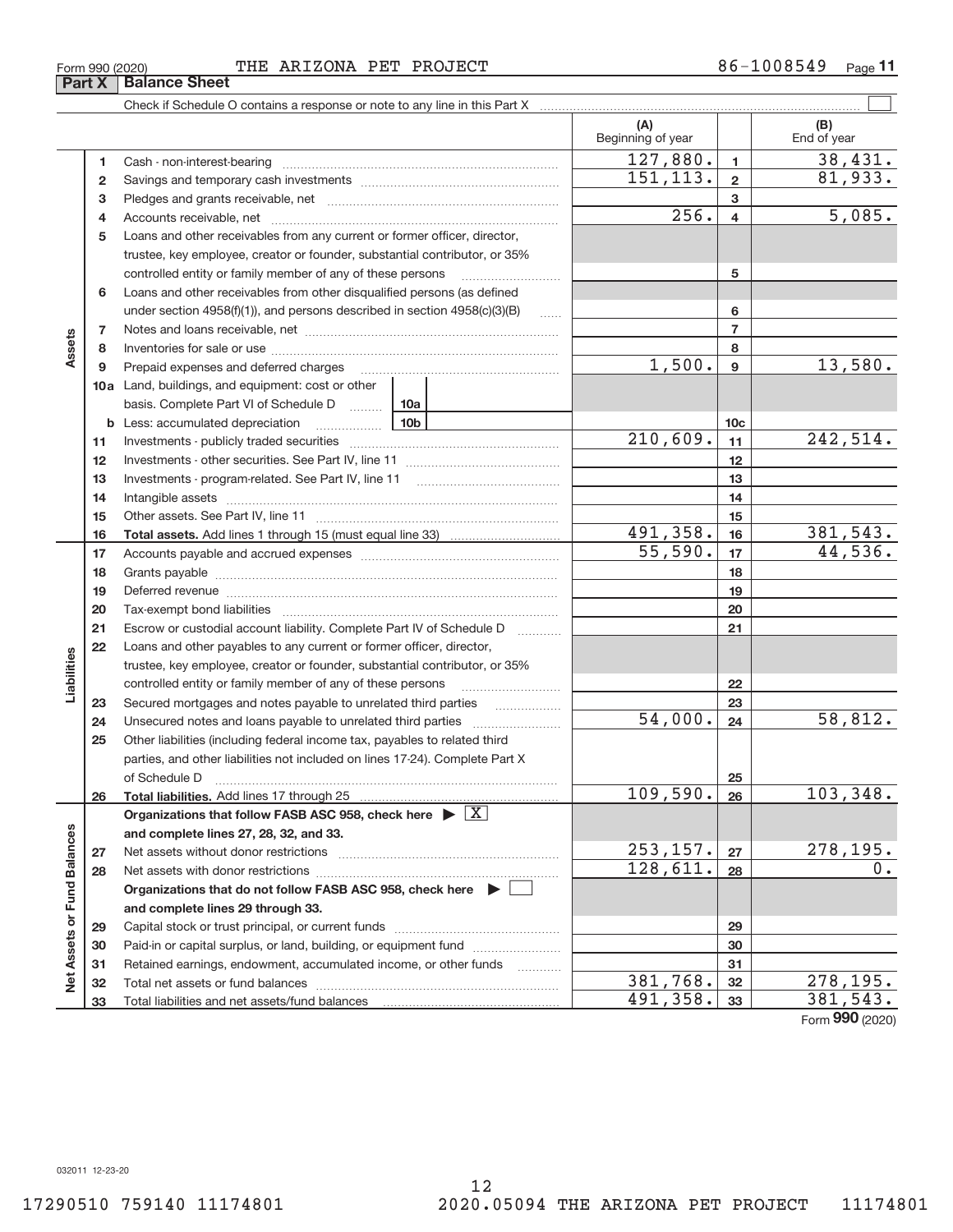|    | THE ARIZONA PET PROJECT<br>Form 990 (2020)                                                                                           |                         | 86-1008549     |             | Page 12           |
|----|--------------------------------------------------------------------------------------------------------------------------------------|-------------------------|----------------|-------------|-------------------|
|    | Part XI<br><b>Reconciliation of Net Assets</b>                                                                                       |                         |                |             |                   |
|    |                                                                                                                                      |                         |                |             |                   |
|    |                                                                                                                                      |                         |                |             |                   |
| 1  |                                                                                                                                      | 1                       | 1,726,452.     |             |                   |
| 2  |                                                                                                                                      | $\overline{2}$          | 1,832,115.     |             |                   |
| з  | Revenue less expenses. Subtract line 2 from line 1                                                                                   | 3                       | $<$ 105,663.>  |             |                   |
| 4  |                                                                                                                                      | $\overline{\mathbf{4}}$ |                | 381,768.    |                   |
| 5  |                                                                                                                                      | 5                       |                | 2,090.      |                   |
| 6  |                                                                                                                                      | 6                       |                |             |                   |
| 7  | Investment expenses www.communication.com/www.communication.com/www.communication.com/www.communication.com                          | $\overline{7}$          |                |             |                   |
| 8  |                                                                                                                                      | 8                       |                |             |                   |
| 9  | Other changes in net assets or fund balances (explain on Schedule O)                                                                 | 9                       |                |             | $\overline{0}$ .  |
| 10 | Net assets or fund balances at end of year. Combine lines 3 through 9 (must equal Part X, line 32,                                   |                         |                |             |                   |
|    |                                                                                                                                      | 10                      |                | 278,195.    |                   |
|    | <b>Part XII</b> Financial Statements and Reporting                                                                                   |                         |                |             |                   |
|    |                                                                                                                                      |                         |                |             | $\vert$ X $\vert$ |
|    |                                                                                                                                      |                         |                | Yes         | <b>No</b>         |
| 1. | $\boxed{\mathbf{X}}$ Accrual<br>Accounting method used to prepare the Form 990: <u>[</u> Cash<br>Other                               |                         |                |             |                   |
|    | If the organization changed its method of accounting from a prior year or checked "Other," explain in Schedule O.                    |                         |                |             |                   |
|    | 2a Were the organization's financial statements compiled or reviewed by an independent accountant?                                   |                         | 2a             |             | Χ                 |
|    | If "Yes," check a box below to indicate whether the financial statements for the year were compiled or reviewed on a                 |                         |                |             |                   |
|    | separate basis, consolidated basis, or both:                                                                                         |                         |                |             |                   |
|    | Separate basis<br><b>Consolidated basis</b><br>Both consolidated and separate basis                                                  |                         |                |             |                   |
|    | b Were the organization's financial statements audited by an independent accountant?                                                 |                         | 2 <sub>b</sub> | $\mathbf X$ |                   |
|    | If "Yes," check a box below to indicate whether the financial statements for the year were audited on a separate basis,              |                         |                |             |                   |
|    | consolidated basis, or both:                                                                                                         |                         |                |             |                   |
|    | $X$ Separate basis<br><b>Consolidated basis</b><br>Both consolidated and separate basis                                              |                         |                |             |                   |
|    | c If "Yes" to line 2a or 2b, does the organization have a committee that assumes responsibility for oversight of the audit,          |                         |                |             |                   |
|    |                                                                                                                                      |                         | 2c             | Х           |                   |
|    | If the organization changed either its oversight process or selection process during the tax year, explain on Schedule O.            |                         |                |             |                   |
|    | 3a As a result of a federal award, was the organization required to undergo an audit or audits as set forth in the Single Audit      |                         |                |             |                   |
|    |                                                                                                                                      |                         | За             |             | X                 |
|    | <b>b</b> If "Yes," did the organization undergo the required audit or audits? If the organization did not undergo the required audit |                         |                |             |                   |
|    |                                                                                                                                      |                         | 3b             | $\sim$      |                   |
|    |                                                                                                                                      |                         |                |             |                   |

Form (2020) **990**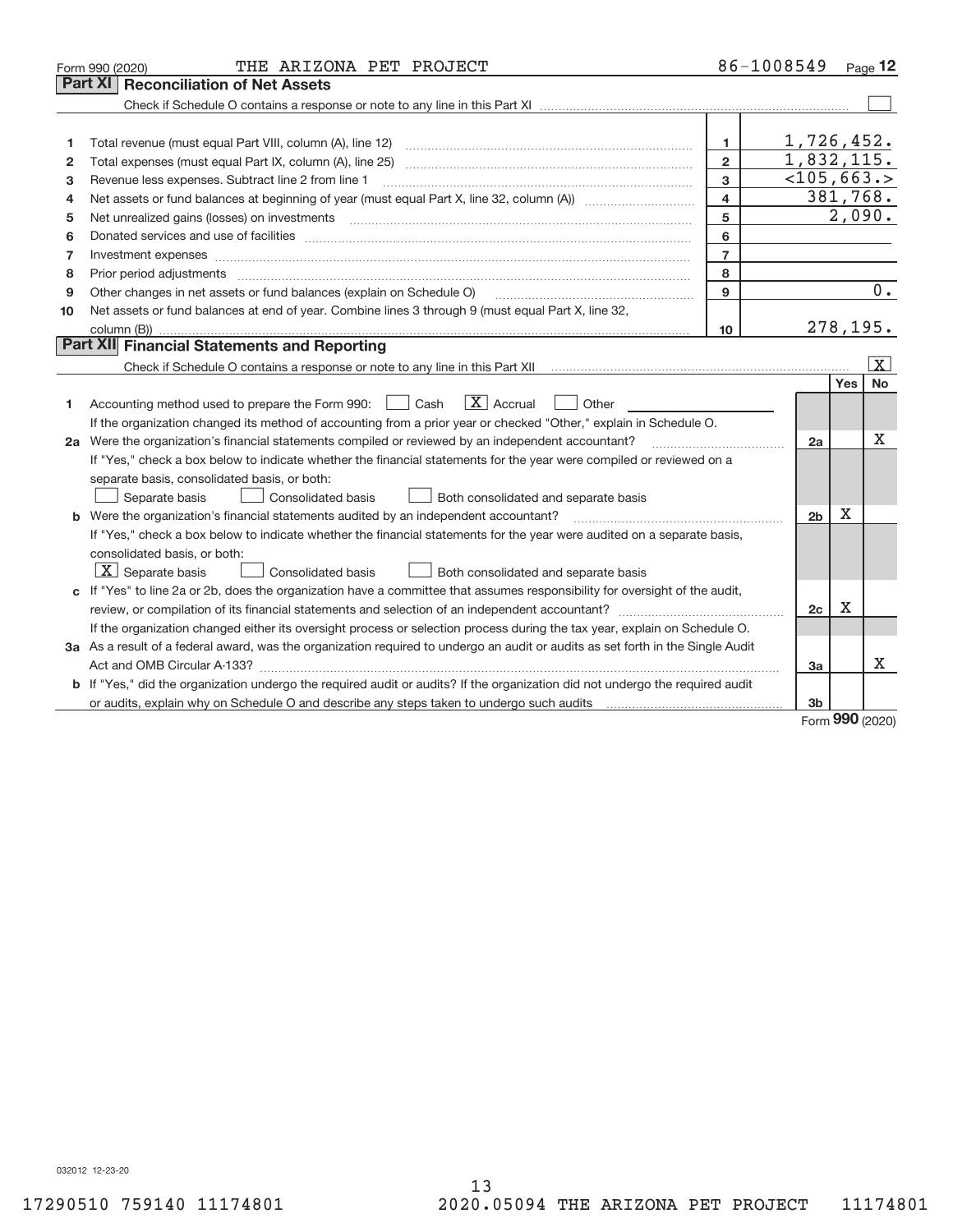| <b>SCHEDULE A</b> |
|-------------------|
|-------------------|

Department of the Treasury Internal Revenue Service

# **Public Charity Status and Public Support**

**(Form 990 or 990‐EZ) Complete if the organization is a section 501(c)(3) organization or a section 4947(a)(1) nonexempt charitable trust.**

| Attach to Form 990 or Form 990-EZ.                                       |
|--------------------------------------------------------------------------|
| ▶ Go to www.irs.gov/Form990 for instructions and the latest information. |

| <b>Open to Public</b><br><b>Inspection</b> |  |
|--------------------------------------------|--|
|                                            |  |

OMB No. 1545‐0047

|                          | $\blacktriangleright$ Go to www.irs.gov/Form990 for instructions and the latest information. |          |                         |
|--------------------------|----------------------------------------------------------------------------------------------|----------|-------------------------|
| Name of the organization |                                                                                              | Employer | r identification number |

|                                              |                                                                                                                                                                                                                                                                                                                                                                                                                                                                                                                                                                                                                                                                                                                                                                                                                                                                                             |                                                                                                                                                                                                                                                                                                                                                                                                                                                                                                                                                                                                                                                                                                       |                                                                                                                                                                                                                                                                                                                                                                                                                                                                                                                                                                                                                                                                                                                                                                    | THE ARIZONA PET PROJECT |                            |                                                                |  |                        |  | 86-1008549           |
|----------------------------------------------|---------------------------------------------------------------------------------------------------------------------------------------------------------------------------------------------------------------------------------------------------------------------------------------------------------------------------------------------------------------------------------------------------------------------------------------------------------------------------------------------------------------------------------------------------------------------------------------------------------------------------------------------------------------------------------------------------------------------------------------------------------------------------------------------------------------------------------------------------------------------------------------------|-------------------------------------------------------------------------------------------------------------------------------------------------------------------------------------------------------------------------------------------------------------------------------------------------------------------------------------------------------------------------------------------------------------------------------------------------------------------------------------------------------------------------------------------------------------------------------------------------------------------------------------------------------------------------------------------------------|--------------------------------------------------------------------------------------------------------------------------------------------------------------------------------------------------------------------------------------------------------------------------------------------------------------------------------------------------------------------------------------------------------------------------------------------------------------------------------------------------------------------------------------------------------------------------------------------------------------------------------------------------------------------------------------------------------------------------------------------------------------------|-------------------------|----------------------------|----------------------------------------------------------------|--|------------------------|--|----------------------|
|                                              | Part I<br>Reason for Public Charity Status. (All organizations must complete this part.) See instructions.                                                                                                                                                                                                                                                                                                                                                                                                                                                                                                                                                                                                                                                                                                                                                                                  |                                                                                                                                                                                                                                                                                                                                                                                                                                                                                                                                                                                                                                                                                                       |                                                                                                                                                                                                                                                                                                                                                                                                                                                                                                                                                                                                                                                                                                                                                                    |                         |                            |                                                                |  |                        |  |                      |
| 1.<br>$\overline{\mathbf{c}}$<br>з<br>4<br>5 | The organization is not a private foundation because it is: (For lines 1 through 12, check only one box.)<br>A church, convention of churches, or association of churches described in section 170(b)(1)(A)(i).<br>A school described in section 170(b)(1)(A)(ii). (Attach Schedule E (Form 990 or 990-EZ).)<br>A hospital or a cooperative hospital service organization described in section $170(b)(1)(A)(iii)$ .<br>A medical research organization operated in conjunction with a hospital described in section 170(b)(1)(A)(iii). Enter the hospital's name,<br>city, and state:<br>An organization operated for the benefit of a college or university owned or operated by a governmental unit described in                                                                                                                                                                         |                                                                                                                                                                                                                                                                                                                                                                                                                                                                                                                                                                                                                                                                                                       |                                                                                                                                                                                                                                                                                                                                                                                                                                                                                                                                                                                                                                                                                                                                                                    |                         |                            |                                                                |  |                        |  |                      |
| 6<br>$\overline{7}$<br>8<br>9                | $\lfloor x \rfloor$                                                                                                                                                                                                                                                                                                                                                                                                                                                                                                                                                                                                                                                                                                                                                                                                                                                                         | section 170(b)(1)(A)(iv). (Complete Part II.)<br>A federal, state, or local government or governmental unit described in section $170(b)(1)(A)(v)$ .<br>An organization that normally receives a substantial part of its support from a governmental unit or from the general public described in<br>section 170(b)(1)(A)(vi). (Complete Part II.)<br>A community trust described in section 170(b)(1)(A)(vi). (Complete Part II.)<br>An agricultural research organization described in section 170(b)(1)(A)(ix) operated in conjunction with a land-grant college<br>or university or a non-land-grant college of agriculture (see instructions). Enter the name, city, and state of the college or |                                                                                                                                                                                                                                                                                                                                                                                                                                                                                                                                                                                                                                                                                                                                                                    |                         |                            |                                                                |  |                        |  |                      |
| 10<br>11<br>12 <sub>2</sub>                  | university:<br>An organization that normally receives (1) more than 33 1/3% of its support from contributions, membership fees, and gross receipts from<br>activities related to its exempt functions, subject to certain exceptions; and (2) no more than 33 1/3% of its support from gross investment<br>income and unrelated business taxable income (less section 511 tax) from businesses acquired by the organization after June 30, 1975.<br>See section 509(a)(2). (Complete Part III.)<br>An organization organized and operated exclusively to test for public safety. See section 509(a)(4).<br>An organization organized and operated exclusively for the benefit of, to perform the functions of, or to carry out the purposes of one or<br>more publicly supported organizations described in section 509(a)(1) or section 509(a)(2). See section 509(a)(3). Check the box in |                                                                                                                                                                                                                                                                                                                                                                                                                                                                                                                                                                                                                                                                                                       |                                                                                                                                                                                                                                                                                                                                                                                                                                                                                                                                                                                                                                                                                                                                                                    |                         |                            |                                                                |  |                        |  |                      |
| а<br>b                                       |                                                                                                                                                                                                                                                                                                                                                                                                                                                                                                                                                                                                                                                                                                                                                                                                                                                                                             |                                                                                                                                                                                                                                                                                                                                                                                                                                                                                                                                                                                                                                                                                                       | lines 12a through 12d that describes the type of supporting organization and complete lines 12e, 12f, and 12g.<br>Type I. A supporting organization operated, supervised, or controlled by its supported organization(s), typically by giving<br>the supported organization(s) the power to regularly appoint or elect a majority of the directors or trustees of the supporting<br>organization. You must complete Part IV, Sections A and B.<br>Type II. A supporting organization supervised or controlled in connection with its supported organization(s), by having<br>control or management of the supporting organization vested in the same persons that control or manage the supported<br>organization(s). You must complete Part IV, Sections A and C. |                         |                            |                                                                |  |                        |  |                      |
|                                              | Type III functionally integrated. A supporting organization operated in connection with, and functionally integrated with,<br>с<br>its supported organization(s) (see instructions). You must complete Part IV, Sections A, D, and E.<br>Type III non-functionally integrated. A supporting organization operated in connection with its supported organization(s)<br>d<br>that is not functionally integrated. The organization generally must satisfy a distribution requirement and an attentiveness<br>requirement (see instructions). You must complete Part IV, Sections A and D, and Part V.<br>Check this box if the organization received a written determination from the IRS that it is a Type I, Type II, Type III<br>е                                                                                                                                                         |                                                                                                                                                                                                                                                                                                                                                                                                                                                                                                                                                                                                                                                                                                       |                                                                                                                                                                                                                                                                                                                                                                                                                                                                                                                                                                                                                                                                                                                                                                    |                         |                            |                                                                |  |                        |  |                      |
| f<br>a                                       |                                                                                                                                                                                                                                                                                                                                                                                                                                                                                                                                                                                                                                                                                                                                                                                                                                                                                             |                                                                                                                                                                                                                                                                                                                                                                                                                                                                                                                                                                                                                                                                                                       | functionally integrated, or Type III non-functionally integrated supporting organization.<br>Enter the number of supported organizations<br>Provide the following information about the supported organization(s).<br>(i) Name of supported                                                                                                                                                                                                                                                                                                                                                                                                                                                                                                                        | (ii) EIN                | (iii) Type of organization | (iv) Is the organization listed<br>in your governing document? |  | (v) Amount of monetary |  | (vi) Amount of other |
|                                              | (described on lines 1-10<br>organization<br>support (see instructions)<br>support (see instructions)<br>Yes<br>No<br>above (see instructions))                                                                                                                                                                                                                                                                                                                                                                                                                                                                                                                                                                                                                                                                                                                                              |                                                                                                                                                                                                                                                                                                                                                                                                                                                                                                                                                                                                                                                                                                       |                                                                                                                                                                                                                                                                                                                                                                                                                                                                                                                                                                                                                                                                                                                                                                    |                         |                            |                                                                |  |                        |  |                      |
|                                              |                                                                                                                                                                                                                                                                                                                                                                                                                                                                                                                                                                                                                                                                                                                                                                                                                                                                                             |                                                                                                                                                                                                                                                                                                                                                                                                                                                                                                                                                                                                                                                                                                       |                                                                                                                                                                                                                                                                                                                                                                                                                                                                                                                                                                                                                                                                                                                                                                    |                         |                            |                                                                |  |                        |  |                      |
|                                              |                                                                                                                                                                                                                                                                                                                                                                                                                                                                                                                                                                                                                                                                                                                                                                                                                                                                                             |                                                                                                                                                                                                                                                                                                                                                                                                                                                                                                                                                                                                                                                                                                       |                                                                                                                                                                                                                                                                                                                                                                                                                                                                                                                                                                                                                                                                                                                                                                    |                         |                            |                                                                |  |                        |  |                      |
| Total                                        |                                                                                                                                                                                                                                                                                                                                                                                                                                                                                                                                                                                                                                                                                                                                                                                                                                                                                             |                                                                                                                                                                                                                                                                                                                                                                                                                                                                                                                                                                                                                                                                                                       |                                                                                                                                                                                                                                                                                                                                                                                                                                                                                                                                                                                                                                                                                                                                                                    |                         |                            |                                                                |  |                        |  |                      |

032021 01‐25‐21 **For Paperwork Reduction Act Notice, see the Instructions for Form 990 or 990‐EZ. Schedule A (Form 990 or 990‐EZ) 2020** LHA 14

**Total**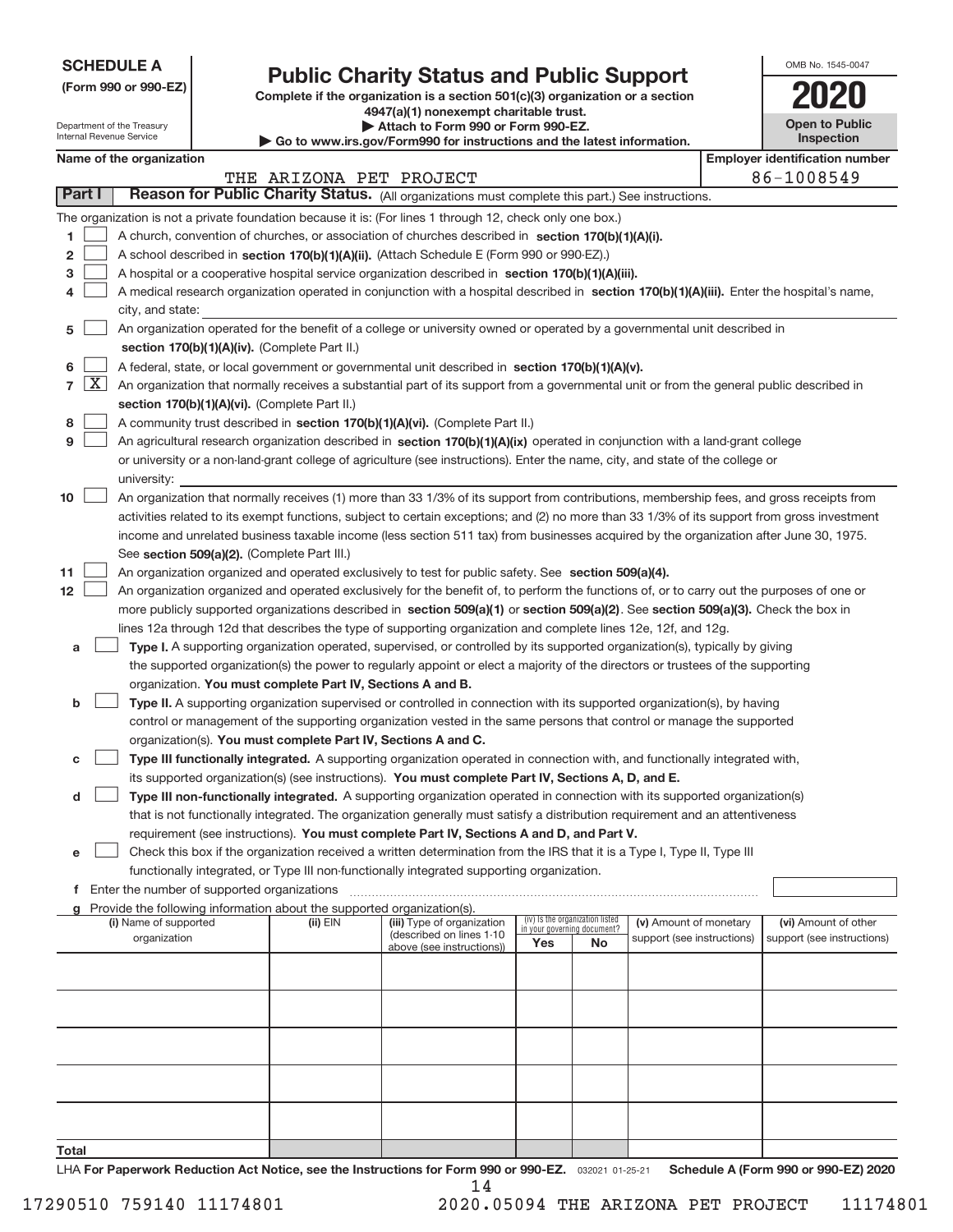86-1008549 Page 2

(Complete only if you checked the box on line 5, 7, or 8 of Part I or if the organization failed to qualify under Part III. If the organization fails to qualify under the tests listed below, please complete Part III.) **Part II** Support Schedule for Organizations Described in Sections 170(b)(1)(A)(iv) and 170(b)(1)(A)(vi)

|    | <b>Section A. Public Support</b>                                                                                                                                                                                               |                        |                      |                                       |                        |                                      |                                          |
|----|--------------------------------------------------------------------------------------------------------------------------------------------------------------------------------------------------------------------------------|------------------------|----------------------|---------------------------------------|------------------------|--------------------------------------|------------------------------------------|
|    | Calendar year (or fiscal year beginning in)                                                                                                                                                                                    | (a) 2016               | (b) 2017             | $(c)$ 2018                            | $(d)$ 2019             | (e) 2020                             | (f) Total                                |
|    | 1 Gifts, grants, contributions, and                                                                                                                                                                                            |                        |                      |                                       |                        |                                      |                                          |
|    | membership fees received. (Do not                                                                                                                                                                                              |                        |                      |                                       |                        |                                      |                                          |
|    | include any "unusual grants.")                                                                                                                                                                                                 | 521, 511.              | 445, 258.            | 569,764.                              | 793,846.               | 630,035.                             | 2960414.                                 |
|    | 2 Tax revenues levied for the organ-                                                                                                                                                                                           |                        |                      |                                       |                        |                                      |                                          |
|    | ization's benefit and either paid to                                                                                                                                                                                           |                        |                      |                                       |                        |                                      |                                          |
|    | or expended on its behalf                                                                                                                                                                                                      |                        |                      |                                       |                        |                                      |                                          |
|    | 3 The value of services or facilities                                                                                                                                                                                          |                        |                      |                                       |                        |                                      |                                          |
|    | furnished by a governmental unit to                                                                                                                                                                                            |                        |                      |                                       |                        |                                      |                                          |
|    | the organization without charge                                                                                                                                                                                                |                        |                      |                                       |                        |                                      |                                          |
|    | 4 Total. Add lines 1 through 3                                                                                                                                                                                                 | 521, 511.              | 445,258.             | 569,764.                              | 793,846.               | 630,035.                             | 2960414.                                 |
| 5. | The portion of total contributions                                                                                                                                                                                             |                        |                      |                                       |                        |                                      |                                          |
|    | by each person (other than a                                                                                                                                                                                                   |                        |                      |                                       |                        |                                      |                                          |
|    | governmental unit or publicly                                                                                                                                                                                                  |                        |                      |                                       |                        |                                      |                                          |
|    | supported organization) included                                                                                                                                                                                               |                        |                      |                                       |                        |                                      |                                          |
|    | on line 1 that exceeds 2% of the                                                                                                                                                                                               |                        |                      |                                       |                        |                                      |                                          |
|    | amount shown on line 11,                                                                                                                                                                                                       |                        |                      |                                       |                        |                                      |                                          |
|    | column (f)                                                                                                                                                                                                                     |                        |                      |                                       |                        |                                      | 751,236.                                 |
|    | 6 Public support. Subtract line 5 from line 4.                                                                                                                                                                                 |                        |                      |                                       |                        |                                      | 2209178.                                 |
|    | <b>Section B. Total Support</b>                                                                                                                                                                                                |                        |                      |                                       |                        |                                      |                                          |
|    | Calendar year (or fiscal year beginning in)                                                                                                                                                                                    | (a) 2016               |                      |                                       |                        |                                      |                                          |
|    | <b>7</b> Amounts from line 4                                                                                                                                                                                                   | $\overline{521,511}$ . | (b) 2017<br>445,258. | $(c)$ 2018<br>$\overline{569, 764}$ . | $(d)$ 2019<br>793,846. | (e) 2020<br>630,035.                 | (f) Total<br>2960414.                    |
|    | 8 Gross income from interest.                                                                                                                                                                                                  |                        |                      |                                       |                        |                                      |                                          |
|    |                                                                                                                                                                                                                                |                        |                      |                                       |                        |                                      |                                          |
|    | dividends, payments received on                                                                                                                                                                                                |                        |                      |                                       |                        |                                      |                                          |
|    | securities loans, rents, royalties,                                                                                                                                                                                            | 6,063.                 | 14,124.              | 14,963.                               | 7,900.                 | 5,659.                               | 48,709.                                  |
|    | and income from similar sources                                                                                                                                                                                                |                        |                      |                                       |                        |                                      |                                          |
|    | <b>9</b> Net income from unrelated business                                                                                                                                                                                    |                        |                      |                                       |                        |                                      |                                          |
|    | activities, whether or not the                                                                                                                                                                                                 |                        |                      |                                       |                        |                                      |                                          |
|    | business is regularly carried on                                                                                                                                                                                               |                        |                      |                                       |                        |                                      |                                          |
|    | 10 Other income. Do not include gain                                                                                                                                                                                           |                        |                      |                                       |                        |                                      |                                          |
|    | or loss from the sale of capital                                                                                                                                                                                               |                        |                      |                                       |                        |                                      |                                          |
|    | assets (Explain in Part VI.)                                                                                                                                                                                                   |                        |                      |                                       |                        |                                      |                                          |
|    | 11 Total support. Add lines 7 through 10                                                                                                                                                                                       |                        |                      |                                       |                        |                                      | 3009123.                                 |
|    | 12 Gross receipts from related activities, etc. (see instructions)                                                                                                                                                             |                        |                      |                                       |                        | 12                                   |                                          |
|    | 13 First 5 years. If the Form 990 is for the organization's first, second, third, fourth, or fifth tax year as a section 501(c)(3)                                                                                             |                        |                      |                                       |                        |                                      |                                          |
|    | organization, check this box and stop here manufactured and according to the state of the state of the state of the state of the state of the state of the state of the state of the state of the state of the state of the st |                        |                      |                                       |                        |                                      |                                          |
|    | <b>Section C. Computation of Public Support Percentage</b>                                                                                                                                                                     |                        |                      |                                       |                        |                                      |                                          |
|    |                                                                                                                                                                                                                                |                        |                      |                                       |                        | 14                                   | 73.42<br>$\frac{0}{6}$                   |
|    |                                                                                                                                                                                                                                |                        |                      |                                       |                        | 15                                   | 76.92<br>$\frac{9}{6}$                   |
|    | 16a 33 1/3% support test - 2020. If the organization did not check the box on line 13, and line 14 is 33 1/3% or more, check this box and                                                                                      |                        |                      |                                       |                        |                                      |                                          |
|    | stop here. The organization qualifies as a publicly supported organization                                                                                                                                                     |                        |                      |                                       |                        |                                      | $\blacktriangleright$ $\boxed{\text{X}}$ |
|    | b 33 1/3% support test - 2019. If the organization did not check a box on line 13 or 16a, and line 15 is 33 1/3% or more, check this box                                                                                       |                        |                      |                                       |                        |                                      |                                          |
|    | and stop here. The organization qualifies as a publicly supported organization                                                                                                                                                 |                        |                      |                                       |                        |                                      |                                          |
|    | 17a 10% -facts-and-circumstances test - 2020. If the organization did not check a box on line 13, 16a, or 16b, and line 14 is 10% or more,                                                                                     |                        |                      |                                       |                        |                                      |                                          |
|    | and if the organization meets the facts-and-circumstances test, check this box and stop here. Explain in Part VI how the organization                                                                                          |                        |                      |                                       |                        |                                      |                                          |
|    | meets the facts-and-circumstances test. The organization qualifies as a publicly supported organization                                                                                                                        |                        |                      |                                       |                        |                                      |                                          |
|    | b 10% -facts-and-circumstances test - 2019. If the organization did not check a box on line 13, 16a, 16b, or 17a, and line 15 is 10% or                                                                                        |                        |                      |                                       |                        |                                      |                                          |
|    | more, and if the organization meets the facts-and-circumstances test, check this box and stop here. Explain in Part VI how the                                                                                                 |                        |                      |                                       |                        |                                      |                                          |
|    | organization meets the facts-and-circumstances test. The organization qualifies as a publicly supported organization                                                                                                           |                        |                      |                                       |                        |                                      |                                          |
| 18 | Private foundation. If the organization did not check a box on line 13, 16a, 16b, 17a, or 17b, check this box and see instructions                                                                                             |                        |                      |                                       |                        |                                      |                                          |
|    |                                                                                                                                                                                                                                |                        |                      |                                       |                        | Schedule A (Form 990 or 990-F7) 2020 |                                          |

**Schedule A (Form 990 or 990‐EZ) 2020**

032022 01‐25‐21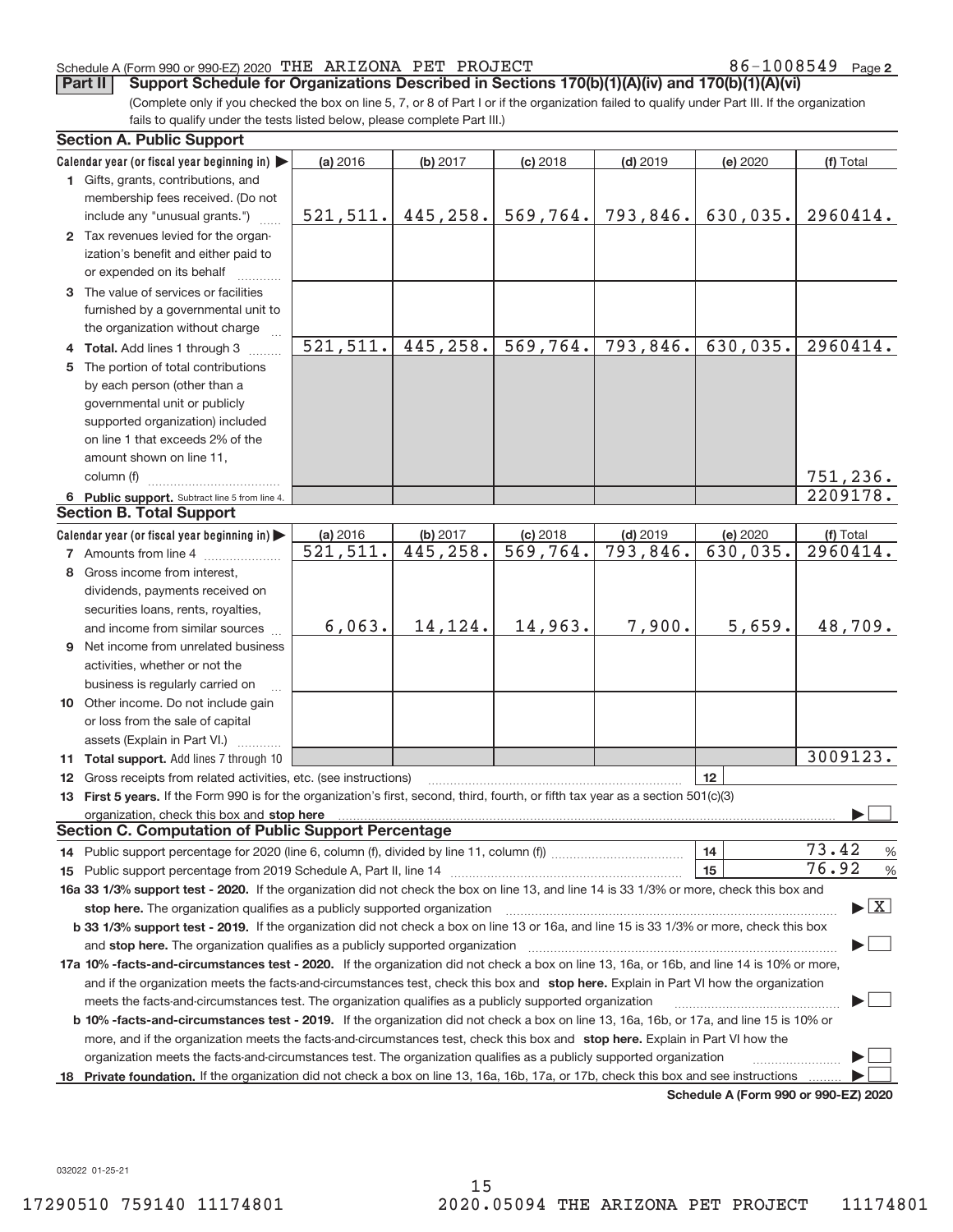# **Part III | Support Schedule for Organizations Described in Section 509(a)(2)**

(Complete only if you checked the box on line 10 of Part I or if the organization failed to qualify under Part II. If the organization fails to qualify under the tests listed below, please complete Part II.)

|    | <b>Section A. Public Support</b>                                                                                                                                                                                               |          |          |            |            |          |                                      |
|----|--------------------------------------------------------------------------------------------------------------------------------------------------------------------------------------------------------------------------------|----------|----------|------------|------------|----------|--------------------------------------|
|    | Calendar year (or fiscal year beginning in) $\blacktriangleright$                                                                                                                                                              | (a) 2016 | (b) 2017 | $(c)$ 2018 | $(d)$ 2019 | (e) 2020 | (f) Total                            |
|    | 1 Gifts, grants, contributions, and                                                                                                                                                                                            |          |          |            |            |          |                                      |
|    | membership fees received. (Do not                                                                                                                                                                                              |          |          |            |            |          |                                      |
|    | include any "unusual grants.")                                                                                                                                                                                                 |          |          |            |            |          |                                      |
|    | 2 Gross receipts from admissions,<br>merchandise sold or services per-<br>formed, or facilities furnished in<br>any activity that is related to the<br>organization's tax-exempt purpose                                       |          |          |            |            |          |                                      |
|    | 3 Gross receipts from activities that                                                                                                                                                                                          |          |          |            |            |          |                                      |
|    | are not an unrelated trade or bus-                                                                                                                                                                                             |          |          |            |            |          |                                      |
|    | iness under section 513                                                                                                                                                                                                        |          |          |            |            |          |                                      |
|    | 4 Tax revenues levied for the organ-<br>ization's benefit and either paid to                                                                                                                                                   |          |          |            |            |          |                                      |
|    | or expended on its behalf                                                                                                                                                                                                      |          |          |            |            |          |                                      |
|    | 5 The value of services or facilities                                                                                                                                                                                          |          |          |            |            |          |                                      |
|    | furnished by a governmental unit to                                                                                                                                                                                            |          |          |            |            |          |                                      |
|    | the organization without charge                                                                                                                                                                                                |          |          |            |            |          |                                      |
|    | <b>6 Total.</b> Add lines 1 through 5                                                                                                                                                                                          |          |          |            |            |          |                                      |
|    | 7a Amounts included on lines 1, 2, and<br>3 received from disqualified persons                                                                                                                                                 |          |          |            |            |          |                                      |
|    | <b>b</b> Amounts included on lines 2 and 3 received<br>from other than disqualified persons that<br>exceed the greater of \$5,000 or 1% of the<br>amount on line 13 for the year                                               |          |          |            |            |          |                                      |
|    | c Add lines 7a and 7b                                                                                                                                                                                                          |          |          |            |            |          |                                      |
|    | 8 Public support. (Subtract line 7c from line 6.)                                                                                                                                                                              |          |          |            |            |          |                                      |
|    | <b>Section B. Total Support</b>                                                                                                                                                                                                |          |          |            |            |          |                                      |
|    | Calendar year (or fiscal year beginning in)                                                                                                                                                                                    | (a) 2016 | (b) 2017 | $(c)$ 2018 | $(d)$ 2019 | (e) 2020 | (f) Total                            |
|    | <b>9</b> Amounts from line 6                                                                                                                                                                                                   |          |          |            |            |          |                                      |
|    | <b>10a</b> Gross income from interest,<br>dividends, payments received on<br>securities loans, rents, royalties,<br>and income from similar sources                                                                            |          |          |            |            |          |                                      |
|    | <b>b</b> Unrelated business taxable income                                                                                                                                                                                     |          |          |            |            |          |                                      |
|    | (less section 511 taxes) from businesses                                                                                                                                                                                       |          |          |            |            |          |                                      |
|    | acquired after June 30, 1975                                                                                                                                                                                                   |          |          |            |            |          |                                      |
|    | c Add lines 10a and 10b                                                                                                                                                                                                        |          |          |            |            |          |                                      |
|    | <b>11</b> Net income from unrelated business<br>activities not included in line 10b,<br>whether or not the business is<br>regularly carried on                                                                                 |          |          |            |            |          |                                      |
|    | <b>12</b> Other income. Do not include gain<br>or loss from the sale of capital                                                                                                                                                |          |          |            |            |          |                                      |
|    | assets (Explain in Part VI.)<br><b>13</b> Total support. (Add lines 9, 10c, 11, and 12.)                                                                                                                                       |          |          |            |            |          |                                      |
|    | 14 First 5 years. If the Form 990 is for the organization's first, second, third, fourth, or fifth tax year as a section 501(c)(3) organization,                                                                               |          |          |            |            |          |                                      |
|    | check this box and stop here manufactured contracts and stop here may be check this box and stop here manufactured and stop here manufactured and stop here manufactured and stop here may be a state of the state of the stat |          |          |            |            |          |                                      |
|    | <b>Section C. Computation of Public Support Percentage</b>                                                                                                                                                                     |          |          |            |            |          |                                      |
|    |                                                                                                                                                                                                                                |          |          |            |            | 15       | %                                    |
|    | 16 Public support percentage from 2019 Schedule A, Part III, line 15                                                                                                                                                           |          |          |            |            | 16       | %                                    |
|    | <b>Section D. Computation of Investment Income Percentage</b>                                                                                                                                                                  |          |          |            |            |          |                                      |
|    |                                                                                                                                                                                                                                |          |          |            |            | 17       | %                                    |
|    | 18 Investment income percentage from 2019 Schedule A, Part III, line 17                                                                                                                                                        |          |          |            |            | 18       | %                                    |
|    | 19a 33 1/3% support tests - 2020. If the organization did not check the box on line 14, and line 15 is more than 33 1/3%, and line 17 is not                                                                                   |          |          |            |            |          |                                      |
|    | more than 33 1/3%, check this box and stop here. The organization qualifies as a publicly supported organization                                                                                                               |          |          |            |            |          |                                      |
|    | b 33 1/3% support tests - 2019. If the organization did not check a box on line 14 or line 19a, and line 16 is more than 33 1/3%, and                                                                                          |          |          |            |            |          |                                      |
|    | line 18 is not more than 33 1/3%, check this box and stop here. The organization qualifies as a publicly supported organization                                                                                                |          |          |            |            |          |                                      |
| 20 | Private foundation. If the organization did not check a box on line 14, 19a, or 19b, check this box and see instructions                                                                                                       |          |          |            |            |          |                                      |
|    | 032023 01-25-21                                                                                                                                                                                                                |          |          |            |            |          | Schedule A (Form 990 or 990-EZ) 2020 |
|    |                                                                                                                                                                                                                                |          | 16       |            |            |          |                                      |

 <sup>17290510 759140 11174801 2020.05094</sup> THE ARIZONA PET PROJECT 11174801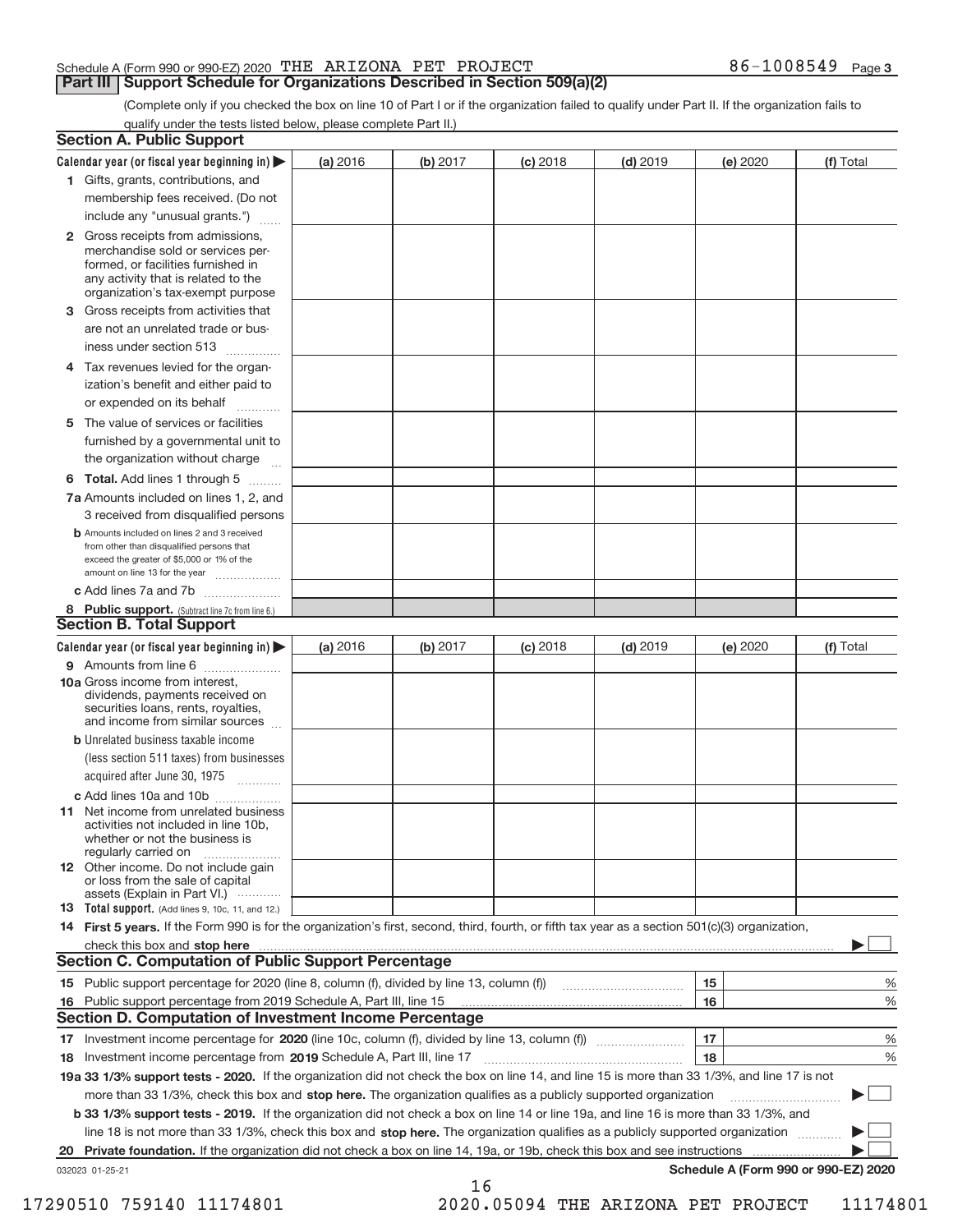# **Part IV Supporting Organizations**

(Complete only if you checked a box in line 12 on Part I. If you checked box 12a, Part I, complete Sections A and B. If you checked box 12b, Part I, complete Sections A and C. If you checked box 12c, Part I, complete Sections A, D, and E. If you checked box 12d, Part I, complete Sections A and D, and complete Part V.)

# **Section A. All Supporting Organizations**

- **1** Are all of the organization's supported organizations listed by name in the organization's governing documents? If "No," describe in Part VI how the supported organizations are designated. If designated by *class or purpose, describe the designation. If historic and continuing relationship, explain.*
- **2** Did the organization have any supported organization that does not have an IRS determination of status under section 509(a)(1) or (2)? If "Yes," explain in Part VI how the organization determined that the supported *organization was described in section 509(a)(1) or (2).*
- **3a** Did the organization have a supported organization described in section 501(c)(4), (5), or (6)? If "Yes," answer *lines 3b and 3c below.*
- **b** Did the organization confirm that each supported organization qualified under section 501(c)(4), (5), or (6) and satisfied the public support tests under section 509(a)(2)? If "Yes," describe in Part VI when and how the *organization made the determination.*
- **c** Did the organization ensure that all support to such organizations was used exclusively for section 170(c)(2)(B) purposes? If "Yes," explain in Part VI what controls the organization put in place to ensure such use.
- **4 a** *If* Was any supported organization not organized in the United States ("foreign supported organization")? *"Yes," and if you checked box 12a or 12b in Part I, answer lines 4b and 4c below.*
- **b** Did the organization have ultimate control and discretion in deciding whether to make grants to the foreign supported organization? If "Yes," describe in Part VI how the organization had such control and discretion *despite being controlled or supervised by or in connection with its supported organizations.*
- **c** Did the organization support any foreign supported organization that does not have an IRS determination under sections 501(c)(3) and 509(a)(1) or (2)? If "Yes," explain in Part VI what controls the organization used *to ensure that all support to the foreign supported organization was used exclusively for section 170(c)(2)(B) purposes.*
- **5a** Did the organization add, substitute, or remove any supported organizations during the tax year? If "Yes," answer lines 5b and 5c below (if applicable). Also, provide detail in Part VI, including (i) the names and EIN *numbers of the supported organizations added, substituted, or removed; (ii) the reasons for each such action; (iii) the authority under the organization's organizing document authorizing such action; and (iv) how the action was accomplished (such as by amendment to the organizing document).*
- **b** Type I or Type II only. Was any added or substituted supported organization part of a class already designated in the organization's organizing document?
- **c Substitutions only.**  Was the substitution the result of an event beyond the organization's control?
- **6** Did the organization provide support (whether in the form of grants or the provision of services or facilities) to **Part VI.** *If "Yes," provide detail in* support or benefit one or more of the filing organization's supported organizations? anyone other than (i) its supported organizations, (ii) individuals that are part of the charitable class benefited by one or more of its supported organizations, or (iii) other supporting organizations that also
- **7** Did the organization provide a grant, loan, compensation, or other similar payment to a substantial contributor regard to a substantial contributor? If "Yes," complete Part I of Schedule L (Form 990 or 990-EZ). (as defined in section 4958(c)(3)(C)), a family member of a substantial contributor, or a 35% controlled entity with
- **8** Did the organization make a loan to a disqualified person (as defined in section 4958) not described in line 7? *If "Yes," complete Part I of Schedule L (Form 990 or 990-EZ).*
- **9 a** Was the organization controlled directly or indirectly at any time during the tax year by one or more in section 509(a)(1) or (2))? If "Yes," provide detail in Part VI. disqualified persons, as defined in section 4946 (other than foundation managers and organizations described
- **b** the supporting organization had an interest? If "Yes," provide detail in Part VI. Did one or more disqualified persons (as defined in line 9a) hold a controlling interest in any entity in which
- **c** Did a disqualified person (as defined in line 9a) have an ownership interest in, or derive any personal benefit from, assets in which the supporting organization also had an interest? If "Yes," provide detail in Part VI.
- **10 a** Was the organization subject to the excess business holdings rules of section 4943 because of section supporting organizations)? If "Yes," answer line 10b below. 4943(f) (regarding certain Type II supporting organizations, and all Type III non-functionally integrated
- **b** Did the organization have any excess business holdings in the tax year? (Use Schedule C, Form 4720, to *determine whether the organization had excess business holdings.)*

17

032024 01‐25‐21

**Schedule A (Form 990 or 990‐EZ) 2020**

**1**

**2**

**3a**

**3b**

**3c**

**4a**

**4b**

**4c**

**5a**

**5b 5c**

**6**

**7**

**8**

**9a**

**9b**

**9c**

**10a**

**10b**

Yes | No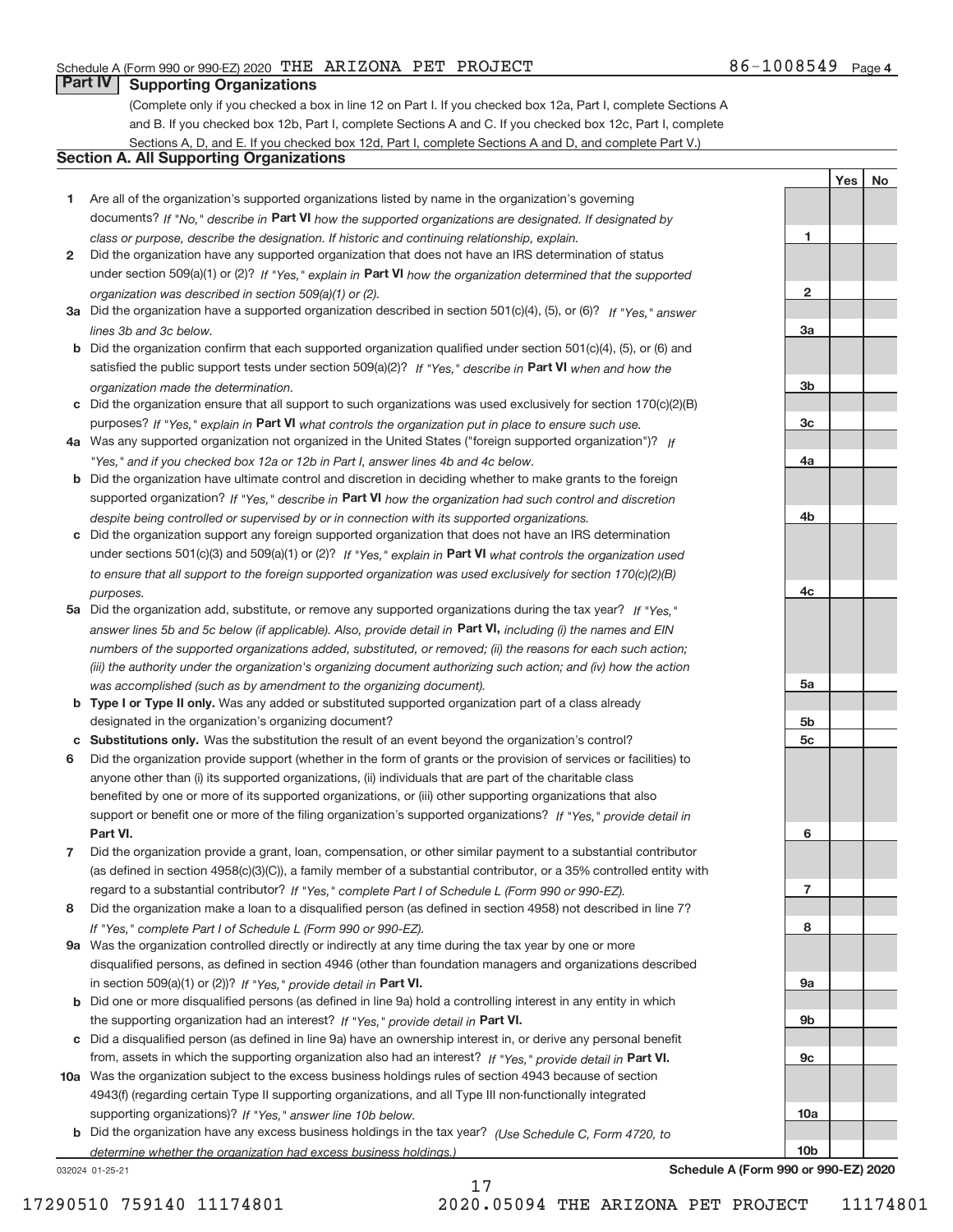|              | <b>Supporting Organizations (continued)</b><br>Part IV                                                                                                                                                                                                   |                 |     |    |
|--------------|----------------------------------------------------------------------------------------------------------------------------------------------------------------------------------------------------------------------------------------------------------|-----------------|-----|----|
|              |                                                                                                                                                                                                                                                          |                 | Yes | No |
| 11           | Has the organization accepted a gift or contribution from any of the following persons?                                                                                                                                                                  |                 |     |    |
|              | a A person who directly or indirectly controls, either alone or together with persons described in lines 11b and                                                                                                                                         |                 |     |    |
|              | 11c below, the governing body of a supported organization?                                                                                                                                                                                               | 11a             |     |    |
|              | <b>b</b> A family member of a person described in line 11a above?                                                                                                                                                                                        | 11 <sub>b</sub> |     |    |
|              | c A 35% controlled entity of a person described in line 11a or 11b above? If "Yes" to line 11a, 11b, or 11c, provide                                                                                                                                     |                 |     |    |
|              | detail in Part VI.                                                                                                                                                                                                                                       | 11c             |     |    |
|              | <b>Section B. Type I Supporting Organizations</b>                                                                                                                                                                                                        |                 |     |    |
|              |                                                                                                                                                                                                                                                          |                 | Yes | No |
| 1            | Did the governing body, members of the governing body, officers acting in their official capacity, or membership of one or                                                                                                                               |                 |     |    |
|              | more supported organizations have the power to regularly appoint or elect at least a majority of the organization's officers,<br>directors, or trustees at all times during the tax year? If "No," describe in Part VI how the supported organization(s) |                 |     |    |
|              | effectively operated, supervised, or controlled the organization's activities. If the organization had more than one supported                                                                                                                           |                 |     |    |
|              | organization, describe how the powers to appoint and/or remove officers, directors, or trustees were allocated among the                                                                                                                                 |                 |     |    |
|              | supported organizations and what conditions or restrictions, if any, applied to such powers during the tax year.                                                                                                                                         | 1               |     |    |
| $\mathbf{2}$ | Did the organization operate for the benefit of any supported organization other than the supported                                                                                                                                                      |                 |     |    |
|              | organization(s) that operated, supervised, or controlled the supporting organization? If "Yes," explain in                                                                                                                                               |                 |     |    |
|              | Part VI how providing such benefit carried out the purposes of the supported organization(s) that operated,                                                                                                                                              |                 |     |    |
|              | supervised, or controlled the supporting organization.<br><b>Section C. Type II Supporting Organizations</b>                                                                                                                                             | $\mathbf{2}$    |     |    |
|              |                                                                                                                                                                                                                                                          |                 |     |    |
|              |                                                                                                                                                                                                                                                          |                 | Yes | No |
| 1.           | Were a majority of the organization's directors or trustees during the tax year also a majority of the directors                                                                                                                                         |                 |     |    |
|              | or trustees of each of the organization's supported organization(s)? If "No," describe in Part VI how control                                                                                                                                            |                 |     |    |
|              | or management of the supporting organization was vested in the same persons that controlled or managed                                                                                                                                                   | 1               |     |    |
|              | the supported organization(s).<br><b>Section D. All Type III Supporting Organizations</b>                                                                                                                                                                |                 |     |    |
|              |                                                                                                                                                                                                                                                          |                 | Yes | No |
| 1            | Did the organization provide to each of its supported organizations, by the last day of the fifth month of the                                                                                                                                           |                 |     |    |
|              | organization's tax year, (i) a written notice describing the type and amount of support provided during the prior tax                                                                                                                                    |                 |     |    |
|              | year, (ii) a copy of the Form 990 that was most recently filed as of the date of notification, and (iii) copies of the                                                                                                                                   |                 |     |    |
|              | organization's governing documents in effect on the date of notification, to the extent not previously provided?                                                                                                                                         | 1               |     |    |
| 2            | Were any of the organization's officers, directors, or trustees either (i) appointed or elected by the supported                                                                                                                                         |                 |     |    |
|              | organization(s) or (ii) serving on the governing body of a supported organization? If "No." explain in Part VI how                                                                                                                                       |                 |     |    |
|              | the organization maintained a close and continuous working relationship with the supported organization(s).                                                                                                                                              | $\mathbf{2}$    |     |    |
| 3            | By reason of the relationship described in line 2, above, did the organization's supported organizations have a                                                                                                                                          |                 |     |    |
|              | significant voice in the organization's investment policies and in directing the use of the organization's                                                                                                                                               |                 |     |    |
|              | income or assets at all times during the tax year? If "Yes," describe in Part VI the role the organization's                                                                                                                                             |                 |     |    |
|              | supported organizations played in this regard.                                                                                                                                                                                                           | з               |     |    |
|              | Section E. Type III Functionally Integrated Supporting Organizations                                                                                                                                                                                     |                 |     |    |
| 1            | Check the box next to the method that the organization used to satisfy the Integral Part Test during the year (see instructions).                                                                                                                        |                 |     |    |
| a            | The organization satisfied the Activities Test. Complete line 2 below.                                                                                                                                                                                   |                 |     |    |
| b            | The organization is the parent of each of its supported organizations. Complete line 3 below.                                                                                                                                                            |                 |     |    |
| c            | The organization supported a governmental entity. Describe in Part VI how you supported a governmental entity (see instructions).                                                                                                                        |                 |     |    |
| 2            | Activities Test. Answer lines 2a and 2b below.                                                                                                                                                                                                           |                 | Yes | No |
| а            | Did substantially all of the organization's activities during the tax year directly further the exempt purposes of                                                                                                                                       |                 |     |    |
|              | the supported organization(s) to which the organization was responsive? If "Yes." then in Part VI identify                                                                                                                                               |                 |     |    |
|              | those supported organizations and explain how these activities directly furthered their exempt purposes,                                                                                                                                                 |                 |     |    |
|              | how the organization was responsive to those supported organizations, and how the organization determined                                                                                                                                                |                 |     |    |
|              | that these activities constituted substantially all of its activities.                                                                                                                                                                                   | 2a              |     |    |
|              | <b>b</b> Did the activities described in line 2a, above, constitute activities that, but for the organization's involvement,                                                                                                                             |                 |     |    |
|              | one or more of the organization's supported organization(s) would have been engaged in? If "Yes," explain in                                                                                                                                             |                 |     |    |
|              | <b>Part VI</b> the reasons for the organization's position that its supported organization(s) would have engaged in                                                                                                                                      |                 |     |    |
| з            | these activities but for the organization's involvement.<br>Parent of Supported Organizations. Answer lines 3a and 3b below.                                                                                                                             | 2b              |     |    |
|              |                                                                                                                                                                                                                                                          |                 |     |    |

**a** Did the organization have the power to regularly appoint or elect a majority of the officers, directors, or trustees of each of the supported organizations? If "Yes" or "No" provide details in Part VI.

**b** Did the organization exercise a substantial degree of direction over the policies, programs, and activities of each of its supported organizations? If "Yes," describe in Part VI the role played by the organization in this regard.

18

032025 01‐25‐21

**Schedule A (Form 990 or 990‐EZ) 2020**

**3a**

**3b**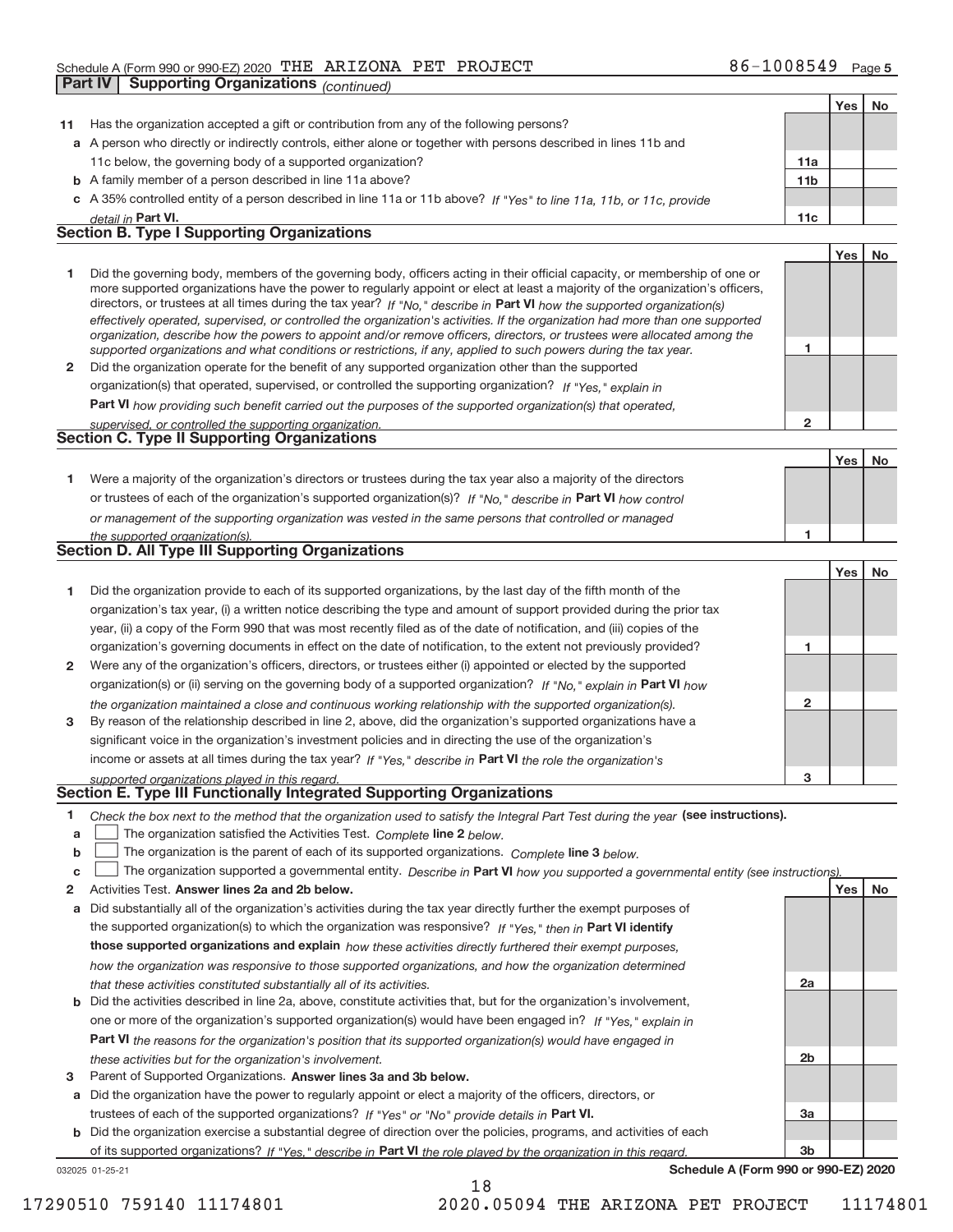#### Schedule A (Form 990 or 990‐EZ) 2020 「THE ARIZONA PET PROJECT  $86-1008549$  Page **Part V** | Type III Non-Functionally Integrated 509(a)(3) Supporting Organizations

**1 Part VI** Check here if the organization satisfied the Integral Part Test as a qualifying trust on Nov. 20, 1970 ( explain in Part VI). See instructions. All other Type III non-functionally integrated supporting organizations must complete Sections A through E.

|    | Section A - Adjusted Net Income                                                                                                   | (A) Prior Year          | (B) Current Year<br>(optional) |                                |
|----|-----------------------------------------------------------------------------------------------------------------------------------|-------------------------|--------------------------------|--------------------------------|
| 1  | Net short-term capital gain                                                                                                       | 1                       |                                |                                |
| 2  | Recoveries of prior-year distributions                                                                                            | $\overline{2}$          |                                |                                |
| 3  | Other gross income (see instructions)                                                                                             | 3                       |                                |                                |
| 4  | Add lines 1 through 3.                                                                                                            | 4                       |                                |                                |
| 5  | Depreciation and depletion                                                                                                        | 5                       |                                |                                |
| 6  | Portion of operating expenses paid or incurred for production or                                                                  |                         |                                |                                |
|    | collection of gross income or for management, conservation, or                                                                    |                         |                                |                                |
|    | maintenance of property held for production of income (see instructions)                                                          | 6                       |                                |                                |
| 7  | Other expenses (see instructions)                                                                                                 | $\overline{7}$          |                                |                                |
| 8  | Adjusted Net Income (subtract lines 5, 6, and 7 from line 4)                                                                      | 8                       |                                |                                |
|    | <b>Section B - Minimum Asset Amount</b>                                                                                           |                         | (A) Prior Year                 | (B) Current Year<br>(optional) |
| 1  | Aggregate fair market value of all non-exempt-use assets (see                                                                     |                         |                                |                                |
|    | instructions for short tax year or assets held for part of year):                                                                 |                         |                                |                                |
|    | <b>a</b> Average monthly value of securities                                                                                      | 1a                      |                                |                                |
|    | <b>b</b> Average monthly cash balances                                                                                            | 1 <sub>b</sub>          |                                |                                |
|    | c Fair market value of other non-exempt-use assets                                                                                | 1c                      |                                |                                |
|    | d Total (add lines 1a, 1b, and 1c)                                                                                                | 1 <sub>d</sub>          |                                |                                |
|    | e Discount claimed for blockage or other factors                                                                                  |                         |                                |                                |
|    | (explain in detail in Part VI):                                                                                                   |                         |                                |                                |
| 2  | Acquisition indebtedness applicable to non-exempt-use assets                                                                      | $\overline{\mathbf{c}}$ |                                |                                |
| 3  | Subtract line 2 from line 1d.                                                                                                     | 3                       |                                |                                |
| 4  | Cash deemed held for exempt use. Enter 0.015 of line 3 (for greater amount,                                                       |                         |                                |                                |
|    | see instructions).                                                                                                                | 4                       |                                |                                |
| 5  | Net value of non-exempt-use assets (subtract line 4 from line 3)                                                                  | 5                       |                                |                                |
| 6  | Multiply line 5 by 0.035.                                                                                                         | 6                       |                                |                                |
| 7  | Recoveries of prior-year distributions                                                                                            | $\overline{7}$          |                                |                                |
| 8  | Minimum Asset Amount (add line 7 to line 6)                                                                                       | 8                       |                                |                                |
|    | <b>Section C - Distributable Amount</b>                                                                                           |                         |                                | <b>Current Year</b>            |
| 1. | Adjusted net income for prior year (from Section A, line 8, column A)                                                             | 1                       |                                |                                |
| 2  | Enter 0.85 of line 1.                                                                                                             | $\overline{2}$          |                                |                                |
| з  | Minimum asset amount for prior year (from Section B, line 8, column A)                                                            | 3                       |                                |                                |
| 4  | Enter greater of line 2 or line 3.                                                                                                | 4                       |                                |                                |
| 5  | Income tax imposed in prior year                                                                                                  | 5                       |                                |                                |
| 6  | <b>Distributable Amount.</b> Subtract line 5 from line 4, unless subject to                                                       |                         |                                |                                |
|    | emergency temporary reduction (see instructions).                                                                                 | 6                       |                                |                                |
| 7  | Check here if the current year is the organization's first as a non-functionally integrated Type III supporting organization (see |                         |                                |                                |

instructions).

**Schedule A (Form 990 or 990‐EZ) 2020**

032026 01‐25‐21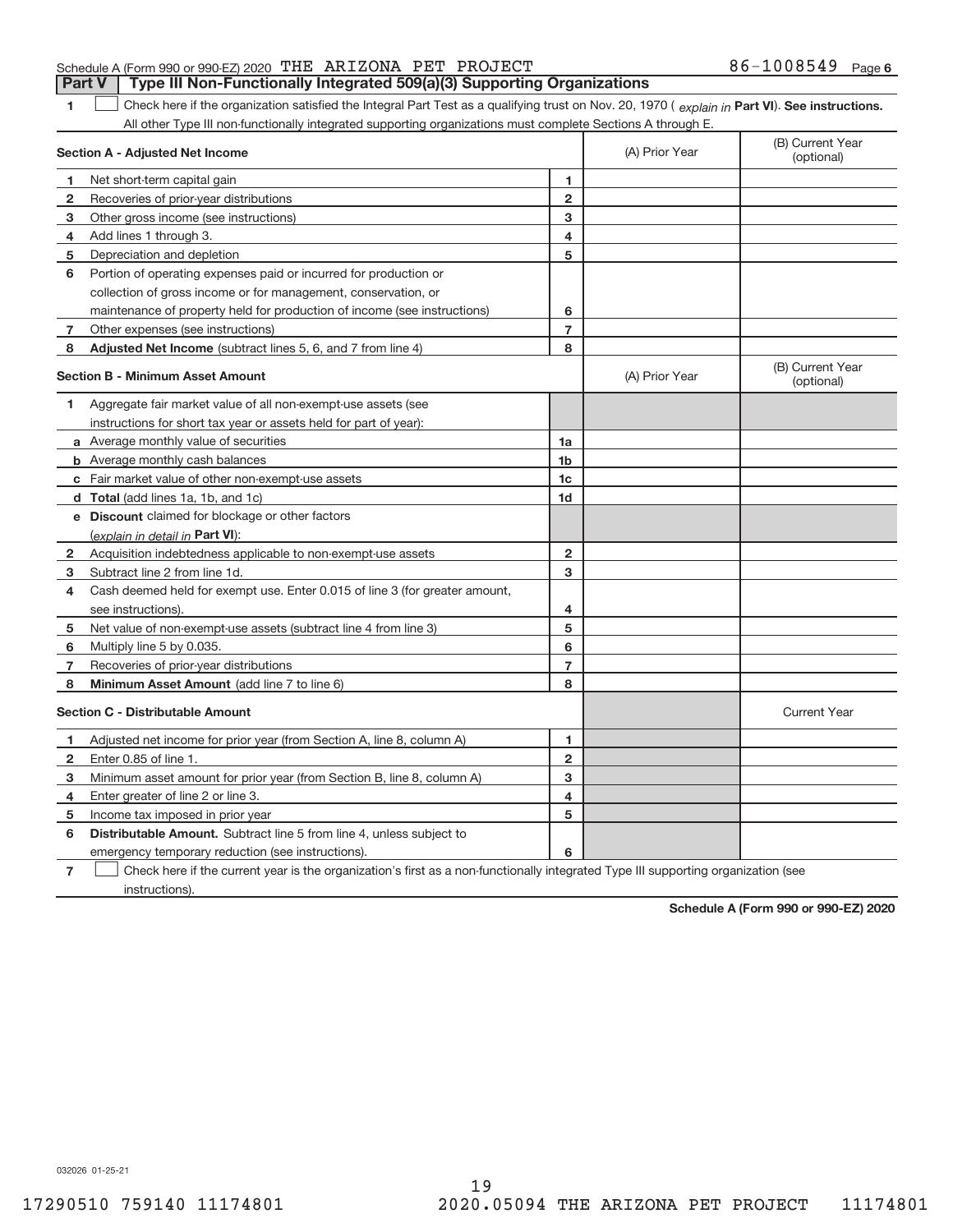|    | Type III Non-Functionally Integrated 509(a)(3) Supporting Organizations<br><b>Part V</b><br>(continued) |                                    |                                               |                                                  |  |  |
|----|---------------------------------------------------------------------------------------------------------|------------------------------------|-----------------------------------------------|--------------------------------------------------|--|--|
|    | <b>Section D - Distributions</b>                                                                        |                                    |                                               | <b>Current Year</b>                              |  |  |
| 1  | Amounts paid to supported organizations to accomplish exempt purposes                                   |                                    | 1                                             |                                                  |  |  |
| 2  | Amounts paid to perform activity that directly furthers exempt purposes of supported                    |                                    |                                               |                                                  |  |  |
|    | organizations, in excess of income from activity                                                        |                                    | 2                                             |                                                  |  |  |
| 3  | Administrative expenses paid to accomplish exempt purposes of supported organizations                   |                                    | 3                                             |                                                  |  |  |
| 4  | Amounts paid to acquire exempt-use assets                                                               |                                    | 4                                             |                                                  |  |  |
| 5  | Qualified set-aside amounts (prior IRS approval required - provide details in Part VI)                  |                                    |                                               | 5                                                |  |  |
| 6  | Other distributions ( <i>describe in</i> Part VI). See instructions.                                    |                                    |                                               | 6                                                |  |  |
| 7  | Total annual distributions. Add lines 1 through 6.                                                      |                                    | $\overline{7}$                                |                                                  |  |  |
| 8  | Distributions to attentive supported organizations to which the organization is responsive              |                                    |                                               |                                                  |  |  |
|    | (provide details in Part VI). See instructions.                                                         |                                    | 8                                             |                                                  |  |  |
| 9  | Distributable amount for 2020 from Section C, line 6                                                    |                                    | 9                                             |                                                  |  |  |
| 10 | Line 8 amount divided by line 9 amount                                                                  |                                    | 10                                            |                                                  |  |  |
|    | <b>Section E - Distribution Allocations</b> (see instructions)                                          | (i)<br><b>Excess Distributions</b> | (ii)<br><b>Underdistributions</b><br>Pre-2020 | (iii)<br><b>Distributable</b><br>Amount for 2020 |  |  |
| 1  | Distributable amount for 2020 from Section C, line 6                                                    |                                    |                                               |                                                  |  |  |
| 2  | Underdistributions, if any, for years prior to 2020 (reason-                                            |                                    |                                               |                                                  |  |  |
|    | able cause required - explain in Part VI). See instructions.                                            |                                    |                                               |                                                  |  |  |
| з  | Excess distributions carryover, if any, to 2020                                                         |                                    |                                               |                                                  |  |  |
|    | <b>a</b> From 2015                                                                                      |                                    |                                               |                                                  |  |  |
|    | <b>b</b> From 2016                                                                                      |                                    |                                               |                                                  |  |  |
|    | c From 2017                                                                                             |                                    |                                               |                                                  |  |  |
|    | <b>d</b> From 2018                                                                                      |                                    |                                               |                                                  |  |  |
|    | e From 2019                                                                                             |                                    |                                               |                                                  |  |  |
| f  | <b>Total</b> of lines 3a through 3e                                                                     |                                    |                                               |                                                  |  |  |
|    | <b>g</b> Applied to underdistributions of prior years                                                   |                                    |                                               |                                                  |  |  |
|    | <b>h</b> Applied to 2020 distributable amount                                                           |                                    |                                               |                                                  |  |  |
|    | Carryover from 2015 not applied (see instructions)                                                      |                                    |                                               |                                                  |  |  |
|    | Remainder. Subtract lines 3g, 3h, and 3i from line 3f.                                                  |                                    |                                               |                                                  |  |  |
| 4  | Distributions for 2020 from Section D,                                                                  |                                    |                                               |                                                  |  |  |
|    | line $7:$                                                                                               |                                    |                                               |                                                  |  |  |
|    | <b>a</b> Applied to underdistributions of prior years                                                   |                                    |                                               |                                                  |  |  |
|    | <b>b</b> Applied to 2020 distributable amount                                                           |                                    |                                               |                                                  |  |  |
|    | <b>c</b> Remainder. Subtract lines 4a and 4b from line 4.                                               |                                    |                                               |                                                  |  |  |
| 5  | Remaining underdistributions for years prior to 2020, if                                                |                                    |                                               |                                                  |  |  |
|    | any. Subtract lines 3g and 4a from line 2. For result greater                                           |                                    |                                               |                                                  |  |  |
|    | than zero, explain in Part VI. See instructions.                                                        |                                    |                                               |                                                  |  |  |
| 6  | Remaining underdistributions for 2020. Subtract lines 3h                                                |                                    |                                               |                                                  |  |  |
|    | and 4b from line 1. For result greater than zero, explain in                                            |                                    |                                               |                                                  |  |  |
|    | Part VI. See instructions.                                                                              |                                    |                                               |                                                  |  |  |
| 7  | Excess distributions carryover to 2021. Add lines 3j                                                    |                                    |                                               |                                                  |  |  |
|    | and 4c.                                                                                                 |                                    |                                               |                                                  |  |  |
| 8  | Breakdown of line 7:                                                                                    |                                    |                                               |                                                  |  |  |
|    | a Excess from 2016                                                                                      |                                    |                                               |                                                  |  |  |
|    | <b>b</b> Excess from 2017                                                                               |                                    |                                               |                                                  |  |  |
|    | c Excess from 2018                                                                                      |                                    |                                               |                                                  |  |  |
|    | d Excess from 2019                                                                                      |                                    |                                               |                                                  |  |  |
|    | e Excess from 2020                                                                                      |                                    |                                               |                                                  |  |  |

**Schedule A (Form 990 or 990‐EZ) 2020**

032027 01‐25‐21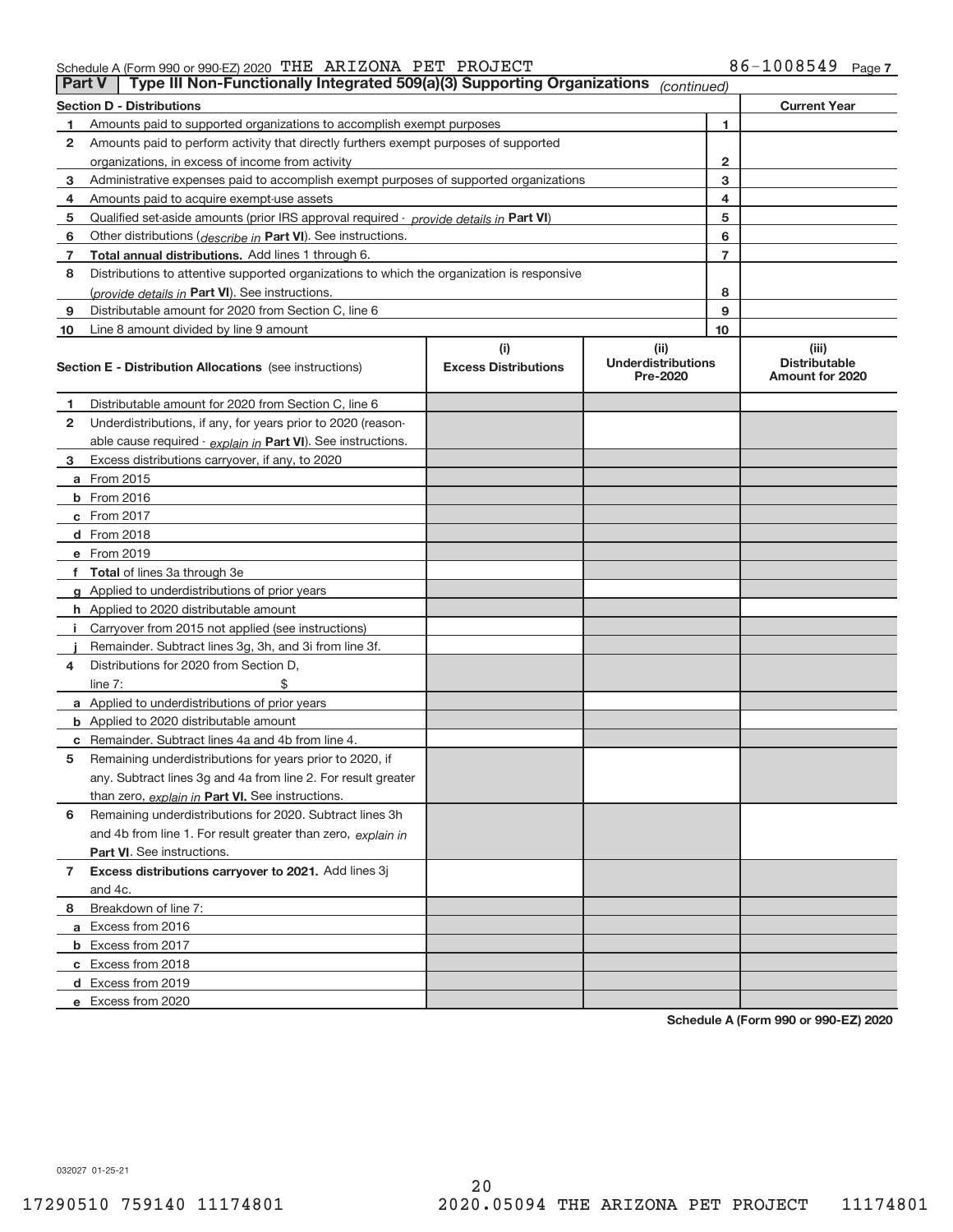| $86 - 1008549$ Page 8<br>Schedule A (Form 990 or 990-EZ) 2020 THE ARIZONA PET PROJECT |  |
|---------------------------------------------------------------------------------------|--|
|---------------------------------------------------------------------------------------|--|

Part VI | Supplemental Information. Provide the explanations required by Part II, line 10; Part II, line 17a or 17b; Part III, line 12; Part IV, Section A, lines 1, 2, 3b, 3c, 4b, 4c, 5a, 6, 9a, 9b, 9c, 11a, 11b, and 11c; Part IV, Section B, lines 1 and 2; Part IV, Section C, line 1; Part IV, Section D, lines 2 and 3; Part IV, Section E, lines 1c, 2a, 2b, 3a, and 3b; Part V, line 1; Part V, Section B, line 1e; Part V, Section D, lines 5, 6, and 8; and Part V, Section E, lines 2, 5, and 6. Also complete this part for any additional information. (See instructions.)

# SCHEDULE A, LIST OF UNUSUAL GRANTS RECEIVED:

DESCRIPTION: PET FOOD PANDEMIC‐RELATED SUPPORT

DATE: 12/31/20 AMOUNT: 1087097.

**Schedule A (Form 990 or 990‐EZ) 2020**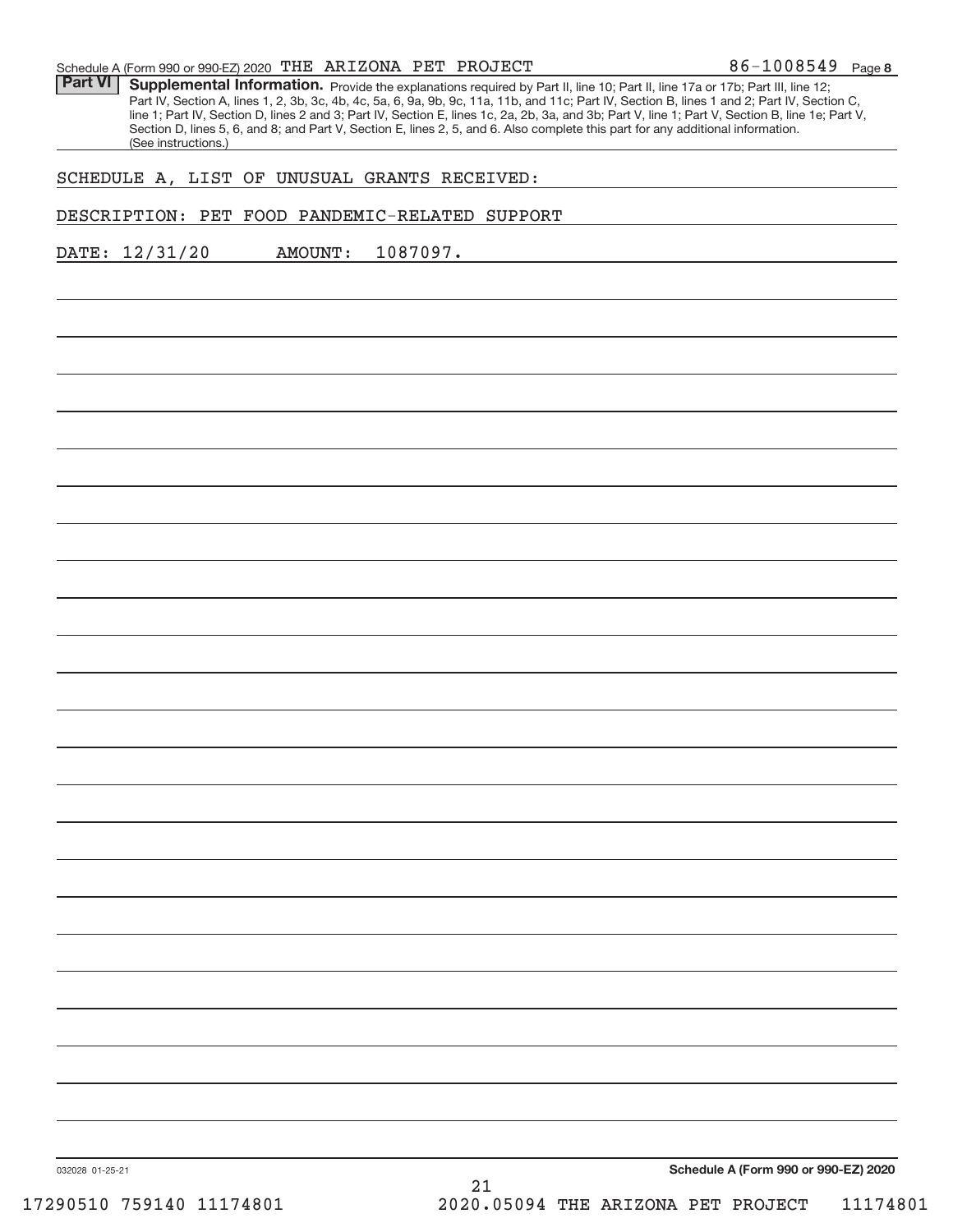Department of the Treasury Internal Revenue Service **(Form 990, 990‐EZ,**

Name of the organization

# **Schedule B Schedule of Contributors**

**or 990‐PF) | Attach to Form 990, Form 990‐EZ, or Form 990‐PF. | Go to www.irs.gov/Form990 for the latest information.** OMB No. 1545-0047

**2020**

**Employer identification number**

THE ARIZONA PET PROJECT 86‐1008549

| THE ARTZONA PET PROJ |  |
|----------------------|--|

| <b>Organization type (check one):</b> |                                                                           |
|---------------------------------------|---------------------------------------------------------------------------|
| Filers of:                            | Section:                                                                  |
| Form 990 or 990-EZ                    | $\lfloor x \rfloor$ 501(c)( 3) (enter number) organization                |
|                                       | 4947(a)(1) nonexempt charitable trust not treated as a private foundation |
|                                       | 527 political organization                                                |
| Form 990-PF                           | 501(c)(3) exempt private foundation                                       |
|                                       | 4947(a)(1) nonexempt charitable trust treated as a private foundation     |
|                                       | 501(c)(3) taxable private foundation                                      |

Check if your organization is covered by the General Rule or a Special Rule. **Note:**  Only a section 501(c)(7), (8), or (10) organization can check boxes for both the General Rule and a Special Rule. See instructions.

#### **General Rule**

 $\begin{array}{c} \hline \end{array}$ 

For an organization filing Form 990, 990‐EZ, or 990‐PF that received, during the year, contributions totaling \$5,000 or more (in money or property) from any one contributor. Complete Parts I and II. See instructions for determining a contributor's total contributions.

#### **Special Rules**

any one contributor, during the year, total contributions of the greater of  $\,$  (1) \$5,000; or (2) 2% of the amount on (i) Form 990, Part VIII, line 1h;  $\boxed{\text{X}}$  For an organization described in section 501(c)(3) filing Form 990 or 990-EZ that met the 33 1/3% support test of the regulations under sections 509(a)(1) and 170(b)(1)(A)(vi), that checked Schedule A (Form 990 or 990‐EZ), Part II, line 13, 16a, or 16b, and that received from or (ii) Form 990‐EZ, line 1. Complete Parts I and II.

For an organization described in section 501(c)(7), (8), or (10) filing Form 990 or 990‐EZ that received from any one contributor, during the year, total contributions of more than \$1,000 exclusively for religious, charitable, scientific, literary, or educational purposes, or for the prevention of cruelty to children or animals. Complete Parts I (entering "N/A" in column (b) instead of the contributor name and address), II, and III.  $\begin{array}{c} \hline \end{array}$ 

purpose. Don't complete any of the parts unless the General Rule applies to this organization because it received nonexclusively year, contributions <sub>exclusively</sub> for religious, charitable, etc., purposes, but no such contributions totaled more than \$1,000. If this box is checked, enter here the total contributions that were received during the year for an *exclusively* religious, charitable, etc., For an organization described in section 501(c)(7), (8), or (10) filing Form 990 or 990‐EZ that received from any one contributor, during the religious, charitable, etc., contributions totaling \$5,000 or more during the year  $\Box$ — $\Box$   $\Box$  $\begin{array}{c} \hline \end{array}$ 

**Caution:**  An organization that isn't covered by the General Rule and/or the Special Rules doesn't file Schedule B (Form 990, 990‐EZ, or 990‐PF),  **must** but it answer "No" on Part IV, line 2, of its Form 990; or check the box on line H of its Form 990‐EZ or on its Form 990‐PF, Part I, line 2, to certify that it doesn't meet the filing requirements of Schedule B (Form 990, 990‐EZ, or 990‐PF).

**For Paperwork Reduction Act Notice, see the instructions for Form 990, 990-EZ, or 990-PF. Schedule B (Form 990, 990-EZ, or 990-PF) (2020)** LHA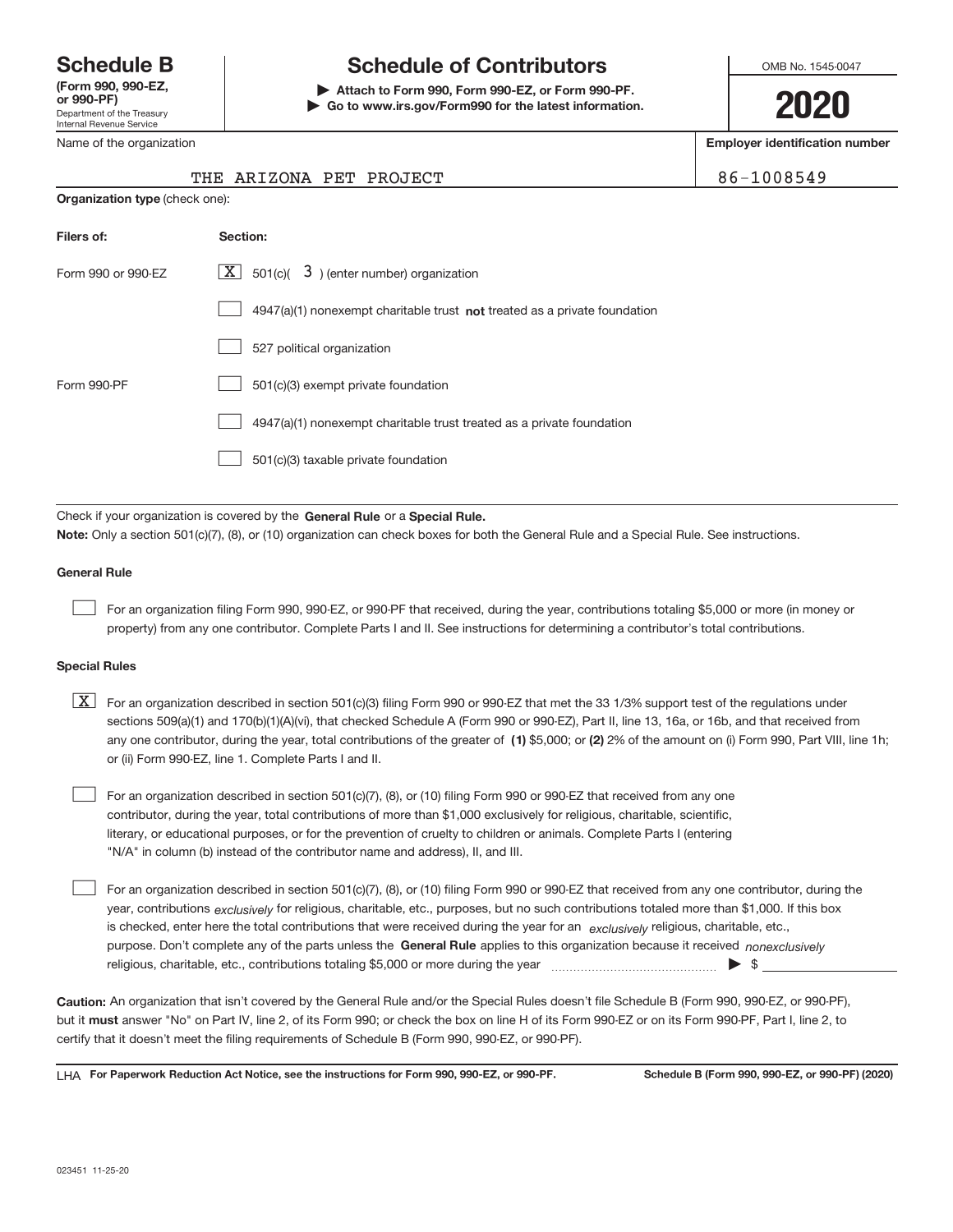Name of organization

**Employer identification number**

THE ARIZONA PET PROJECT 86-1008549

| Part I          | <b>Contributors</b> (see instructions). Use duplicate copies of Part I if additional space is needed. |                                   |                                                                                                                                                   |
|-----------------|-------------------------------------------------------------------------------------------------------|-----------------------------------|---------------------------------------------------------------------------------------------------------------------------------------------------|
| (a)<br>No.      | (b)<br>Name, address, and ZIP + 4                                                                     | (c)<br><b>Total contributions</b> | (d)<br>Type of contribution                                                                                                                       |
| 1               | To respect our donors' privacy,<br>we have redacted their personal<br>information.                    | 60,000.<br>$\mathsf{\$}$          | X.<br>Person<br>Payroll<br><b>Noncash</b><br>(Complete Part II for<br>noncash contributions.)                                                     |
| (a)<br>No.      | (b)<br>Name, address, and $ZIP + 4$                                                                   | (c)<br><b>Total contributions</b> | (d)<br>Type of contribution                                                                                                                       |
| 2               | To respect our donors' privacy,<br>we have redacted their personal<br>information.                    | 125,000.<br>$\frac{1}{2}$         | x<br>Person<br>Payroll<br><b>Noncash</b><br>(Complete Part II for<br>noncash contributions.)                                                      |
| (a)<br>No.      | (b)<br>Name, address, and $ZIP + 4$                                                                   | (c)<br><b>Total contributions</b> | (d)<br>Type of contribution                                                                                                                       |
| 3               | To respect our donors' privacy,<br>we have redacted their personal<br>information.                    | 42,356.<br>$\mathcal{S}$          | x<br>Person<br><b>Payroll</b><br><b>Noncash</b><br>(Complete Part II for<br>noncash contributions.)                                               |
| (a)<br>No.      | (b)<br>Name, address, and ZIP + 4                                                                     | (c)<br><b>Total contributions</b> | (d)<br>Type of contribution                                                                                                                       |
| 4               | To respect our donors' privacy,<br>we have redacted their personal<br>information.                    | 1,081,097.<br>$\frac{1}{2}$       | Person<br><b>Pavroll</b><br>Noncash<br>x<br>(Complete Part II for<br>noncash contributions.)                                                      |
| (a)<br>No.      | (b)<br>Name, address, and ZIP + 4                                                                     | (c)<br><b>Total contributions</b> | (d)<br>Type of contribution                                                                                                                       |
| 5               | To respect our donors' privacy,<br>we have redacted their personal<br>information.                    | 54,000.<br>\$                     | X.<br>Person<br><b>Payroll</b><br><b>Noncash</b><br>(Complete Part II for<br>noncash contributions.)                                              |
| (a)<br>No.      | (b)<br>Name, address, and $ZIP + 4$                                                                   | (c)<br><b>Total contributions</b> | (d)<br>Type of contribution                                                                                                                       |
| 023452 11-25-20 |                                                                                                       | \$                                | Person<br><b>Payroll</b><br><b>Noncash</b><br>(Complete Part II for<br>noncash contributions.)<br>Schedule B (Form 990, 990-EZ, or 990-PF) (2020) |

23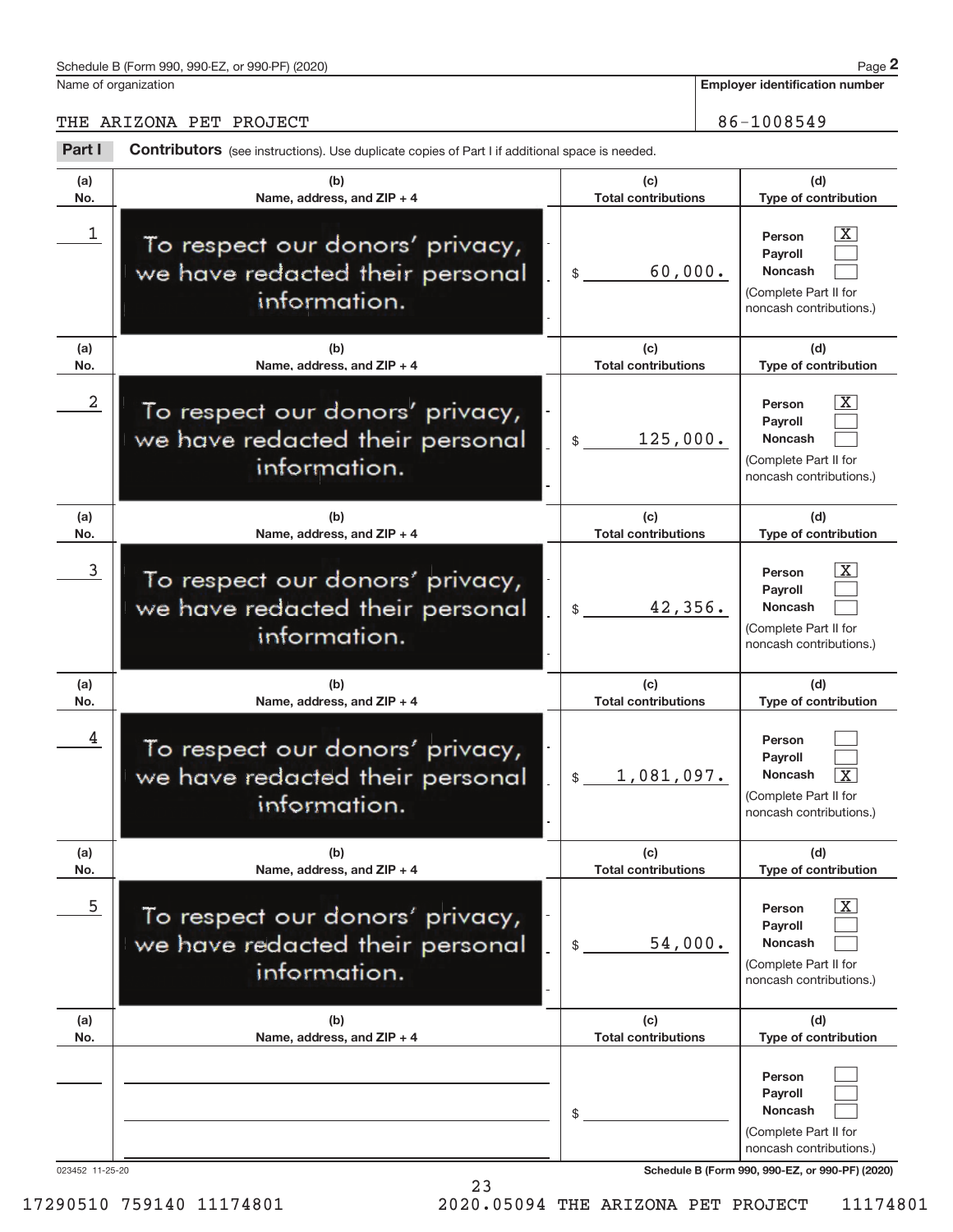**Employer identification number**

# THE ARIZONA PET PROJECT 86-1008549

Part II Noncash Property (see instructions). Use duplicate copies of Part II if additional space is needed.

| (a)<br>No.<br>from | (b)<br>Description of noncash property given | (c)<br>FMV (or estimate)<br>(See instructions.) | (d)<br>Date received                            |
|--------------------|----------------------------------------------|-------------------------------------------------|-------------------------------------------------|
| Part I             |                                              |                                                 |                                                 |
|                    | PET FOOD                                     |                                                 |                                                 |
| 4                  |                                              |                                                 |                                                 |
|                    |                                              |                                                 |                                                 |
|                    |                                              | 1,081,097.<br>$\frac{1}{2}$                     | 12/31/20                                        |
|                    |                                              |                                                 |                                                 |
| (a)                |                                              | (c)                                             |                                                 |
| No.                | (b)                                          | FMV (or estimate)                               | (d)                                             |
| from<br>Part I     | Description of noncash property given        | (See instructions.)                             | Date received                                   |
|                    |                                              |                                                 |                                                 |
|                    |                                              |                                                 |                                                 |
|                    |                                              |                                                 |                                                 |
|                    |                                              |                                                 |                                                 |
|                    |                                              | $\mathfrak{S}$                                  |                                                 |
|                    |                                              |                                                 |                                                 |
| (a)<br>No.         |                                              | (c)                                             |                                                 |
| from               | (b)<br>Description of noncash property given | FMV (or estimate)                               | (d)<br>Date received                            |
| Part I             |                                              | (See instructions.)                             |                                                 |
|                    |                                              |                                                 |                                                 |
|                    |                                              |                                                 |                                                 |
|                    |                                              |                                                 |                                                 |
|                    |                                              | $\sim$                                          |                                                 |
|                    |                                              |                                                 |                                                 |
| (a)                |                                              |                                                 |                                                 |
| No.                | (b)                                          | (c)                                             | (d)                                             |
| from               | Description of noncash property given        | FMV (or estimate)                               | Date received                                   |
| Part I             |                                              | (See instructions.)                             |                                                 |
|                    |                                              |                                                 |                                                 |
|                    |                                              |                                                 |                                                 |
|                    |                                              |                                                 |                                                 |
|                    |                                              | $\frac{1}{2}$                                   |                                                 |
|                    |                                              |                                                 |                                                 |
| (a)                |                                              | (c)                                             |                                                 |
| No.                | (b)                                          | FMV (or estimate)                               | (d)                                             |
| from               | Description of noncash property given        | (See instructions.)                             | Date received                                   |
| Part I             |                                              |                                                 |                                                 |
|                    |                                              |                                                 |                                                 |
|                    |                                              |                                                 |                                                 |
|                    |                                              |                                                 |                                                 |
|                    |                                              | \$                                              |                                                 |
|                    |                                              |                                                 |                                                 |
| (a)                |                                              | (c)                                             |                                                 |
| No.<br>from        | (b)                                          | FMV (or estimate)                               | (d)                                             |
| Part I             | Description of noncash property given        | (See instructions.)                             | Date received                                   |
|                    |                                              |                                                 |                                                 |
|                    |                                              |                                                 |                                                 |
|                    |                                              |                                                 |                                                 |
|                    |                                              | \$                                              |                                                 |
| 023453 11-25-20    |                                              |                                                 | Schedule B (Form 990, 990-EZ, or 990-PF) (2020) |

24

17290510 759140 11174801 2020.05094 THE ARIZONA PET PROJECT 11174801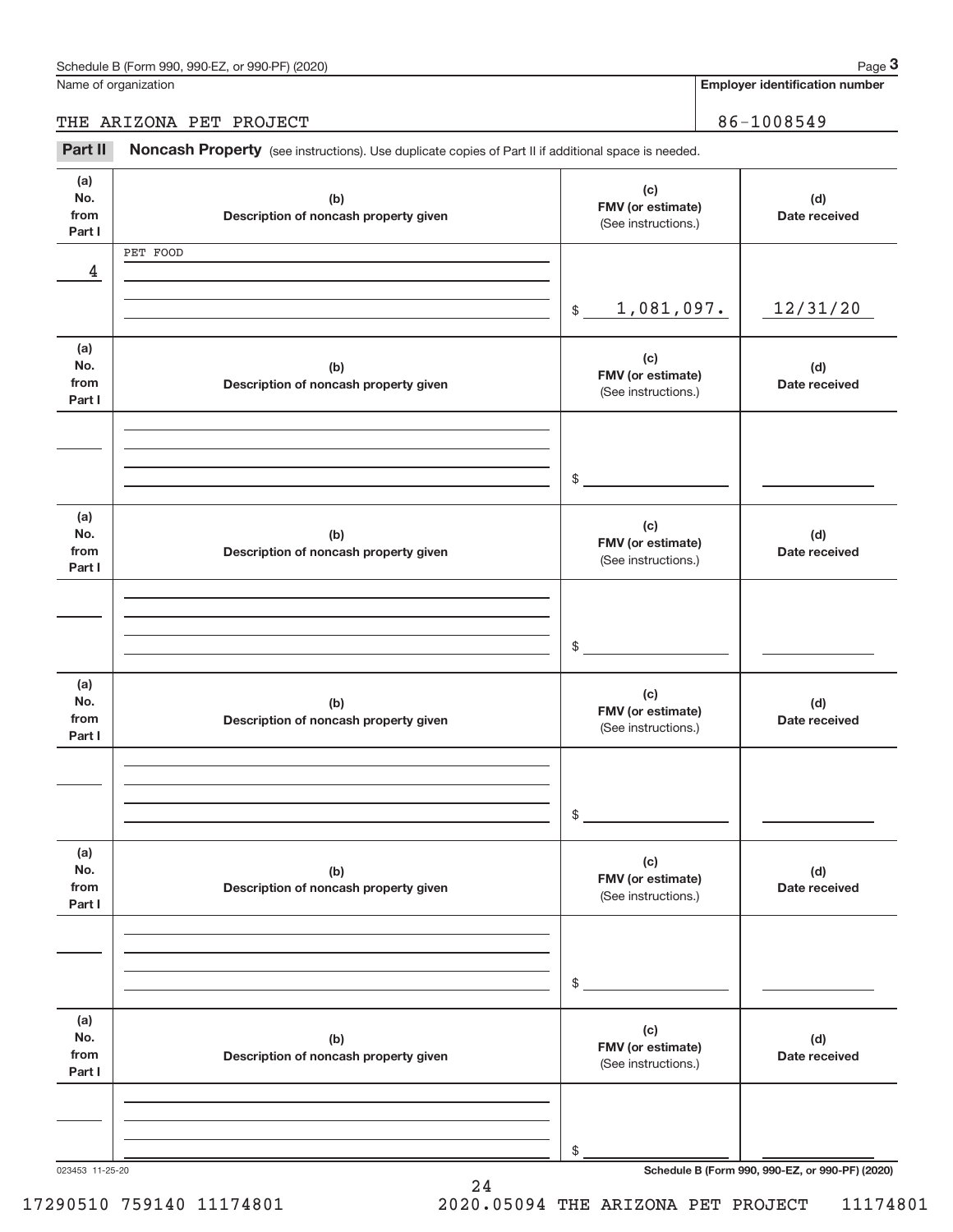| Name of organization      |                                                                                                                                                                               |                      | <b>Employer identification number</b>                                                                                                                                                                                                                                                                                                          |
|---------------------------|-------------------------------------------------------------------------------------------------------------------------------------------------------------------------------|----------------------|------------------------------------------------------------------------------------------------------------------------------------------------------------------------------------------------------------------------------------------------------------------------------------------------------------------------------------------------|
|                           | THE ARIZONA PET PROJECT                                                                                                                                                       |                      | 86-1008549                                                                                                                                                                                                                                                                                                                                     |
| Part III                  | from any one contributor. Complete columns (a) through (e) and the following line entry. For organizations<br>Use duplicate copies of Part III if additional space is needed. |                      | Exclusively religious, charitable, etc., contributions to organizations described in section 501(c)(7), (8), or (10) that total more than \$1,000 for the year<br>completing Part III, enter the total of exclusively religious, charitable, etc., contributions of \$1,000 or less for the year. (Enter this info. once.) $\triangleright$ \$ |
| (a) No.<br>from<br>Part I | (b) Purpose of gift                                                                                                                                                           | (c) Use of gift      | (d) Description of how gift is held                                                                                                                                                                                                                                                                                                            |
|                           |                                                                                                                                                                               |                      |                                                                                                                                                                                                                                                                                                                                                |
|                           |                                                                                                                                                                               | (e) Transfer of gift |                                                                                                                                                                                                                                                                                                                                                |
|                           | Transferee's name, address, and ZIP + 4                                                                                                                                       |                      | Relationship of transferor to transferee                                                                                                                                                                                                                                                                                                       |
|                           |                                                                                                                                                                               |                      |                                                                                                                                                                                                                                                                                                                                                |
| (a) No.<br>from<br>Part I | (b) Purpose of gift                                                                                                                                                           | (c) Use of gift      | (d) Description of how gift is held                                                                                                                                                                                                                                                                                                            |
|                           |                                                                                                                                                                               |                      |                                                                                                                                                                                                                                                                                                                                                |
|                           |                                                                                                                                                                               | (e) Transfer of gift |                                                                                                                                                                                                                                                                                                                                                |
|                           | Transferee's name, address, and ZIP + 4                                                                                                                                       |                      | Relationship of transferor to transferee                                                                                                                                                                                                                                                                                                       |
|                           |                                                                                                                                                                               |                      |                                                                                                                                                                                                                                                                                                                                                |
| (a) No.<br>from<br>Part I | (b) Purpose of gift                                                                                                                                                           | (c) Use of gift      | (d) Description of how gift is held                                                                                                                                                                                                                                                                                                            |
|                           |                                                                                                                                                                               |                      |                                                                                                                                                                                                                                                                                                                                                |
|                           |                                                                                                                                                                               | (e) Transfer of gift |                                                                                                                                                                                                                                                                                                                                                |
|                           | Transferee's name, address, and ZIP + 4                                                                                                                                       |                      | Relationship of transferor to transferee                                                                                                                                                                                                                                                                                                       |
|                           |                                                                                                                                                                               |                      |                                                                                                                                                                                                                                                                                                                                                |
| (a) No.<br>from<br>Part I | (b) Purpose of gift                                                                                                                                                           | (c) Use of gift      | (d) Description of how gift is held                                                                                                                                                                                                                                                                                                            |
|                           |                                                                                                                                                                               |                      |                                                                                                                                                                                                                                                                                                                                                |
|                           |                                                                                                                                                                               | (e) Transfer of gift |                                                                                                                                                                                                                                                                                                                                                |
|                           | Transferee's name, address, and ZIP + 4                                                                                                                                       |                      | Relationship of transferor to transferee                                                                                                                                                                                                                                                                                                       |
|                           |                                                                                                                                                                               |                      |                                                                                                                                                                                                                                                                                                                                                |
|                           |                                                                                                                                                                               |                      |                                                                                                                                                                                                                                                                                                                                                |

25

**Schedule B (Form 990, 990-EZ, or 990-PF) (2020)**

17290510 759140 11174801 2020.05094 THE ARIZONA PET PROJECT 11174801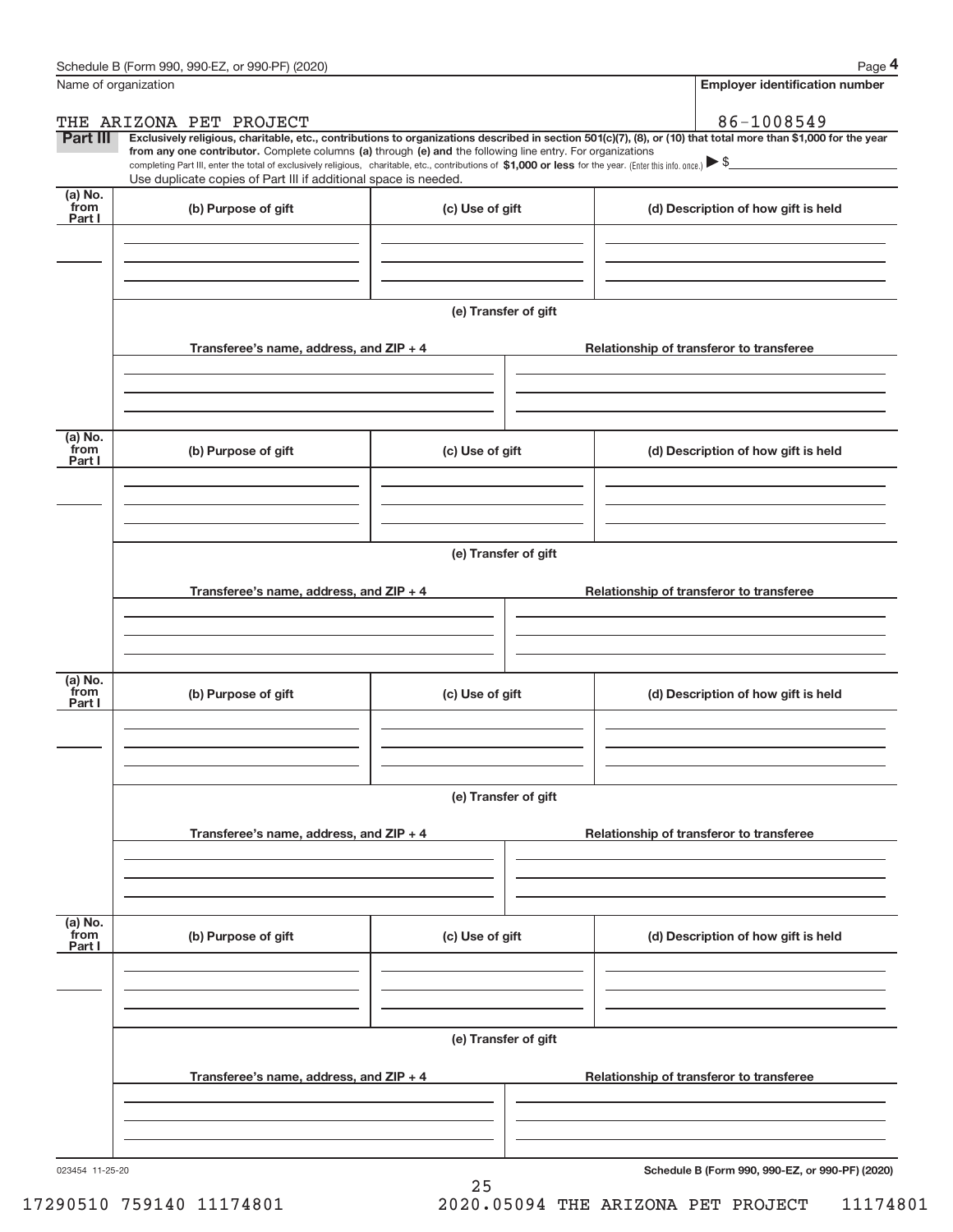| <b>Supplemental Financial Statements</b><br><b>SCHEDULE D</b>                                                                    |                          |                                                                                                   |                                                                                                                                                                                                                                                                                                                                                                                                                            |                |                                       | OMB No. 1545-0047               |           |
|----------------------------------------------------------------------------------------------------------------------------------|--------------------------|---------------------------------------------------------------------------------------------------|----------------------------------------------------------------------------------------------------------------------------------------------------------------------------------------------------------------------------------------------------------------------------------------------------------------------------------------------------------------------------------------------------------------------------|----------------|---------------------------------------|---------------------------------|-----------|
|                                                                                                                                  | (Form 990)               |                                                                                                   | Complete if the organization answered "Yes" on Form 990,                                                                                                                                                                                                                                                                                                                                                                   |                |                                       |                                 |           |
|                                                                                                                                  |                          |                                                                                                   | Part IV, line 6, 7, 8, 9, 10, 11a, 11b, 11c, 11d, 11e, 11f, 12a, or 12b.<br>Attach to Form 990.                                                                                                                                                                                                                                                                                                                            |                |                                       | Open to Public                  |           |
| Department of the Treasury<br>Go to www.irs.gov/Form990 for instructions and the latest information.<br>Internal Revenue Service |                          |                                                                                                   |                                                                                                                                                                                                                                                                                                                                                                                                                            | Inspection     |                                       |                                 |           |
|                                                                                                                                  | Name of the organization | THE ARIZONA PET PROJECT                                                                           |                                                                                                                                                                                                                                                                                                                                                                                                                            |                | <b>Employer identification number</b> | 86-1008549                      |           |
| Part I                                                                                                                           |                          |                                                                                                   | Organizations Maintaining Donor Advised Funds or Other Similar Funds or Accounts. Complete if the                                                                                                                                                                                                                                                                                                                          |                |                                       |                                 |           |
|                                                                                                                                  |                          | organization answered "Yes" on Form 990, Part IV, line 6.                                         |                                                                                                                                                                                                                                                                                                                                                                                                                            |                |                                       |                                 |           |
|                                                                                                                                  |                          |                                                                                                   | (a) Donor advised funds                                                                                                                                                                                                                                                                                                                                                                                                    |                | (b) Funds and other accounts          |                                 |           |
| 1                                                                                                                                |                          |                                                                                                   |                                                                                                                                                                                                                                                                                                                                                                                                                            |                |                                       |                                 |           |
| 2                                                                                                                                |                          | Aggregate value of contributions to (during year)                                                 |                                                                                                                                                                                                                                                                                                                                                                                                                            |                |                                       |                                 |           |
| з                                                                                                                                |                          |                                                                                                   | the control of the control of the control of the control of the control of the control of                                                                                                                                                                                                                                                                                                                                  |                |                                       |                                 |           |
| 4                                                                                                                                |                          |                                                                                                   |                                                                                                                                                                                                                                                                                                                                                                                                                            |                |                                       |                                 |           |
| 5                                                                                                                                |                          |                                                                                                   | Did the organization inform all donors and donor advisors in writing that the assets held in donor advised funds                                                                                                                                                                                                                                                                                                           |                |                                       |                                 |           |
|                                                                                                                                  |                          |                                                                                                   |                                                                                                                                                                                                                                                                                                                                                                                                                            |                |                                       | Yes                             | <b>No</b> |
| 6                                                                                                                                |                          |                                                                                                   | Did the organization inform all grantees, donors, and donor advisors in writing that grant funds can be used only                                                                                                                                                                                                                                                                                                          |                |                                       |                                 |           |
|                                                                                                                                  |                          |                                                                                                   |                                                                                                                                                                                                                                                                                                                                                                                                                            |                |                                       |                                 |           |
|                                                                                                                                  |                          |                                                                                                   |                                                                                                                                                                                                                                                                                                                                                                                                                            |                |                                       |                                 |           |
|                                                                                                                                  |                          |                                                                                                   | for charitable purposes and not for the benefit of the donor or donor advisor, or for any other purpose conferring                                                                                                                                                                                                                                                                                                         |                |                                       | Yes                             |           |
|                                                                                                                                  |                          |                                                                                                   | Conservation Easements. Complete if the organization answered "Yes" on Form 990, Part IV, line 7.                                                                                                                                                                                                                                                                                                                          |                |                                       |                                 | No        |
| Part II<br>1                                                                                                                     |                          | Purpose(s) of conservation easements held by the organization (check all that apply).             |                                                                                                                                                                                                                                                                                                                                                                                                                            |                |                                       |                                 |           |
|                                                                                                                                  |                          | Preservation of land for public use (for example, recreation or education)                        | Preservation of a historically important land area                                                                                                                                                                                                                                                                                                                                                                         |                |                                       |                                 |           |
|                                                                                                                                  |                          | Protection of natural habitat                                                                     | Preservation of a certified historic structure                                                                                                                                                                                                                                                                                                                                                                             |                |                                       |                                 |           |
|                                                                                                                                  |                          | Preservation of open space                                                                        |                                                                                                                                                                                                                                                                                                                                                                                                                            |                |                                       |                                 |           |
| $\mathbf{2}$                                                                                                                     |                          |                                                                                                   |                                                                                                                                                                                                                                                                                                                                                                                                                            |                |                                       |                                 |           |
|                                                                                                                                  |                          |                                                                                                   | Complete lines 2a through 2d if the organization held a qualified conservation contribution in the form of a conservation easement on the last                                                                                                                                                                                                                                                                             |                |                                       | Held at the End of the Tax Year |           |
|                                                                                                                                  | day of the tax year.     |                                                                                                   |                                                                                                                                                                                                                                                                                                                                                                                                                            | 2a             |                                       |                                 |           |
| b                                                                                                                                |                          | a Total number of conservation easements                                                          | $\overline{a_1, \ldots, a_n, \ldots, a_n, \ldots, a_n, \ldots, a_n, \ldots, a_n, \ldots, a_n, \ldots, a_n, \ldots, a_n, \ldots, a_n, \ldots, a_n, \ldots, a_n, \ldots, a_n, \ldots, a_n, \ldots, a_n, \ldots, a_n, \ldots, a_n, \ldots, a_n, \ldots, a_n, \ldots, a_n, \ldots, a_n, \ldots, a_n, \ldots, a_n, \ldots, a_n, \ldots, a_n, \ldots, a_n, \ldots, a_n, \ldots, a_n, \ldots, a_n, \ldots, a_n, \ldots, a_n, \ld$ | 2 <sub>b</sub> |                                       |                                 |           |
|                                                                                                                                  |                          | Total acreage restricted by conservation easements                                                |                                                                                                                                                                                                                                                                                                                                                                                                                            |                |                                       |                                 |           |
| c                                                                                                                                |                          |                                                                                                   | Number of conservation easements on a certified historic structure included in (a) manufacture included in (a)                                                                                                                                                                                                                                                                                                             | 2c             |                                       |                                 |           |
|                                                                                                                                  |                          |                                                                                                   | d Number of conservation easements included in (c) acquired after 7/25/06, and not on a historic structure                                                                                                                                                                                                                                                                                                                 |                |                                       |                                 |           |
|                                                                                                                                  |                          |                                                                                                   | listed in the National Register [111] [12] non-matter in the National Property of the National Register [11] [1                                                                                                                                                                                                                                                                                                            | 2d             |                                       |                                 |           |
|                                                                                                                                  |                          |                                                                                                   | Number of conservation easements modified, transferred, released, extinguished, or terminated by the organization during the tax                                                                                                                                                                                                                                                                                           |                |                                       |                                 |           |
|                                                                                                                                  | year                     |                                                                                                   |                                                                                                                                                                                                                                                                                                                                                                                                                            |                |                                       |                                 |           |
| 3<br>4                                                                                                                           |                          | Number of states where property subject to conservation easement is located $\blacktriangleright$ |                                                                                                                                                                                                                                                                                                                                                                                                                            |                |                                       |                                 |           |
| 5                                                                                                                                |                          | violations, and enforcement of the conservation easements it holds?                               | Does the organization have a written policy regarding the periodic monitoring, inspection, handling of                                                                                                                                                                                                                                                                                                                     |                |                                       | Yes                             | <b>No</b> |

| Amount of expenses incurred in monitoring, inspecting, handling of violations, and enforcing conservation easements during the year |
|-------------------------------------------------------------------------------------------------------------------------------------|
|                                                                                                                                     |
| 8 Does each conservation easement reported on line 2(d) above satisfy the requirements of section 170(h)(4)(B)(i)                   |

| ∣ Yes<br>and section $170(h)(4)(B)(ii)?$                                                                                          | No |
|-----------------------------------------------------------------------------------------------------------------------------------|----|
| 9 In Part XIII, describe how the organization reports conservation easements in its revenue and expense statement and             |    |
| balance sheet, and include, if applicable, the text of the footnote to the organization's financial statements that describes the |    |
| organization's accounting for conservation easements.                                                                             |    |

| <b>Part III   Organizations Maintaining Collections of Art, Historical Treasures, or Other Similar Assets.</b> |  |
|----------------------------------------------------------------------------------------------------------------|--|
| Complete if the organization answered "Yes" on Form 990, Part IV. line 8.                                      |  |
|                                                                                                                |  |

**1 a** If the organization elected, as permitted under FASB ASC 958, not to report in its revenue statement and balance sheet works of art, historical treasures, or other similar assets held for public exhibition, education, or research in furtherance of public service, provide in Part XIII the text of the footnote to its financial statements that describes these items.

| <b>b</b> If the organization elected, as permitted under FASB ASC 958, to report in its revenue statement and balance sheet works of                                                                                                                                                                        |  |  |
|-------------------------------------------------------------------------------------------------------------------------------------------------------------------------------------------------------------------------------------------------------------------------------------------------------------|--|--|
| art, historical treasures, or other similar assets held for public exhibition, education, or research in furtherance of public service,                                                                                                                                                                     |  |  |
| provide the following amounts relating to these items:                                                                                                                                                                                                                                                      |  |  |
| $\mathbf{r}$ , $\mathbf{r}$ , $\mathbf{r}$ , $\mathbf{r}$ , $\mathbf{r}$ , $\mathbf{r}$ , $\mathbf{r}$ , $\mathbf{r}$ , $\mathbf{r}$ , $\mathbf{r}$ , $\mathbf{r}$ , $\mathbf{r}$ , $\mathbf{r}$ , $\mathbf{r}$ , $\mathbf{r}$ , $\mathbf{r}$ , $\mathbf{r}$ , $\mathbf{r}$ , $\mathbf{r}$ , $\mathbf{r}$ , |  |  |

| Revenue included on Form 990, Part VIII, line 1<br>(i)                                                                         |  |
|--------------------------------------------------------------------------------------------------------------------------------|--|
| (ii) Assets included in Form 990, Part X                                                                                       |  |
| 2 If the organization received or held works of art, historical treasures, or other similar assets for financial gain, provide |  |
| the following amounts required to be reported under FASB ASC 958 relating to these items:                                      |  |
| a Revenue included on Form 990, Part VIII, line 1                                                                              |  |
| <b>b</b> Assets included in Form 990, Part X                                                                                   |  |

## 032051 12‐01‐20 LHA For Paperwork Reduction Act Notice, see the Instructions for Form 990. National **Schedule D** (Form 990) 2020

26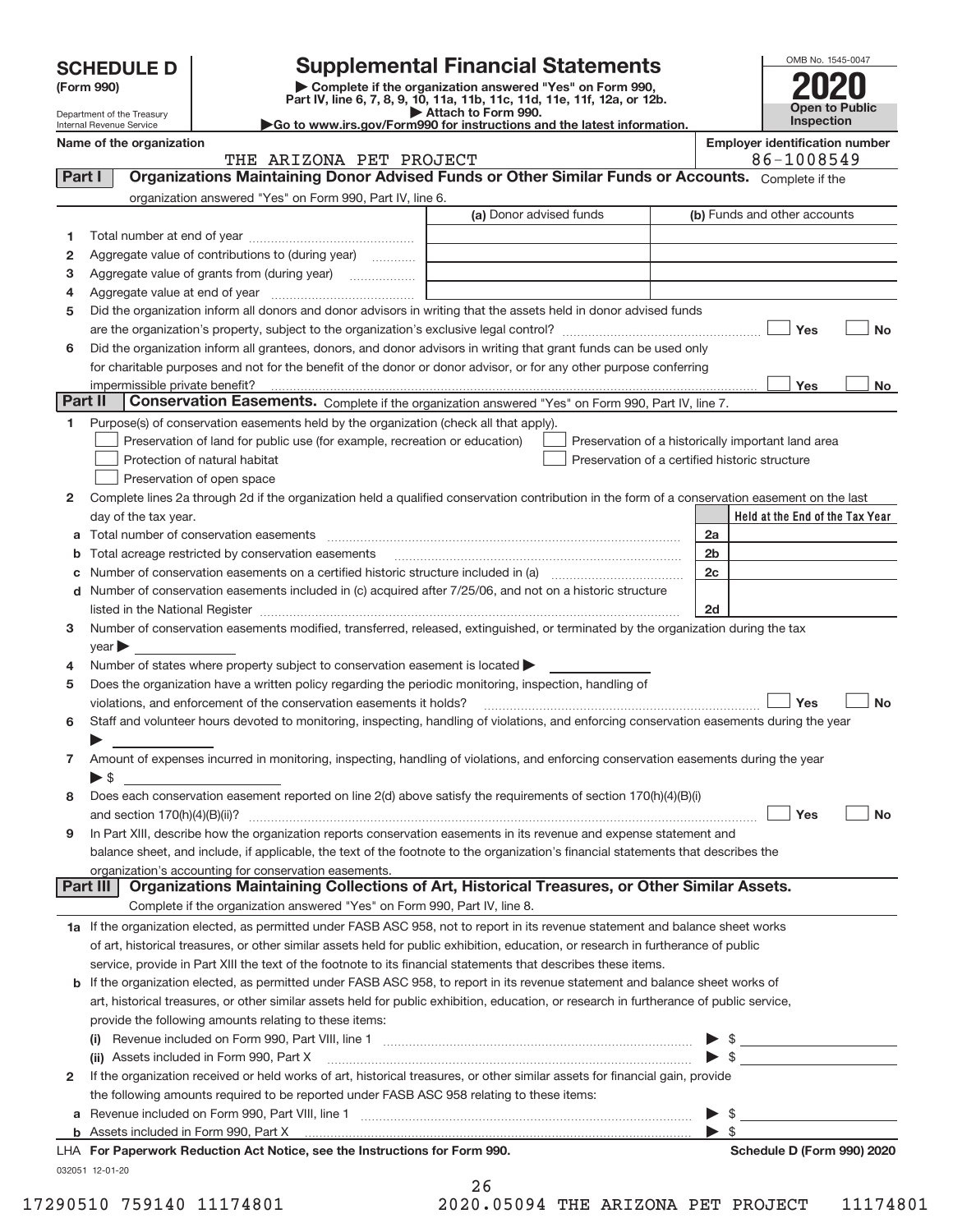|        | Schedule D (Form 990) 2020                                                                                                                                                                                                     | THE ARIZONA PET PROJECT                 |   |                |                                                                                                                                                                                                                                |                                 | 86-1008549                           |                     |     | Page $2$  |
|--------|--------------------------------------------------------------------------------------------------------------------------------------------------------------------------------------------------------------------------------|-----------------------------------------|---|----------------|--------------------------------------------------------------------------------------------------------------------------------------------------------------------------------------------------------------------------------|---------------------------------|--------------------------------------|---------------------|-----|-----------|
|        | Organizations Maintaining Collections of Art, Historical Treasures, or Other Similar Assets (continued)<br>Part III                                                                                                            |                                         |   |                |                                                                                                                                                                                                                                |                                 |                                      |                     |     |           |
| 3      | Using the organization's acquisition, accession, and other records, check any of the following that make significant use of its                                                                                                |                                         |   |                |                                                                                                                                                                                                                                |                                 |                                      |                     |     |           |
|        | collection items (check all that apply):                                                                                                                                                                                       |                                         |   |                |                                                                                                                                                                                                                                |                                 |                                      |                     |     |           |
| a      | Public exhibition                                                                                                                                                                                                              |                                         |   |                | Loan or exchange program                                                                                                                                                                                                       |                                 |                                      |                     |     |           |
| b      | Scholarly research                                                                                                                                                                                                             |                                         |   |                | Other the contract of the contract of the contract of the contract of the contract of the contract of the contract of the contract of the contract of the contract of the contract of the contract of the contract of the cont |                                 |                                      |                     |     |           |
| C      | Preservation for future generations                                                                                                                                                                                            |                                         |   |                |                                                                                                                                                                                                                                |                                 |                                      |                     |     |           |
| 4      | Provide a description of the organization's collections and explain how they further the organization's exempt purpose in Part XIII.                                                                                           |                                         |   |                |                                                                                                                                                                                                                                |                                 |                                      |                     |     |           |
| 5      | During the year, did the organization solicit or receive donations of art, historical treasures, or other similar assets                                                                                                       |                                         |   |                |                                                                                                                                                                                                                                |                                 |                                      |                     |     |           |
|        |                                                                                                                                                                                                                                |                                         |   |                |                                                                                                                                                                                                                                |                                 |                                      | Yes                 |     | No.       |
|        | Escrow and Custodial Arrangements. Complete if the organization answered "Yes" on Form 990, Part IV, line 9, or<br><b>Part IV</b><br>reported an amount on Form 990, Part X, line 21.                                          |                                         |   |                |                                                                                                                                                                                                                                |                                 |                                      |                     |     |           |
|        | 1a Is the organization an agent, trustee, custodian or other intermediary for contributions or other assets not included                                                                                                       |                                         |   |                |                                                                                                                                                                                                                                |                                 |                                      |                     |     |           |
|        | on Form 990, Part X? [11] matter contracts and contracts and contracts are contracted as a function of the set of the set of the set of the set of the set of the set of the set of the set of the set of the set of the set o |                                         |   |                |                                                                                                                                                                                                                                |                                 |                                      | Yes                 |     | <b>No</b> |
|        | b If "Yes," explain the arrangement in Part XIII and complete the following table:                                                                                                                                             |                                         |   |                |                                                                                                                                                                                                                                |                                 |                                      |                     |     |           |
|        |                                                                                                                                                                                                                                |                                         |   |                |                                                                                                                                                                                                                                |                                 |                                      | Amount              |     |           |
|        |                                                                                                                                                                                                                                |                                         |   |                |                                                                                                                                                                                                                                | 1c                              |                                      |                     |     |           |
|        | Additions during the year manufactured and an annual contract of the year manufactured and a set of the year manufactured and a set of the year manufactured and a set of the year manufactured and a set of the year manufact |                                         |   |                |                                                                                                                                                                                                                                | 1d                              |                                      |                     |     |           |
|        | Distributions during the year manufactured and continuum control of the year manufactured and the year manufactured and the year manufactured and the year manufactured and the year manufactured and the year manufactured an |                                         |   |                |                                                                                                                                                                                                                                | 1e                              |                                      |                     |     |           |
|        |                                                                                                                                                                                                                                |                                         |   |                |                                                                                                                                                                                                                                | 1f                              |                                      |                     |     |           |
|        | 2a Did the organization include an amount on Form 990, Part X, line 21, for escrow or custodial account liability?                                                                                                             |                                         |   |                |                                                                                                                                                                                                                                |                                 |                                      | Yes                 |     | No        |
|        | <b>b</b> If "Yes," explain the arrangement in Part XIII. Check here if the explanation has been provided on Part XIII                                                                                                          |                                         |   |                |                                                                                                                                                                                                                                |                                 |                                      |                     |     |           |
| Part V | Endowment Funds. Complete if the organization answered "Yes" on Form 990, Part IV, line 10.                                                                                                                                    |                                         |   |                |                                                                                                                                                                                                                                |                                 |                                      |                     |     |           |
|        |                                                                                                                                                                                                                                | (a) Current year                        |   | (b) Prior year | (c) Two years back                                                                                                                                                                                                             |                                 | $\vert$ (d) Three years back $\vert$ | (e) Four years back |     |           |
| 1a     | Beginning of year balance                                                                                                                                                                                                      |                                         |   |                |                                                                                                                                                                                                                                |                                 |                                      |                     |     |           |
|        |                                                                                                                                                                                                                                |                                         |   |                |                                                                                                                                                                                                                                |                                 |                                      |                     |     |           |
|        | Net investment earnings, gains, and losses                                                                                                                                                                                     |                                         |   |                |                                                                                                                                                                                                                                |                                 |                                      |                     |     |           |
|        |                                                                                                                                                                                                                                |                                         |   |                |                                                                                                                                                                                                                                |                                 |                                      |                     |     |           |
| е      | Other expenditures for facilities                                                                                                                                                                                              |                                         |   |                |                                                                                                                                                                                                                                |                                 |                                      |                     |     |           |
|        | and programs                                                                                                                                                                                                                   |                                         |   |                |                                                                                                                                                                                                                                |                                 |                                      |                     |     |           |
|        |                                                                                                                                                                                                                                |                                         |   |                |                                                                                                                                                                                                                                |                                 |                                      |                     |     |           |
| g      | End of year balance                                                                                                                                                                                                            |                                         |   |                |                                                                                                                                                                                                                                |                                 |                                      |                     |     |           |
| 2      | Provide the estimated percentage of the current year end balance (line 1g, column (a)) held as:                                                                                                                                |                                         |   |                |                                                                                                                                                                                                                                |                                 |                                      |                     |     |           |
|        | Board designated or quasi-endowment                                                                                                                                                                                            |                                         | % |                |                                                                                                                                                                                                                                |                                 |                                      |                     |     |           |
| b      | Permanent endowment                                                                                                                                                                                                            | %                                       |   |                |                                                                                                                                                                                                                                |                                 |                                      |                     |     |           |
| С      | Term endowment                                                                                                                                                                                                                 | %                                       |   |                |                                                                                                                                                                                                                                |                                 |                                      |                     |     |           |
|        | The percentages on lines 2a, 2b, and 2c should equal 100%.                                                                                                                                                                     |                                         |   |                |                                                                                                                                                                                                                                |                                 |                                      |                     |     |           |
|        | 3a Are there endowment funds not in the possession of the organization that are held and administered for the organization                                                                                                     |                                         |   |                |                                                                                                                                                                                                                                |                                 |                                      |                     |     |           |
|        | by:                                                                                                                                                                                                                            |                                         |   |                |                                                                                                                                                                                                                                |                                 |                                      |                     | Yes | No        |
|        | (i)                                                                                                                                                                                                                            |                                         |   |                |                                                                                                                                                                                                                                |                                 |                                      | 3a(i)               |     |           |
|        |                                                                                                                                                                                                                                |                                         |   |                |                                                                                                                                                                                                                                |                                 |                                      | 3a(ii)              |     |           |
|        |                                                                                                                                                                                                                                |                                         |   |                |                                                                                                                                                                                                                                |                                 |                                      | 3b                  |     |           |
|        | Describe in Part XIII the intended uses of the organization's endowment funds.                                                                                                                                                 |                                         |   |                |                                                                                                                                                                                                                                |                                 |                                      |                     |     |           |
|        | Land, Buildings, and Equipment.<br>Part VI                                                                                                                                                                                     |                                         |   |                |                                                                                                                                                                                                                                |                                 |                                      |                     |     |           |
|        | Complete if the organization answered "Yes" on Form 990, Part IV, line 11a. See Form 990, Part X, line 10.                                                                                                                     |                                         |   |                |                                                                                                                                                                                                                                |                                 |                                      |                     |     |           |
|        | Description of property                                                                                                                                                                                                        | (a) Cost or other<br>basis (investment) |   |                | (b) Cost or other<br>basis (other)                                                                                                                                                                                             | (c) Accumulated<br>depreciation |                                      | (d) Book value      |     |           |
|        |                                                                                                                                                                                                                                |                                         |   |                |                                                                                                                                                                                                                                |                                 |                                      |                     |     |           |
| b      |                                                                                                                                                                                                                                |                                         |   |                |                                                                                                                                                                                                                                |                                 |                                      |                     |     |           |
|        |                                                                                                                                                                                                                                |                                         |   |                |                                                                                                                                                                                                                                |                                 |                                      |                     |     |           |
| d      |                                                                                                                                                                                                                                |                                         |   |                |                                                                                                                                                                                                                                |                                 |                                      |                     |     |           |
|        |                                                                                                                                                                                                                                |                                         |   |                |                                                                                                                                                                                                                                |                                 |                                      |                     |     |           |
|        |                                                                                                                                                                                                                                |                                         |   |                |                                                                                                                                                                                                                                |                                 |                                      |                     |     | 0.        |
|        |                                                                                                                                                                                                                                |                                         |   |                |                                                                                                                                                                                                                                |                                 | Schedule D (Form 990) 2020           |                     |     |           |

**Schedule D (Form 990) 2020**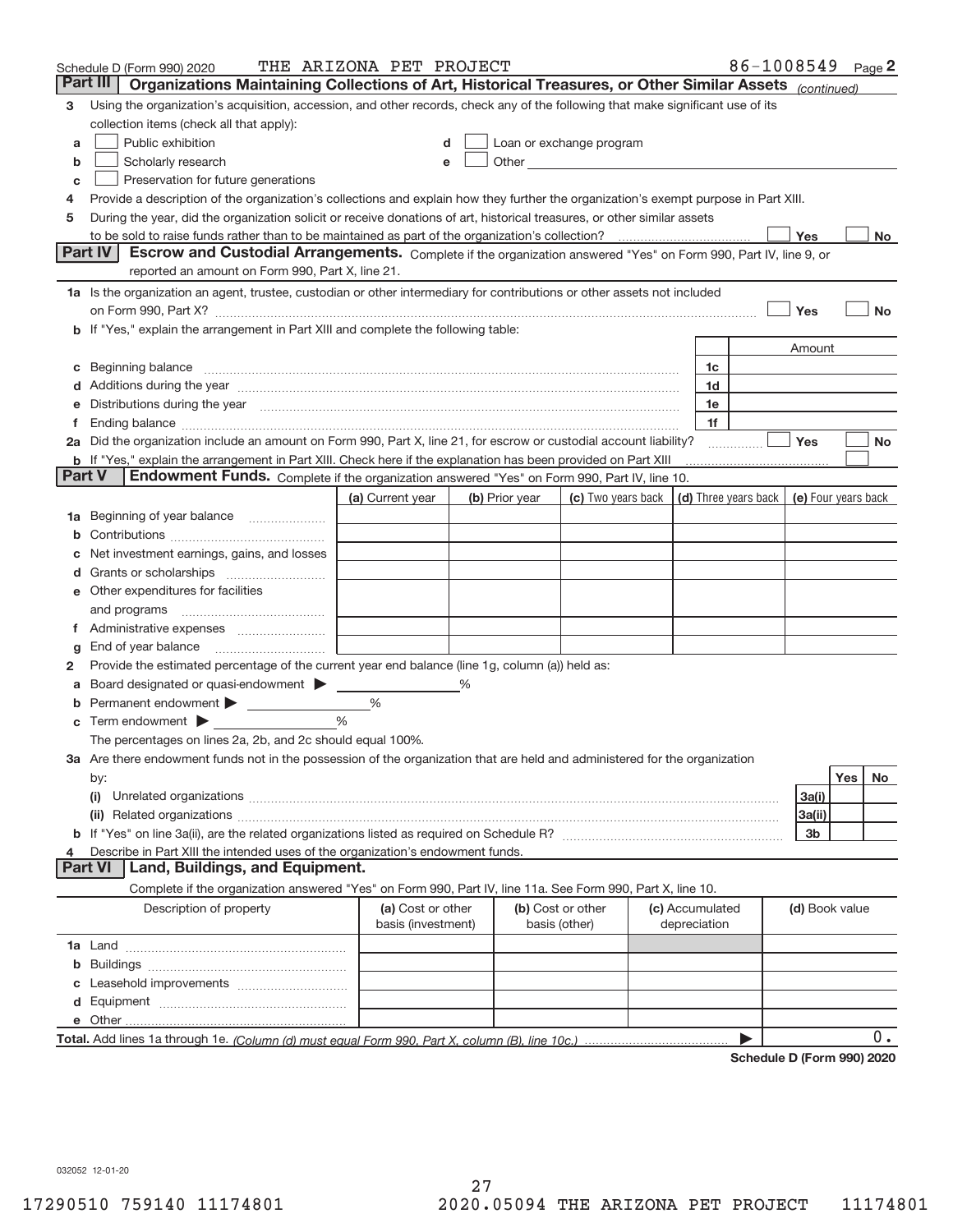|                                               | Complete if the organization answered "Yes" on Form 990, Part IV, line 11b. See Form 990, Part X, line 12.                                  |                 |                                                           |                |
|-----------------------------------------------|---------------------------------------------------------------------------------------------------------------------------------------------|-----------------|-----------------------------------------------------------|----------------|
|                                               | (a) Description of security or category (including name of security)                                                                        | (b) Book value  | (c) Method of valuation: Cost or end-of-year market value |                |
| (1) Financial derivatives                     |                                                                                                                                             |                 |                                                           |                |
|                                               |                                                                                                                                             |                 |                                                           |                |
| $(3)$ Other                                   |                                                                                                                                             |                 |                                                           |                |
| (A)                                           |                                                                                                                                             |                 |                                                           |                |
| (B)                                           |                                                                                                                                             |                 |                                                           |                |
| (C)                                           |                                                                                                                                             |                 |                                                           |                |
| (D)                                           |                                                                                                                                             |                 |                                                           |                |
| (E)                                           |                                                                                                                                             |                 |                                                           |                |
| (F)                                           |                                                                                                                                             |                 |                                                           |                |
| (G)                                           |                                                                                                                                             |                 |                                                           |                |
| (H)                                           |                                                                                                                                             |                 |                                                           |                |
|                                               | Total. (Col. (b) must equal Form 990, Part X, col. (B) line 12.)<br>Part VIII Investments - Program Related.                                |                 |                                                           |                |
|                                               |                                                                                                                                             |                 |                                                           |                |
|                                               | Complete if the organization answered "Yes" on Form 990, Part IV, line 11c. See Form 990, Part X, line 13.<br>(a) Description of investment | (b) Book value  | (c) Method of valuation: Cost or end-of-year market value |                |
| (1)                                           |                                                                                                                                             |                 |                                                           |                |
| (2)                                           |                                                                                                                                             |                 |                                                           |                |
| (3)                                           |                                                                                                                                             |                 |                                                           |                |
| (4)                                           |                                                                                                                                             |                 |                                                           |                |
| (5)                                           |                                                                                                                                             |                 |                                                           |                |
| (6)                                           |                                                                                                                                             |                 |                                                           |                |
| (7)                                           |                                                                                                                                             |                 |                                                           |                |
| (8)                                           |                                                                                                                                             |                 |                                                           |                |
| (9)                                           |                                                                                                                                             |                 |                                                           |                |
|                                               | Total. (Col. (b) must equal Form 990, Part X, col. (B) line 13.)                                                                            |                 |                                                           |                |
| Part IX                                       | <b>Other Assets.</b>                                                                                                                        |                 |                                                           |                |
|                                               | Complete if the organization answered "Yes" on Form 990, Part IV, line 11d. See Form 990, Part X, line 15.                                  |                 |                                                           |                |
|                                               |                                                                                                                                             | (a) Description |                                                           | (b) Book value |
| (1)                                           |                                                                                                                                             |                 |                                                           |                |
| (2)                                           |                                                                                                                                             |                 |                                                           |                |
| (3)                                           |                                                                                                                                             |                 |                                                           |                |
| (4)                                           |                                                                                                                                             |                 |                                                           |                |
| (5)                                           |                                                                                                                                             |                 |                                                           |                |
| (6)                                           |                                                                                                                                             |                 |                                                           |                |
| (7)                                           |                                                                                                                                             |                 |                                                           |                |
|                                               |                                                                                                                                             |                 |                                                           |                |
|                                               |                                                                                                                                             |                 |                                                           |                |
|                                               |                                                                                                                                             |                 |                                                           |                |
|                                               |                                                                                                                                             |                 |                                                           |                |
| (8)<br>(9)<br>Part X                          | <b>Other Liabilities.</b>                                                                                                                   |                 |                                                           |                |
|                                               | Complete if the organization answered "Yes" on Form 990, Part IV, line 11e or 11f. See Form 990, Part X, line 25.                           |                 |                                                           |                |
|                                               | (a) Description of liability                                                                                                                |                 |                                                           | (b) Book value |
|                                               | Federal income taxes                                                                                                                        |                 |                                                           |                |
|                                               |                                                                                                                                             |                 |                                                           |                |
|                                               |                                                                                                                                             |                 |                                                           |                |
|                                               |                                                                                                                                             |                 |                                                           |                |
|                                               |                                                                                                                                             |                 |                                                           |                |
|                                               |                                                                                                                                             |                 |                                                           |                |
| (1)<br>(2)<br>(3)<br>(4)<br>(5)<br>(6)<br>(7) |                                                                                                                                             |                 |                                                           |                |
| (8)<br>(9)                                    |                                                                                                                                             |                 |                                                           |                |

organization's liability for uncertain tax positions under FASB ASC 740. Check here if the text of the footnote has been provided in Part XIII  $\;\ldots\;$   $\bar{\rm X}$ 

**Schedule D (Form 990) 2020**

032053 12‐01‐20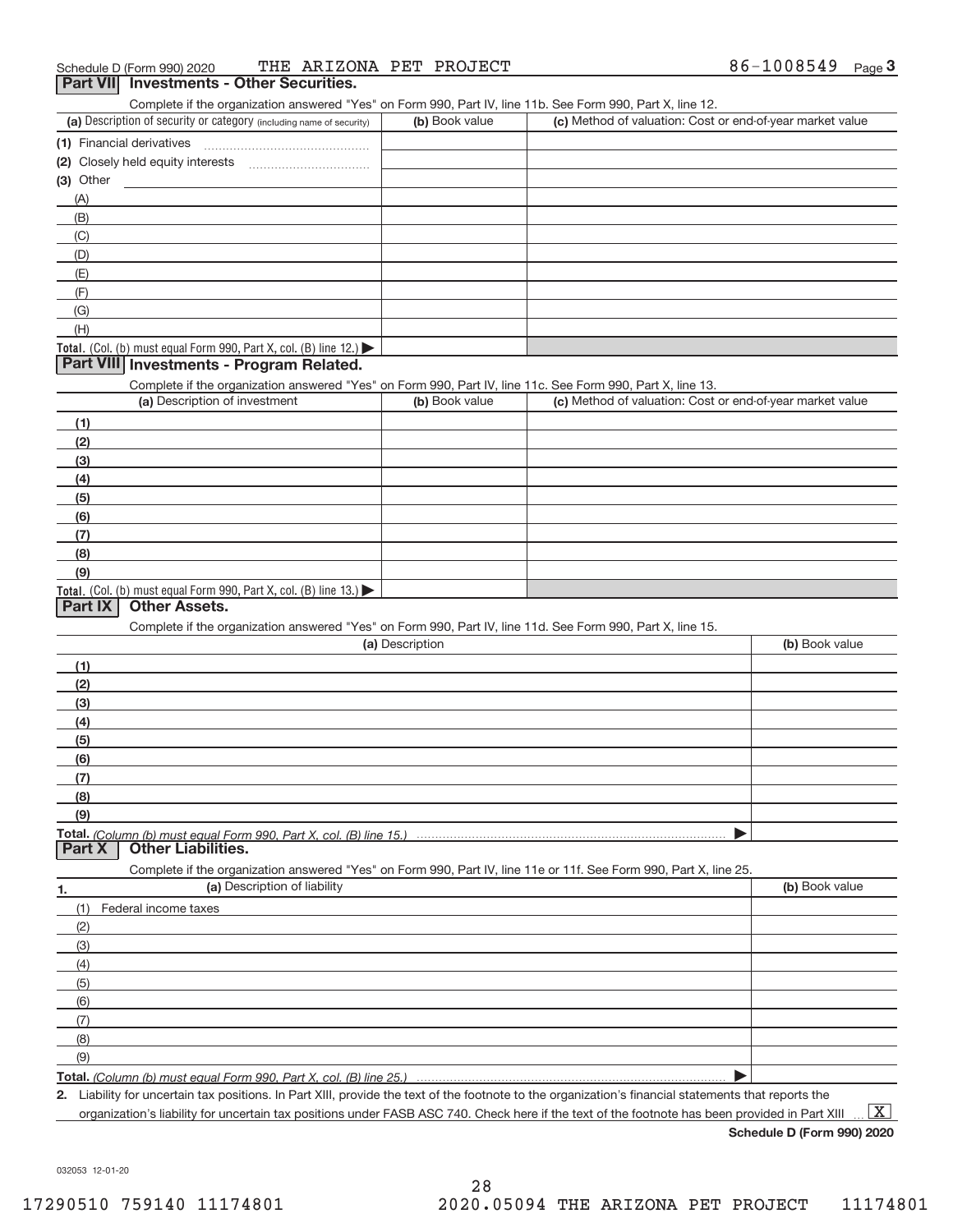|              | THE ARIZONA PET PROJECT<br>Schedule D (Form 990) 2020                                                                                                                                                |                |        |                | 86-1008549<br>Page 4 |
|--------------|------------------------------------------------------------------------------------------------------------------------------------------------------------------------------------------------------|----------------|--------|----------------|----------------------|
|              | Reconciliation of Revenue per Audited Financial Statements With Revenue per Return.<br>Part XI                                                                                                       |                |        |                |                      |
|              | Complete if the organization answered "Yes" on Form 990, Part IV, line 12a.                                                                                                                          |                |        |                |                      |
| 1            | Total revenue, gains, and other support per audited financial statements                                                                                                                             |                |        | $\blacksquare$ | 1,731,442.           |
| 2            | Amounts included on line 1 but not on Form 990, Part VIII, line 12:                                                                                                                                  |                |        |                |                      |
| a            |                                                                                                                                                                                                      | 2a             | 2,090. |                |                      |
|              |                                                                                                                                                                                                      | 2 <sub>b</sub> | 2,900. |                |                      |
| c            |                                                                                                                                                                                                      | 2c             |        |                |                      |
| d            |                                                                                                                                                                                                      | 2d             |        |                |                      |
| e            | Add lines 2a through 2d                                                                                                                                                                              |                |        | 2e             | 4,990.               |
| 3            |                                                                                                                                                                                                      |                |        | $\overline{3}$ | 1,726,452.           |
| 4            | Amounts included on Form 990, Part VIII, line 12, but not on line 1:                                                                                                                                 |                |        |                |                      |
|              |                                                                                                                                                                                                      | 4a             |        |                |                      |
| b.           | Other (Describe in Part XIII.) <b>Construction Contract Construction</b> Chemistry Chemistry Chemistry Chemistry Chemistry                                                                           | 4 <sub>b</sub> |        |                |                      |
|              | c Add lines 4a and 4b                                                                                                                                                                                |                |        | 4c             |                      |
|              |                                                                                                                                                                                                      |                |        | 5              | 1,726,452.           |
|              |                                                                                                                                                                                                      |                |        |                |                      |
|              | Part XII   Reconciliation of Expenses per Audited Financial Statements With Expenses per Return.                                                                                                     |                |        |                |                      |
|              | Complete if the organization answered "Yes" on Form 990, Part IV, line 12a.                                                                                                                          |                |        |                |                      |
| 1            | Total expenses and losses per audited financial statements [11] [11] Total expenses and losses per audited financial statements [11] [11] Total expenses and losses per audited financial statements |                |        | $\blacksquare$ | 1,835,015.           |
| 2            | Amounts included on line 1 but not on Form 990, Part IX, line 25:                                                                                                                                    |                |        |                |                      |
| $\mathbf{a}$ |                                                                                                                                                                                                      | 2a             | 2,900. |                |                      |
|              | Prior year adjustments [111] Prior year adjustments [11] Prior year adjustments [11] Prior year adjustments [1                                                                                       | 2 <sub>b</sub> |        |                |                      |
| C.           |                                                                                                                                                                                                      | 2c             |        |                |                      |
|              |                                                                                                                                                                                                      | 2d             |        |                |                      |
|              |                                                                                                                                                                                                      |                |        | 2e             | 2,900.               |
| 3            |                                                                                                                                                                                                      |                |        | $\overline{3}$ | 1,832,115.           |
| 4            | Amounts included on Form 990, Part IX, line 25, but not on line 1:                                                                                                                                   |                |        |                |                      |
| a            | Investment expenses not included on Form 990, Part VIII, line 7b [11, 111, 111, 111]                                                                                                                 | 4a             |        |                |                      |
|              |                                                                                                                                                                                                      | 4b             |        |                |                      |
|              | Add lines 4a and 4b                                                                                                                                                                                  |                |        | 4c             |                      |
|              | Part XIII Supplemental Information.                                                                                                                                                                  |                |        | 5              | 1,832,115.           |

Provide the descriptions required for Part II, lines 3, 5, and 9; Part III, lines 1a and 4; Part IV, lines 1b and 2b; Part V, line 4; Part X, line 2; Part XI, lines 2d and 4b; and Part XII, lines 2d and 4b. Also complete this part to provide any additional information.

## PART X, LINE 2:

| THE ORGANIZATION QUALIFIES AS A TAX-EXEMPT ORGANIZATION UNDER SECTION       |
|-----------------------------------------------------------------------------|
| $501(C)(3)$ OF THE INTERNAL REVENUE CODE (THE "CODE") AND, THEREFORE, THERE |
| IS NO PROVISION FOR INCOME TAXES. ALSO, THE ORGANIZATION QUALIFIES FOR THE  |
| CHARITABLE CONTRIBUTION DEDUCTION UNDER SECTION 170 OF THE CODE AND HAS     |
| BEEN CLASSIFIED AS AN ORGANIZATION THAT IS NOT A PRIVATE FOUNDATION.        |
| INCOME DETERMINED TO BE UNRELATED BUSINESS TAXABLE INCOME WOULD BE          |
| TAXABLE.                                                                    |
|                                                                             |
| THE ORGANIZATION FOLLOWS THE GUIDANCE ISSUED BY THE FINANCIAL ACCOUNTING    |

STANDARDS BOARD ("FASB") RELATED TO ACCOUNTING FOR INCOME TAX

UNCERTAINTIES. UNDER THIS GUIDANCE, THE ORGANIZATION ACCOUNTS FOR THE

032054 12‐01‐20

29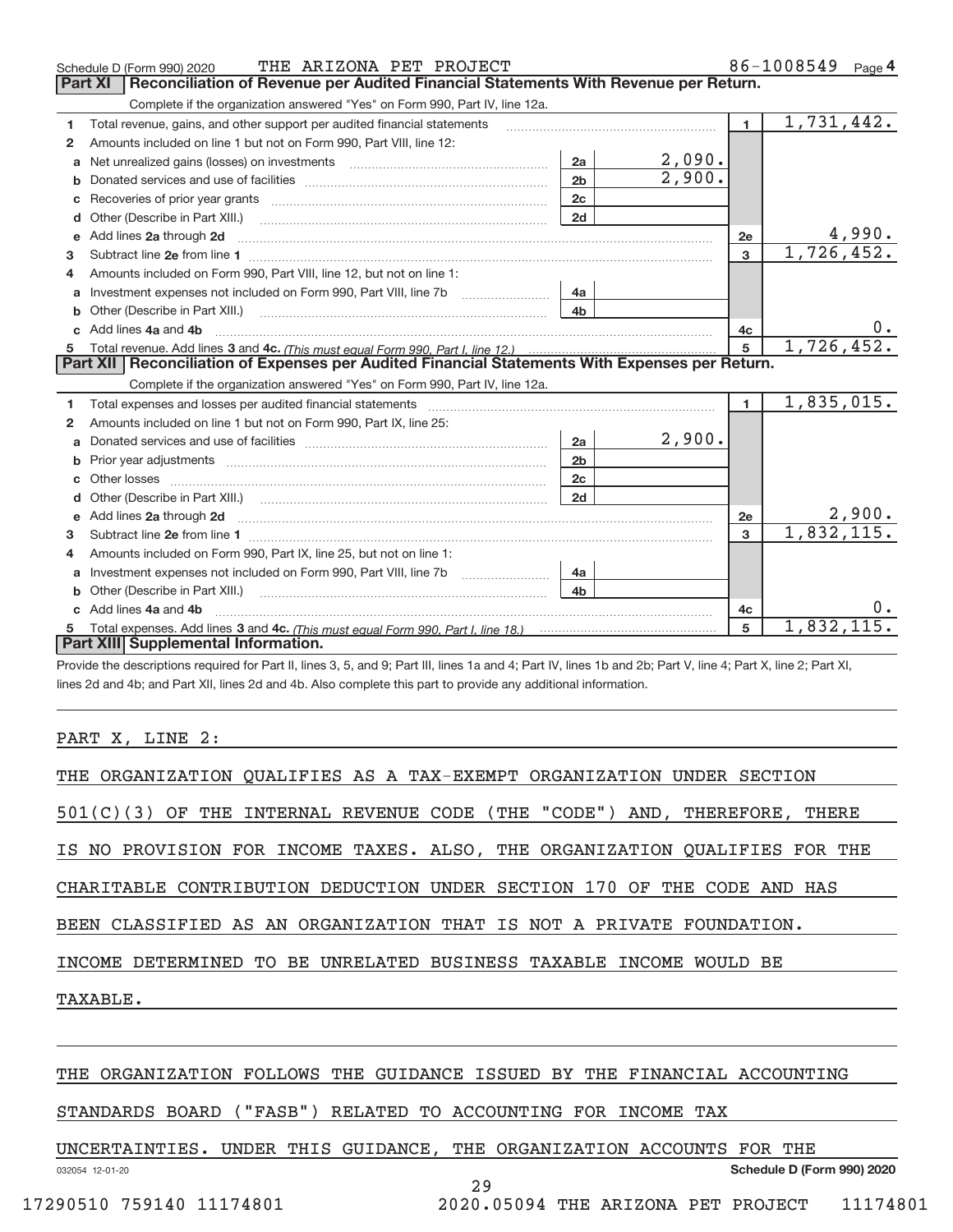EFFECT OF ANY UNCERTAIN TAX POSITIONS BASED ON WHETHER IT IS "MORE‐LIKELY‐THAN‐NOT" THAT THE POSITION WILL BE SUSTAINED BY THE TAXING AUTHORITY UPON EXAMINATION. THE ORGANIZATION ROUTINELY EVALUATES POTENTIAL UNCERTAIN TAX POSITIONS. THE ORGANIZATION HAS IDENTIFIED ITS STATUS AS AN EXEMPT ORGANIZATION AS A TAX POSITION; HOWEVER, THE ORGANIZATION HAS DETERMINED THAT SUCH TAX POSITION DOES NOT RESULT IN AN UNCERTAINTY THAT REQUIRES RECOGNITION.

THE ORGANIZATION FILES INFORMATIONAL AND INCOME TAX RETURNS IN THE U.S. FEDERAL JURISDICTION AND CERTAIN STATE AND LOCAL JURISDICTIONS. AS OF JUNE 30, 2021, U.S. FEDERAL INFORMATIONAL AND INCOME TAX RETURNS FOR THE THREE MOST RECENT YEARS ARE OPEN TO ASSESSMENT. INTEREST AND PENALTIES, IF ANY, ARE ACCRUED AS A COMPONENT OF MANAGEMENT AND GENERAL EXPENSES WHEN ASSESSED.

**Schedule D (Form 990) 2020**

032055 12‐01‐20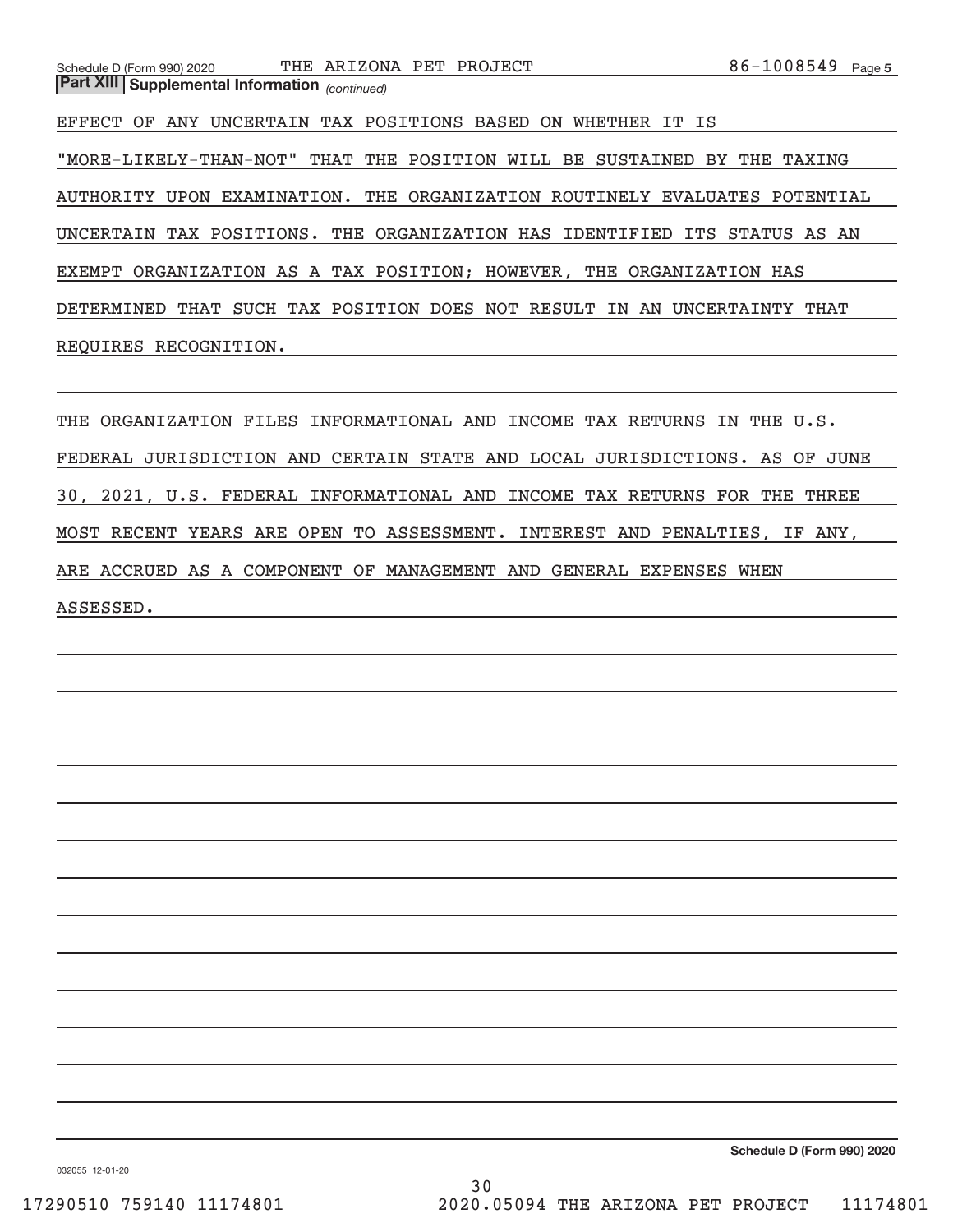| <b>SCHEDULE G</b>                                            |                                  | <b>Supplemental Information Regarding Fundraising or Gaming Activities</b>                                                                                                                                                                |                                         |    |                                       |                                   | OMB No. 1545-0047                       |
|--------------------------------------------------------------|----------------------------------|-------------------------------------------------------------------------------------------------------------------------------------------------------------------------------------------------------------------------------------------|-----------------------------------------|----|---------------------------------------|-----------------------------------|-----------------------------------------|
| (Form 990 or 990-EZ)                                         |                                  | Complete if the organization answered "Yes" on Form 990, Part IV, line 17, 18, or 19, or if the<br>organization entered more than \$15,000 on Form 990-EZ, line 6a.                                                                       |                                         |    |                                       |                                   |                                         |
| Department of the Treasury                                   |                                  | Attach to Form 990 or Form 990-EZ.                                                                                                                                                                                                        |                                         |    |                                       |                                   | <b>Open to Public</b><br>Inspection     |
| Internal Revenue Service<br>Name of the organization         |                                  | Go to www.irs.gov/Form990 for instructions and the latest information.                                                                                                                                                                    |                                         |    |                                       |                                   | <b>Employer identification number</b>   |
|                                                              |                                  | THE ARIZONA PET PROJECT                                                                                                                                                                                                                   |                                         |    |                                       | 86-1008549                        |                                         |
| Part I                                                       |                                  | Fundraising Activities. Complete if the organization answered "Yes" on Form 990, Part IV, line 17. Form 990-EZ filers are not                                                                                                             |                                         |    |                                       |                                   |                                         |
|                                                              | required to complete this part.  |                                                                                                                                                                                                                                           |                                         |    |                                       |                                   |                                         |
| Mail solicitations<br>a                                      |                                  | 1 Indicate whether the organization raised funds through any of the following activities. Check all that apply.<br>e                                                                                                                      |                                         |    | Solicitation of non-government grants |                                   |                                         |
| b                                                            | Internet and email solicitations | f                                                                                                                                                                                                                                         |                                         |    | Solicitation of government grants     |                                   |                                         |
| Phone solicitations<br>c                                     |                                  | Special fundraising events<br>g                                                                                                                                                                                                           |                                         |    |                                       |                                   |                                         |
| In-person solicitations<br>d                                 |                                  |                                                                                                                                                                                                                                           |                                         |    |                                       |                                   |                                         |
|                                                              |                                  | 2 a Did the organization have a written or oral agreement with any individual (including officers, directors, trustees, or<br>key employees listed in Form 990, Part VII) or entity in connection with professional fundraising services? |                                         |    |                                       | Yes                               | <b>No</b>                               |
|                                                              |                                  | <b>b</b> If "Yes," list the 10 highest paid individuals or entities (fundraisers) pursuant to agreements under which the fundraiser is to be                                                                                              |                                         |    |                                       |                                   |                                         |
| compensated at least \$5,000 by the organization.            |                                  |                                                                                                                                                                                                                                           |                                         |    |                                       |                                   |                                         |
|                                                              |                                  |                                                                                                                                                                                                                                           |                                         |    |                                       | (v) Amount paid                   |                                         |
| (i) Name and address of individual<br>or entity (fundraiser) |                                  | (ii) Activity                                                                                                                                                                                                                             | (iii) Did<br>fundraiser<br>have custody |    | (iv) Gross receipts<br>from activity  | to (or retained by)<br>fundraiser | (vi) Amount paid<br>to (or retained by) |
|                                                              |                                  |                                                                                                                                                                                                                                           | or control of<br>contributions?         |    |                                       | listed in col. (i)                | organization                            |
|                                                              |                                  |                                                                                                                                                                                                                                           | Yes                                     | No |                                       |                                   |                                         |
|                                                              |                                  |                                                                                                                                                                                                                                           |                                         |    |                                       |                                   |                                         |
|                                                              |                                  |                                                                                                                                                                                                                                           |                                         |    |                                       |                                   |                                         |
|                                                              |                                  |                                                                                                                                                                                                                                           |                                         |    |                                       |                                   |                                         |
|                                                              |                                  |                                                                                                                                                                                                                                           |                                         |    |                                       |                                   |                                         |
|                                                              |                                  |                                                                                                                                                                                                                                           |                                         |    |                                       |                                   |                                         |
|                                                              |                                  |                                                                                                                                                                                                                                           |                                         |    |                                       |                                   |                                         |
|                                                              |                                  |                                                                                                                                                                                                                                           |                                         |    |                                       |                                   |                                         |
|                                                              |                                  |                                                                                                                                                                                                                                           |                                         |    |                                       |                                   |                                         |
|                                                              |                                  |                                                                                                                                                                                                                                           |                                         |    |                                       |                                   |                                         |
|                                                              |                                  |                                                                                                                                                                                                                                           |                                         |    |                                       |                                   |                                         |
|                                                              |                                  |                                                                                                                                                                                                                                           |                                         |    |                                       |                                   |                                         |
|                                                              |                                  |                                                                                                                                                                                                                                           |                                         |    |                                       |                                   |                                         |
|                                                              |                                  |                                                                                                                                                                                                                                           |                                         |    |                                       |                                   |                                         |
|                                                              |                                  |                                                                                                                                                                                                                                           |                                         |    |                                       |                                   |                                         |
|                                                              |                                  |                                                                                                                                                                                                                                           |                                         |    |                                       |                                   |                                         |
| Total                                                        |                                  |                                                                                                                                                                                                                                           |                                         |    |                                       |                                   |                                         |
|                                                              |                                  | 3 List all states in which the organization is registered or licensed to solicit contributions or has been notified it is exempt from registration                                                                                        |                                         |    |                                       |                                   |                                         |
| or licensing.                                                |                                  |                                                                                                                                                                                                                                           |                                         |    |                                       |                                   |                                         |
|                                                              |                                  |                                                                                                                                                                                                                                           |                                         |    |                                       |                                   |                                         |
|                                                              |                                  |                                                                                                                                                                                                                                           |                                         |    |                                       |                                   |                                         |
|                                                              |                                  |                                                                                                                                                                                                                                           |                                         |    |                                       |                                   |                                         |
|                                                              |                                  |                                                                                                                                                                                                                                           |                                         |    |                                       |                                   |                                         |
|                                                              |                                  |                                                                                                                                                                                                                                           |                                         |    |                                       |                                   |                                         |
|                                                              |                                  |                                                                                                                                                                                                                                           |                                         |    |                                       |                                   |                                         |
|                                                              |                                  |                                                                                                                                                                                                                                           |                                         |    |                                       |                                   |                                         |
|                                                              |                                  |                                                                                                                                                                                                                                           |                                         |    |                                       |                                   |                                         |
|                                                              |                                  | LHA For Paperwork Reduction Act Notice, see the Instructions for Form 990 or 990-EZ.                                                                                                                                                      |                                         |    |                                       |                                   | Schedule G (Form 990 or 990-EZ) 2020    |

032081 11‐25‐20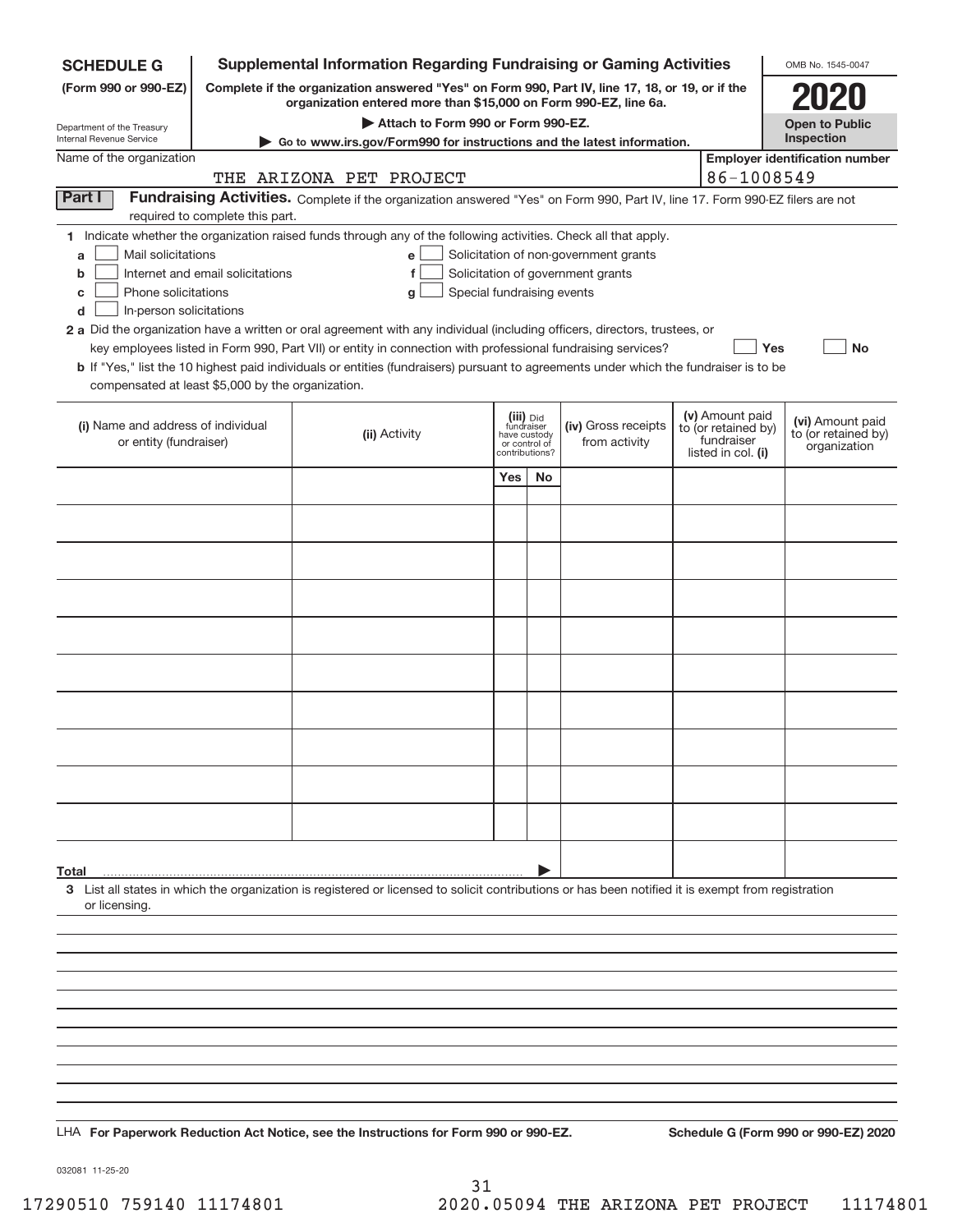86-1008549 Page 2

Part II | Fundraising Events. Complete if the organization answered "Yes" on Form 990, Part IV, line 18, or reported more than \$15,000 of fundraising event contributions and gross income on Form 990‐EZ, lines 1 and 6b. List events with gross receipts greater than \$5,000.

|                 |                | of fundraising event contributions and gross income on Form 990-EZ, lines T and 6D. List events with gross receipts greater than \$5,000. | (a) Event $#1$       | $(b)$ Event #2                                   | (c) Other events<br><b>NONE</b> | (d) Total events                                    |
|-----------------|----------------|-------------------------------------------------------------------------------------------------------------------------------------------|----------------------|--------------------------------------------------|---------------------------------|-----------------------------------------------------|
|                 |                |                                                                                                                                           | HERO AWARDS          |                                                  |                                 | (add col. (a) through                               |
|                 |                |                                                                                                                                           | (event type)         | (event type)                                     | (total number)                  | col. (c)                                            |
| Revenue         | 1.             |                                                                                                                                           | 128,496.             |                                                  |                                 | 128,496.                                            |
|                 |                |                                                                                                                                           | 104,158.             |                                                  |                                 | <u>104,158.</u>                                     |
|                 | 3              | Gross income (line 1 minus line 2)                                                                                                        | 24,338.              |                                                  |                                 | 24,338.                                             |
|                 | 4              |                                                                                                                                           |                      |                                                  |                                 |                                                     |
|                 | 5              |                                                                                                                                           |                      |                                                  |                                 |                                                     |
| Direct Expenses | 6              |                                                                                                                                           |                      |                                                  |                                 |                                                     |
|                 | $\overline{7}$ |                                                                                                                                           |                      |                                                  |                                 |                                                     |
|                 |                |                                                                                                                                           |                      |                                                  |                                 |                                                     |
|                 | 8<br>9         |                                                                                                                                           | 24,338.              |                                                  |                                 | 24,338.                                             |
|                 | 10             | Direct expense summary. Add lines 4 through 9 in column (d)                                                                               |                      |                                                  | ▶                               | 24,338.                                             |
|                 |                | 11 Net income summary. Subtract line 10 from line 3, column (d)                                                                           |                      |                                                  |                                 | 0.                                                  |
|                 | Part III       | Gaming. Complete if the organization answered "Yes" on Form 990, Part IV, line 19, or reported more than                                  |                      |                                                  |                                 |                                                     |
|                 |                | \$15,000 on Form 990-EZ, line 6a.                                                                                                         |                      |                                                  |                                 |                                                     |
| Revenue         |                |                                                                                                                                           | (a) Bingo            | (b) Pull tabs/instant<br>bingo/progressive bingo | (c) Other gaming                | (d) Total gaming (add<br>col. (a) through col. (c)) |
|                 | 1              |                                                                                                                                           |                      |                                                  |                                 |                                                     |
|                 | $\mathbf{2}$   |                                                                                                                                           |                      |                                                  |                                 |                                                     |
|                 | 3              |                                                                                                                                           |                      |                                                  |                                 |                                                     |
| Direct Expenses | 4              |                                                                                                                                           |                      |                                                  |                                 |                                                     |
|                 |                | 5 Other direct expenses                                                                                                                   |                      |                                                  |                                 |                                                     |
|                 |                |                                                                                                                                           | Yes<br>$\frac{0}{6}$ | Yes                                              | $\frac{0}{0}$<br>Yes<br>$\%$    |                                                     |
|                 | 6.             | Volunteer labor                                                                                                                           | No                   | No                                               | No                              |                                                     |
|                 | 7              | Direct expense summary. Add lines 2 through 5 in column (d)                                                                               |                      |                                                  | ▶                               |                                                     |
|                 |                |                                                                                                                                           |                      |                                                  |                                 |                                                     |
|                 |                |                                                                                                                                           |                      |                                                  |                                 |                                                     |
|                 |                | 9 Enter the state(s) in which the organization conducts gaming activities:                                                                |                      |                                                  |                                 |                                                     |
|                 |                |                                                                                                                                           |                      |                                                  |                                 | Yes<br><b>No</b>                                    |
|                 |                | <b>b</b> If "No," explain:                                                                                                                |                      |                                                  |                                 |                                                     |
|                 |                |                                                                                                                                           |                      |                                                  |                                 |                                                     |
|                 |                |                                                                                                                                           |                      |                                                  |                                 | $\vert$ Yes<br><b>No</b>                            |
|                 |                | <b>b</b> If "Yes," explain:                                                                                                               |                      |                                                  |                                 |                                                     |
|                 |                |                                                                                                                                           |                      |                                                  |                                 |                                                     |
|                 |                | 032082 11-25-20                                                                                                                           |                      |                                                  |                                 | Schedule G (Form 990 or 990-EZ) 2020                |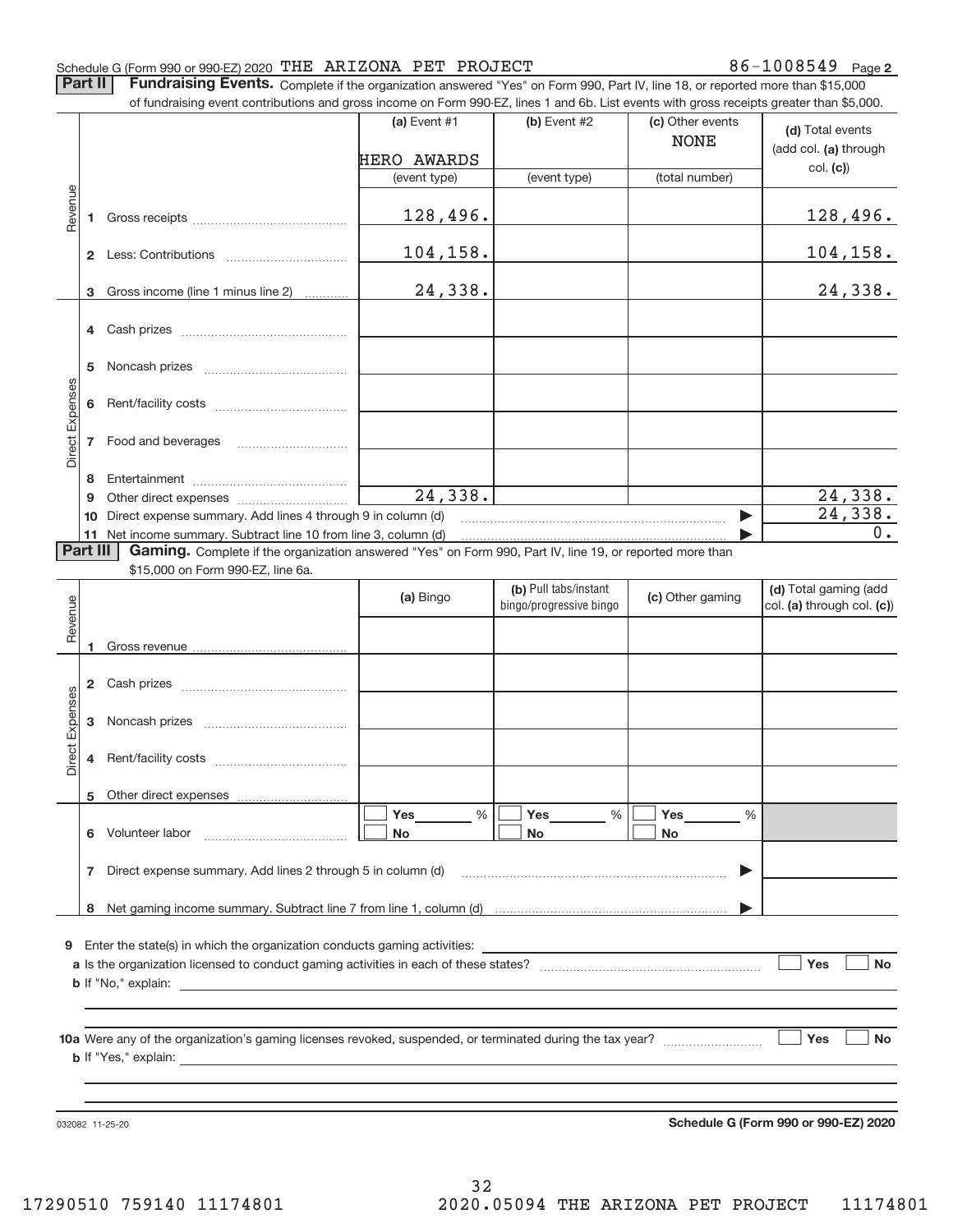| Schedule G (Form 990 or 990-EZ) 2020 THE ARIZONA PET PROJECT                                                                                                                                                                             | 86-1008549 |                 | Page 3               |
|------------------------------------------------------------------------------------------------------------------------------------------------------------------------------------------------------------------------------------------|------------|-----------------|----------------------|
|                                                                                                                                                                                                                                          |            | Yes             | No                   |
| 12 Is the organization a grantor, beneficiary or trustee of a trust, or a member of a partnership or other entity formed                                                                                                                 |            | Yes             | <b>No</b>            |
| 13 Indicate the percentage of gaming activity conducted in:                                                                                                                                                                              |            |                 |                      |
|                                                                                                                                                                                                                                          | 13a        |                 | ℅                    |
|                                                                                                                                                                                                                                          |            | 13 <sub>b</sub> | %                    |
| 14 Enter the name and address of the person who prepares the organization's gaming/special events books and records:                                                                                                                     |            |                 |                      |
|                                                                                                                                                                                                                                          |            |                 |                      |
|                                                                                                                                                                                                                                          |            |                 |                      |
|                                                                                                                                                                                                                                          |            | Yes             | <b>No</b>            |
|                                                                                                                                                                                                                                          |            |                 |                      |
|                                                                                                                                                                                                                                          |            |                 |                      |
| c If "Yes," enter name and address of the third party:                                                                                                                                                                                   |            |                 |                      |
|                                                                                                                                                                                                                                          |            |                 |                      |
|                                                                                                                                                                                                                                          |            |                 |                      |
| 16 Gaming manager information:                                                                                                                                                                                                           |            |                 |                      |
| Name $\sum_{n=1}^{\infty}$                                                                                                                                                                                                               |            |                 |                      |
| Gaming manager compensation > \$                                                                                                                                                                                                         |            |                 |                      |
|                                                                                                                                                                                                                                          |            |                 |                      |
| Description of services provided states and the contract of the contract of the contract of the contract of the contract of the contract of the contract of the contract of the contract of the contract of the contract of th           |            |                 |                      |
|                                                                                                                                                                                                                                          |            |                 |                      |
| Director/officer<br>Employee<br>Independent contractor                                                                                                                                                                                   |            |                 |                      |
| 17 Mandatory distributions:                                                                                                                                                                                                              |            |                 |                      |
| a Is the organization required under state law to make charitable distributions from the gaming proceeds to                                                                                                                              |            |                 |                      |
| retain the state gaming license?                                                                                                                                                                                                         |            |                 | $\Box$ Yes $\Box$ No |
| <b>b</b> Enter the amount of distributions required under state law to be distributed to other exempt organizations or spent in the                                                                                                      |            |                 |                      |
| organization's own exempt activities during the tax year $\triangleright$ \$<br><b>Part IV</b><br>Supplemental Information. Provide the explanations required by Part I, line 2b, columns (iii) and (v); and Part III, lines 9, 9b, 10b, |            |                 |                      |
| 15b, 15c, 16, and 17b, as applicable. Also provide any additional information. See instructions.                                                                                                                                         |            |                 |                      |
|                                                                                                                                                                                                                                          |            |                 |                      |
|                                                                                                                                                                                                                                          |            |                 |                      |
|                                                                                                                                                                                                                                          |            |                 |                      |
|                                                                                                                                                                                                                                          |            |                 |                      |
|                                                                                                                                                                                                                                          |            |                 |                      |
|                                                                                                                                                                                                                                          |            |                 |                      |
|                                                                                                                                                                                                                                          |            |                 |                      |
|                                                                                                                                                                                                                                          |            |                 |                      |
|                                                                                                                                                                                                                                          |            |                 |                      |
| Schedule G (Form 990 or 990-EZ) 2020<br>032083 11-25-20                                                                                                                                                                                  |            |                 |                      |
| 33                                                                                                                                                                                                                                       |            |                 |                      |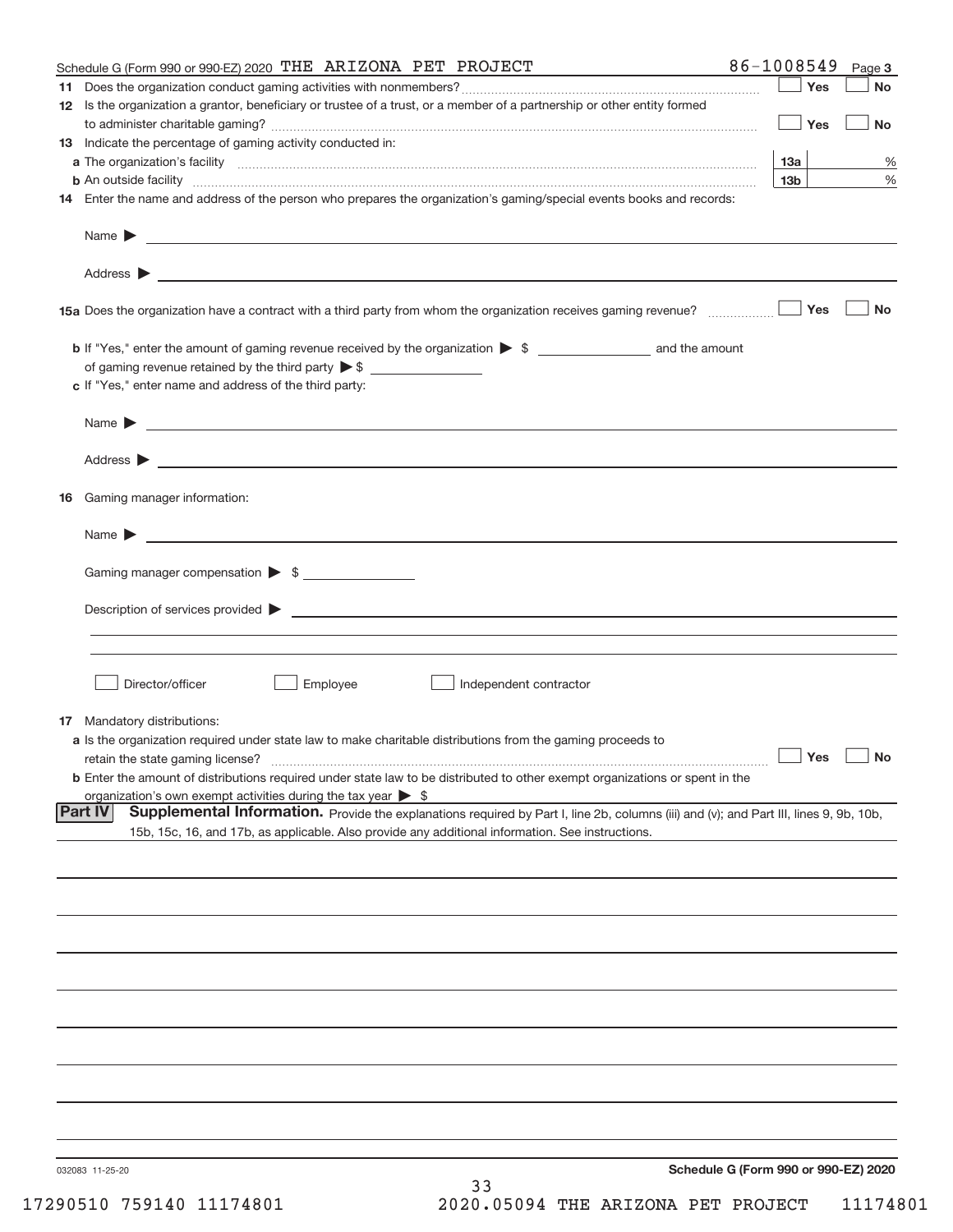**Schedule G (Form 990 or 990‐EZ)**

032084 04‐01‐20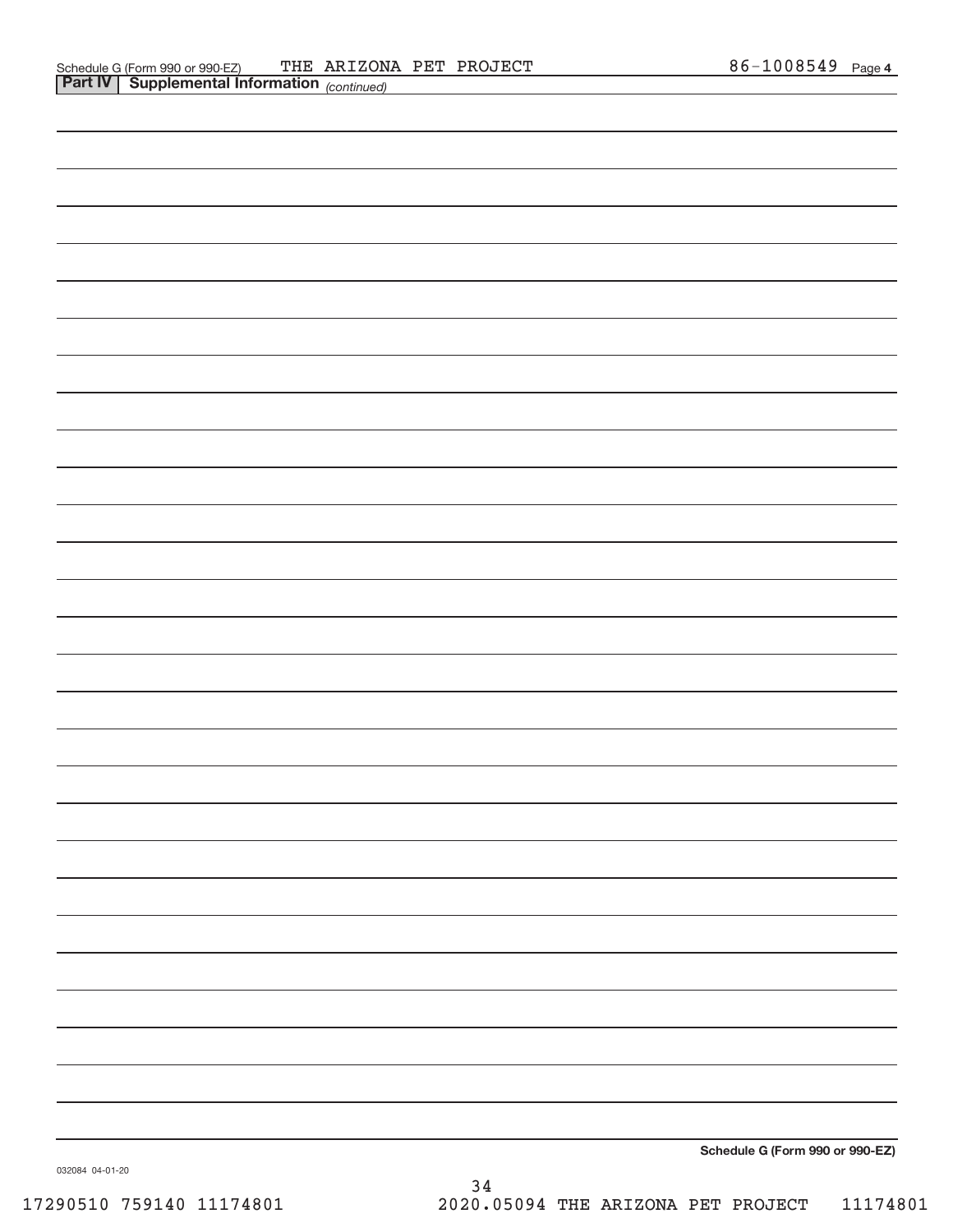| Department of the Treasury<br><b>SCHEDULE I</b><br>(Form 990) |                                                                                                                                                                                                                              |           | Complete if the organization answered "Yes" on Form 990, Part IV, line 21 or 22.<br>Governments, and Individuals in the United States<br>Grants and Other Assistance to Organizations, | Attach to Form 990.                                          |                                                         |                                                                |                                                                                    | Open to Public<br>OMB No. 1545-0047<br><b>2020</b> |
|---------------------------------------------------------------|------------------------------------------------------------------------------------------------------------------------------------------------------------------------------------------------------------------------------|-----------|----------------------------------------------------------------------------------------------------------------------------------------------------------------------------------------|--------------------------------------------------------------|---------------------------------------------------------|----------------------------------------------------------------|------------------------------------------------------------------------------------|----------------------------------------------------|
| Name of the organization<br>Internal Revenue Service          |                                                                                                                                                                                                                              |           |                                                                                                                                                                                        |                                                              | ▶ Go to www.irs.gov/Form990 for the latest information. |                                                                |                                                                                    | Employer identification number<br>Inspection       |
| Part I                                                        | General Information on Grants and Assistance<br><b>ARIZONA</b><br>THE                                                                                                                                                        | PET       | PROJECT                                                                                                                                                                                |                                                              |                                                         |                                                                |                                                                                    | 86-1008549                                         |
| ٣                                                             | Does the organization maintain records to substantiate the amount of the grants or assistance, the grantees' eligibility for the grants or assistance, and the selection<br>criteria used to award the grants or assistance? |           |                                                                                                                                                                                        |                                                              |                                                         |                                                                |                                                                                    | $\frac{1}{2}$<br>$\sqrt{\frac{X}{1}}$ Yes          |
| $\mathbf{\Omega}$                                             | Describe in Part IV the organization's procedures for monitoring the use of grant funds in the United States.                                                                                                                |           |                                                                                                                                                                                        |                                                              |                                                         |                                                                |                                                                                    |                                                    |
| Part II                                                       | Grants and Other Assistance to Domestic Organizations and Domestic Governments.                                                                                                                                              |           |                                                                                                                                                                                        |                                                              |                                                         |                                                                | Complete if the organization answered "Yes" on Form 990, Part IV, line 21, for any |                                                    |
|                                                               | recipient that received more than \$5,000. Part II can be duplicated<br>1 (a) Name and address of organization<br>or government                                                                                              | $(D)$ EIN | (c) IRC section<br>(if applicable)                                                                                                                                                     | if additional space is needed<br>(d) Amount of<br>cash grant | (e) Amount of<br>assistance<br>non-cash                 | (f) Method of<br>valuation (book,<br>FMV, appraisal,<br>other) | (g) Description of<br>noncash assistance                                           | (h) Purpose of grant<br>or assistance              |
|                                                               |                                                                                                                                                                                                                              |           |                                                                                                                                                                                        |                                                              |                                                         |                                                                |                                                                                    |                                                    |
|                                                               |                                                                                                                                                                                                                              |           |                                                                                                                                                                                        |                                                              |                                                         |                                                                |                                                                                    |                                                    |
|                                                               |                                                                                                                                                                                                                              |           |                                                                                                                                                                                        |                                                              |                                                         |                                                                |                                                                                    |                                                    |
|                                                               |                                                                                                                                                                                                                              |           |                                                                                                                                                                                        |                                                              |                                                         |                                                                |                                                                                    |                                                    |
|                                                               |                                                                                                                                                                                                                              |           |                                                                                                                                                                                        |                                                              |                                                         |                                                                |                                                                                    |                                                    |
|                                                               |                                                                                                                                                                                                                              |           |                                                                                                                                                                                        |                                                              |                                                         |                                                                |                                                                                    |                                                    |
| 2                                                             | Enter total number of section 501(c)(3) and government organizations listed in the line 1 table                                                                                                                              |           |                                                                                                                                                                                        |                                                              |                                                         |                                                                |                                                                                    |                                                    |
| H <sub>1</sub><br>က                                           | For Paperwork Reduction Act Notice, see the Instructions for Form 990.<br>Enter total number of other organizations listed in the line 1 table                                                                               |           |                                                                                                                                                                                        |                                                              |                                                         |                                                                |                                                                                    | Schedule I (Form 990) 2020                         |

032101 11-02-20 032101 11‐02‐20

35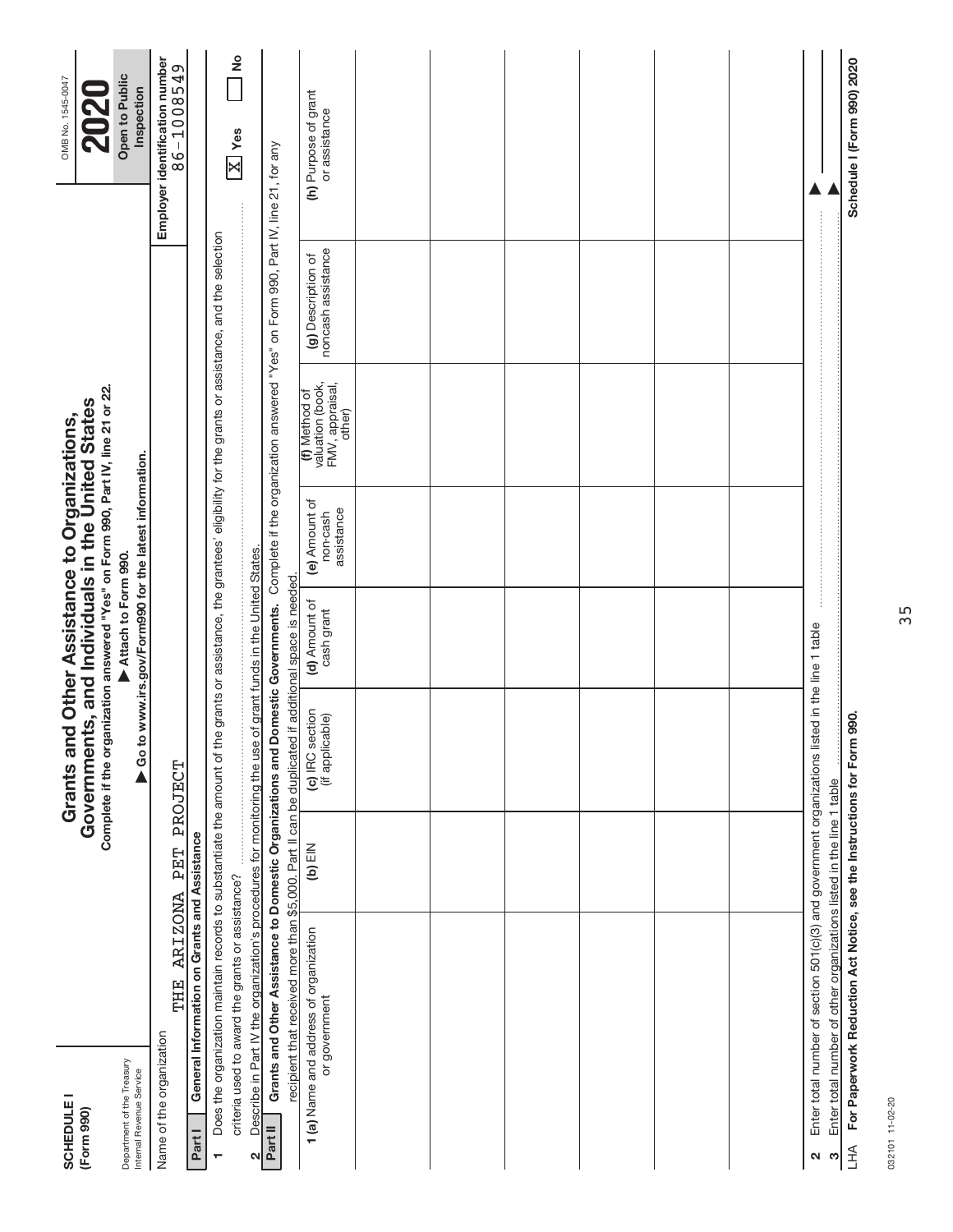| THE ARIZONA PET<br>Schedule I (Form 990) 2020                                                                                                                                                                     | PROJECT                     |                              |                                                                            |                                                          | Page 2<br>86-1008549                  |
|-------------------------------------------------------------------------------------------------------------------------------------------------------------------------------------------------------------------|-----------------------------|------------------------------|----------------------------------------------------------------------------|----------------------------------------------------------|---------------------------------------|
| Grants and Other Assistance to Domestic Individuals.<br>Part III can be duplicated if additional space is needed.<br>Part III                                                                                     |                             |                              | Complete if the organization answered "Yes" on Form 990, Part IV, line 22. |                                                          |                                       |
| (a) Type of grant or assistance                                                                                                                                                                                   | (b) Number of<br>recipients | (c) Amount of<br>cash grant  | (d) Amount of non-<br>cash assistance                                      | (e) Method of valuation<br>(book, FMV, appraisal, other) | (f) Description of noncash assistance |
| SPAY/NEUTER SURGERIES                                                                                                                                                                                             | 787                         | 66,921.                      | $\ddot{\circ}$                                                             |                                                          |                                       |
| VACCINATIONS                                                                                                                                                                                                      | 1252                        | 25,040.                      | $\dot{\circ}$                                                              |                                                          |                                       |
| MEDICAL/OTHER ASSISTANCE (MANAGED CASES)                                                                                                                                                                          | 483                         | 193,997.                     | $\circ$                                                                    |                                                          |                                       |
| PET FOOD ASSISTANCE (VIA IN KIND DONATION)                                                                                                                                                                        | 28000                       | $\dot{\circ}$                |                                                                            | 1,081,097. DONOR VALUATION                               | PET FOOD                              |
|                                                                                                                                                                                                                   |                             |                              |                                                                            |                                                          |                                       |
| Supplemental Information. Provide the information required in Part I, line 2; Part III, column (b); and any other additional information.<br>$\frac{1}{2}$<br><b>TINE</b><br>$\ddot{+}$<br>Part IV<br><b>PART</b> |                             |                              |                                                                            |                                                          |                                       |
| REIMBURSING<br>$\overline{P}$<br>PRE-REQUISITE<br>Ą<br>$\overline{5}$                                                                                                                                             | THE                         | ORGANIZATION MUST            | FIRST                                                                      | <b>RECEIVE</b>                                           |                                       |
| THE<br>F)<br>THE USE<br>REPORTS REGARDING                                                                                                                                                                         | ВY<br><b>FUNDS</b>          | FOR WHICH IT                 | SEEKING<br>ΣZ                                                              |                                                          |                                       |
| <b>ARE</b><br>SERVICES<br>ALL<br>REIMBURSEMENT                                                                                                                                                                    | <b>APPROVED</b>             | <b>LHEY</b><br><b>BEFORE</b> | <b>PERFORMED</b><br><b>ARE</b>                                             |                                                          |                                       |
|                                                                                                                                                                                                                   |                             |                              |                                                                            |                                                          |                                       |
|                                                                                                                                                                                                                   |                             |                              |                                                                            |                                                          |                                       |
|                                                                                                                                                                                                                   |                             |                              |                                                                            |                                                          |                                       |
|                                                                                                                                                                                                                   |                             |                              |                                                                            |                                                          |                                       |
| 032102 11-02-20                                                                                                                                                                                                   |                             |                              |                                                                            |                                                          | Schedule I (Form 990) 2020            |

36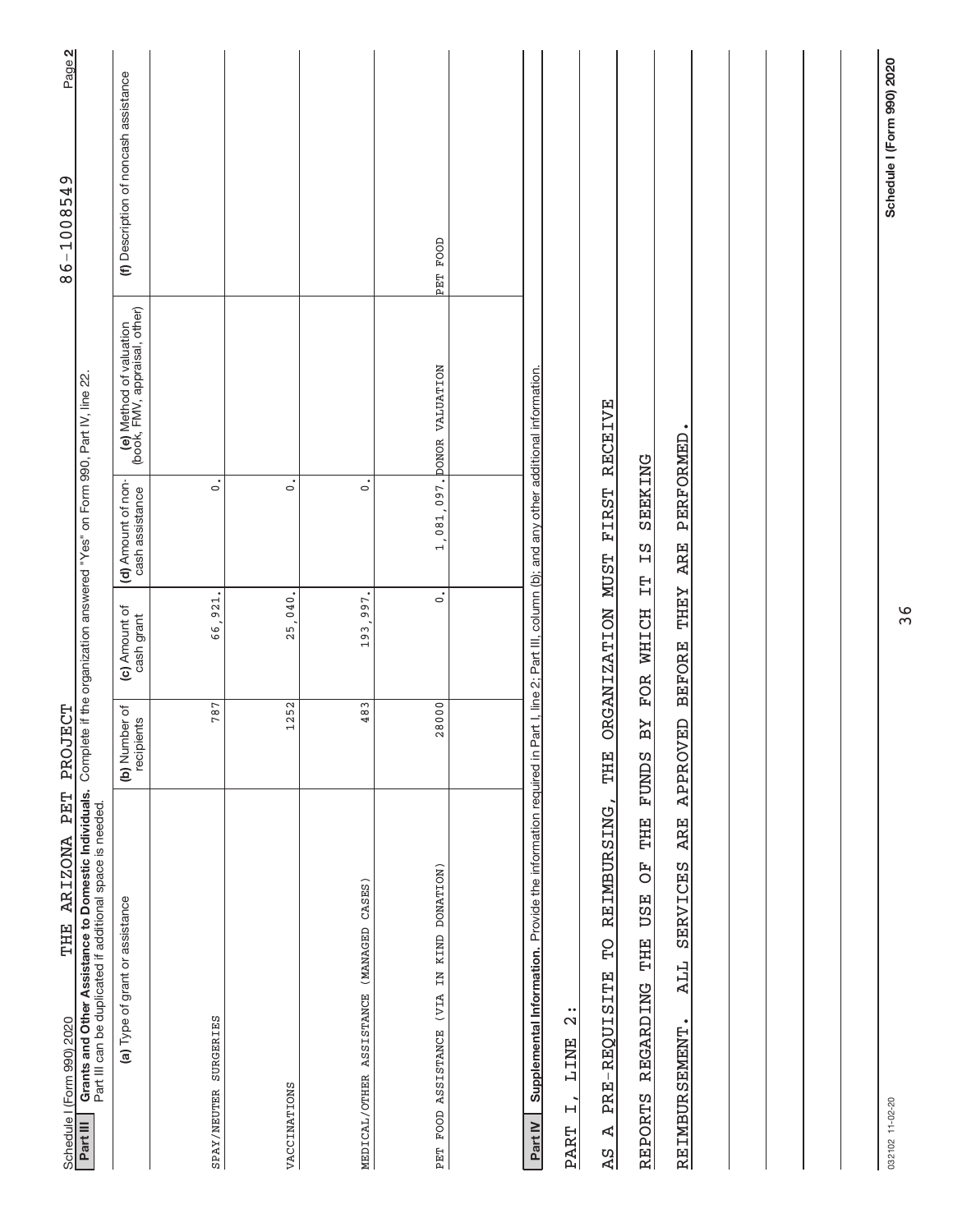| <b>Transactions With Interested Persons</b><br><b>SCHEDULE L</b>                                                                                                                                                 |                             | OMB No. 1545-0047            |                           |
|------------------------------------------------------------------------------------------------------------------------------------------------------------------------------------------------------------------|-----------------------------|------------------------------|---------------------------|
| (Form 990 or 990-EZ)   Complete if the organization answered "Yes" on Form 990, Part IV, line 25a, 25b, 26, 27, 28a,                                                                                             |                             |                              |                           |
| 28b, or 28c, or Form 990-EZ, Part V, line 38a or 40b.<br>Attach to Form 990 or Form 990-EZ.                                                                                                                      |                             | <b>Open To Public</b>        |                           |
| Department of the Treasury<br>Go to www.irs.gov/Form990 for instructions and the latest information.<br>Internal Revenue Service                                                                                 | Inspection                  |                              |                           |
| <b>Employer identification number</b><br>Name of the organization                                                                                                                                                |                             |                              |                           |
| 86-1008549<br>THE ARIZONA PET PROJECT<br><b>Excess Benefit Transactions</b> (section 501(c)(3), section 501(c)(4), and section 501(c)(29) organizations only).<br>Part I                                         |                             |                              |                           |
| Complete if the organization answered "Yes" on Form 990, Part IV, line 25a or 25b, or Form 990-EZ, Part V, line 40b.                                                                                             |                             |                              |                           |
| (b) Relationship between disqualified<br>1<br>(a) Name of disqualified person<br>(c) Description of transaction                                                                                                  |                             |                              | (d) Corrected?            |
| person and organization                                                                                                                                                                                          |                             | Yes                          | No                        |
|                                                                                                                                                                                                                  |                             |                              |                           |
|                                                                                                                                                                                                                  |                             |                              |                           |
|                                                                                                                                                                                                                  |                             |                              |                           |
|                                                                                                                                                                                                                  |                             |                              |                           |
| 2 Enter the amount of tax incurred by the organization managers or disqualified persons during the year under                                                                                                    |                             |                              |                           |
| section 4958                                                                                                                                                                                                     | $\frac{1}{2}$               |                              |                           |
|                                                                                                                                                                                                                  |                             |                              |                           |
| Loans to and/or From Interested Persons.<br>Part II                                                                                                                                                              |                             |                              |                           |
| Complete if the organization answered "Yes" on Form 990-EZ, Part V, line 38a or Form 990, Part IV, line 26; or if the organization                                                                               |                             |                              |                           |
| reported an amount on Form 990, Part X, line 5, 6, or 22.                                                                                                                                                        |                             |                              |                           |
| (d) Loan to or<br>(c) Purpose<br>(a) Name of<br>(b) Relationship<br>(e) Original<br>(f) Balance due<br>$(g)$ In<br>from the<br>interested person<br>with organization<br>of loan<br>principal amount<br>default? | (h) Approved<br>by board or |                              | (i) Written<br>agreement? |
| organization?<br>To From<br>Yes<br>No                                                                                                                                                                            | committee?<br>Yes  <br>No   | Yes l                        | No                        |
|                                                                                                                                                                                                                  |                             |                              |                           |
|                                                                                                                                                                                                                  |                             |                              |                           |
|                                                                                                                                                                                                                  |                             |                              |                           |
|                                                                                                                                                                                                                  |                             |                              |                           |
|                                                                                                                                                                                                                  |                             |                              |                           |
|                                                                                                                                                                                                                  |                             |                              |                           |
|                                                                                                                                                                                                                  |                             |                              |                           |
|                                                                                                                                                                                                                  |                             |                              |                           |
| $\blacktriangleright$ \$<br>Total                                                                                                                                                                                |                             |                              |                           |
| <b>Grants or Assistance Benefiting Interested Persons.</b><br>Part III                                                                                                                                           |                             |                              |                           |
| Complete if the organization answered "Yes" on Form 990, Part IV, line 27.                                                                                                                                       |                             |                              |                           |
| (a) Name of interested person<br>(c) Amount of<br>(d) Type of<br>(b) Relationship between<br>assistance<br>assistance<br>interested person and<br>the organization                                               |                             | (e) Purpose of<br>assistance |                           |
|                                                                                                                                                                                                                  |                             |                              |                           |
|                                                                                                                                                                                                                  |                             |                              |                           |
|                                                                                                                                                                                                                  |                             |                              |                           |
|                                                                                                                                                                                                                  |                             |                              |                           |
|                                                                                                                                                                                                                  |                             |                              |                           |
|                                                                                                                                                                                                                  |                             |                              |                           |
|                                                                                                                                                                                                                  |                             |                              |                           |
|                                                                                                                                                                                                                  |                             |                              |                           |

**For Paperwork Reduction Act Notice, see the Instructions for Form 990 or 990‐EZ. Schedule L (Form 990 or 990‐EZ) 2020** LHA

032131 12‐09‐20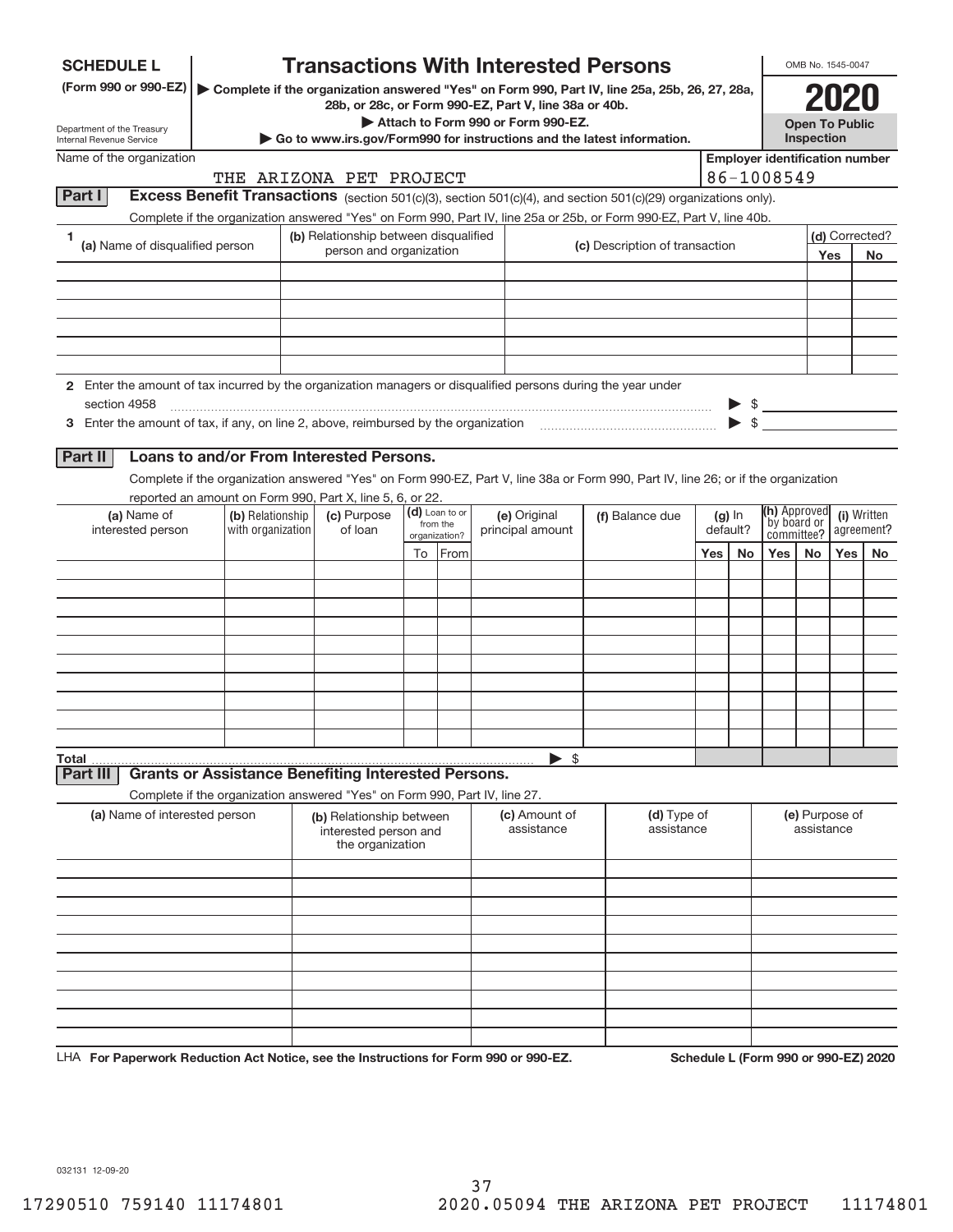# Schedule L (Form 990 or 990-EZ) 2020 「THE ARIZONA PET PROJECT トランドのコンピュータのコンピュータのコンピュータのコンピュータのコンピュータ

# **Part IV | Business Transactions Involving Interested Persons.**

Complete if the organization answered "Yes" on Form 990, Part IV, line 28a, 28b, or 28c.

| (a) Name of interested person | (b) Relationship between interested<br>person and the organization |  | (c) Amount of<br>transaction | (d) Description of<br>transaction | (e) Sharing of<br>organization's<br>revenues? |     |    |
|-------------------------------|--------------------------------------------------------------------|--|------------------------------|-----------------------------------|-----------------------------------------------|-----|----|
|                               |                                                                    |  |                              |                                   |                                               | Yes | No |
| DAVIDSON BELLUSO              | CO-OWNER OF MARKETI                                                |  |                              |                                   | 18,850. MARKETING S                           |     | х  |
| ACCELERATED, LLC              | CO-OWNER OF CONSULT                                                |  |                              |                                   | 30,563. ACCOUNTING                            |     | х  |
|                               |                                                                    |  |                              |                                   |                                               |     |    |
|                               |                                                                    |  |                              |                                   |                                               |     |    |
|                               |                                                                    |  |                              |                                   |                                               |     |    |
|                               |                                                                    |  |                              |                                   |                                               |     |    |
|                               |                                                                    |  |                              |                                   |                                               |     |    |
|                               |                                                                    |  |                              |                                   |                                               |     |    |
|                               |                                                                    |  |                              |                                   |                                               |     |    |
|                               |                                                                    |  |                              |                                   |                                               |     |    |

#### **Part V Supplemental Information.**

Provide additional information for responses to questions on Schedule L (see instructions).

#### SCH L, PART IV, BUSINESS TRANSACTIONS INVOLVING INTERESTED PERSONS:

- (A) NAME OF PERSON: DAVIDSON BELLUSO
- (B) RELATIONSHIP BETWEEN INTERESTED PERSON AND ORGANIZATION:

## CO‐OWNER OF MARKETING FIRM IS A FORMER DIRECTOR

(D) DESCRIPTION OF TRANSACTION: MARKETING SERVICES

(A) NAME OF PERSON: ACCELERATED, LLC

(B) RELATIONSHIP BETWEEN INTERESTED PERSON AND ORGANIZATION:

CO‐OWNER OF CONSULTING FIRM IS A FORMER DIRECTOR

(D) DESCRIPTION OF TRANSACTION: ACCOUNTING & CONSULTING SERVICES

**Schedule L (Form 990 or 990‐EZ) 2020**

032132 12‐09‐20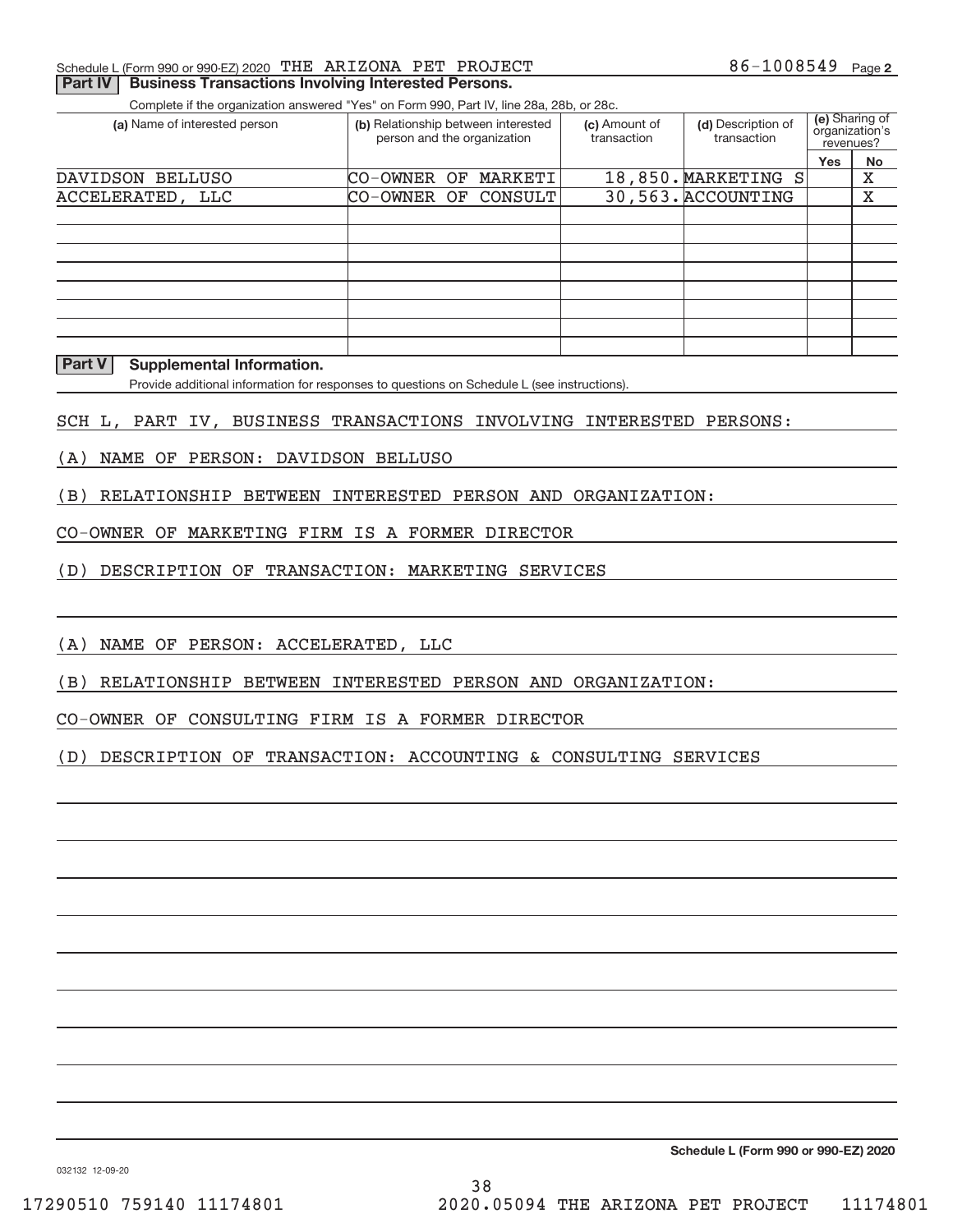# **SCHEDULE M (Form 990)**

# **Noncash Contributions**

OMB No. 1545‐0047

| Department of the Treasury |
|----------------------------|
| Internal Revenue Service   |

**Complete if the organizations answered "Yes" on Form 990, Part IV, lines 29 or 30.** <sup>J</sup>**2020 Attach to Form 990.** J

**Open to Public Inspection**

|  | Name of the organization |
|--|--------------------------|

 **Go to www.irs.gov/Form990 for instructions and the latest information.** J

|        | Name of the organization                                                                                                            |                               |                                      |                                                                                                      |                                 | <b>Employer identification number</b> |     |    |  |
|--------|-------------------------------------------------------------------------------------------------------------------------------------|-------------------------------|--------------------------------------|------------------------------------------------------------------------------------------------------|---------------------------------|---------------------------------------|-----|----|--|
| Part I | THE ARIZONA PET PROJECT<br><b>Types of Property</b>                                                                                 |                               | 86-1008549                           |                                                                                                      |                                 |                                       |     |    |  |
|        |                                                                                                                                     | (a)<br>Check if<br>applicable | (b)<br>Number of<br>contributions or | (c)<br>Noncash contribution<br>amounts reported on<br>items contributed Form 990, Part VIII, line 1g | noncash contribution amounts    | (d)<br>Method of determining          |     |    |  |
| 1.     |                                                                                                                                     |                               |                                      |                                                                                                      |                                 |                                       |     |    |  |
| 2      |                                                                                                                                     |                               |                                      |                                                                                                      |                                 |                                       |     |    |  |
| 3      | Art - Fractional interests                                                                                                          |                               |                                      |                                                                                                      |                                 |                                       |     |    |  |
| 4      |                                                                                                                                     |                               |                                      |                                                                                                      |                                 |                                       |     |    |  |
| 5      | Clothing and household goods                                                                                                        |                               |                                      |                                                                                                      |                                 |                                       |     |    |  |
| 6      |                                                                                                                                     |                               |                                      |                                                                                                      |                                 |                                       |     |    |  |
| 7      |                                                                                                                                     |                               |                                      |                                                                                                      |                                 |                                       |     |    |  |
| 8      |                                                                                                                                     |                               |                                      |                                                                                                      |                                 |                                       |     |    |  |
| 9      |                                                                                                                                     |                               |                                      |                                                                                                      |                                 |                                       |     |    |  |
| 10     | Securities - Closely held stock                                                                                                     |                               |                                      |                                                                                                      |                                 |                                       |     |    |  |
| 11     | Securities - Partnership, LLC, or                                                                                                   |                               |                                      |                                                                                                      |                                 |                                       |     |    |  |
|        | trust interests                                                                                                                     |                               |                                      |                                                                                                      |                                 |                                       |     |    |  |
| 12     |                                                                                                                                     |                               |                                      |                                                                                                      |                                 |                                       |     |    |  |
| 13     | Qualified conservation contribution -                                                                                               |                               |                                      |                                                                                                      |                                 |                                       |     |    |  |
|        | Historic structures                                                                                                                 |                               |                                      |                                                                                                      |                                 |                                       |     |    |  |
| 14     | Qualified conservation contribution - Other                                                                                         |                               |                                      |                                                                                                      |                                 |                                       |     |    |  |
| 15     |                                                                                                                                     |                               |                                      |                                                                                                      |                                 |                                       |     |    |  |
| 16     | Real estate - Commercial                                                                                                            |                               |                                      |                                                                                                      |                                 |                                       |     |    |  |
| 17     |                                                                                                                                     |                               |                                      |                                                                                                      |                                 |                                       |     |    |  |
| 18     |                                                                                                                                     |                               |                                      |                                                                                                      |                                 |                                       |     |    |  |
| 19     |                                                                                                                                     | $\mathbf x$                   | 21                                   |                                                                                                      | 1,081,097. FMV PER DONATING VEN |                                       |     |    |  |
| 20     | Drugs and medical supplies                                                                                                          |                               |                                      |                                                                                                      |                                 |                                       |     |    |  |
| 21     |                                                                                                                                     |                               |                                      |                                                                                                      |                                 |                                       |     |    |  |
| 22     |                                                                                                                                     |                               |                                      |                                                                                                      |                                 |                                       |     |    |  |
| 23     |                                                                                                                                     |                               |                                      |                                                                                                      |                                 |                                       |     |    |  |
| 24     |                                                                                                                                     |                               |                                      |                                                                                                      |                                 |                                       |     |    |  |
| 25     | Other $\blacktriangleright$<br>$($ $)$                                                                                              |                               |                                      |                                                                                                      |                                 |                                       |     |    |  |
| 26     | Other $\blacktriangleright$                                                                                                         |                               |                                      |                                                                                                      |                                 |                                       |     |    |  |
| 27     | Other $\blacktriangleright$                                                                                                         |                               |                                      |                                                                                                      |                                 |                                       |     |    |  |
| 28     | Other                                                                                                                               |                               |                                      |                                                                                                      |                                 |                                       |     |    |  |
| 29     | Number of Forms 8283 received by the organization during the tax year for contributions                                             |                               |                                      |                                                                                                      |                                 |                                       |     |    |  |
|        | for which the organization completed Form 8283, Part V, Donee Acknowledgement                                                       |                               |                                      | 29                                                                                                   |                                 |                                       |     |    |  |
|        |                                                                                                                                     |                               |                                      |                                                                                                      |                                 |                                       | Yes | No |  |
|        | 30a During the year, did the organization receive by contribution any property reported in Part I, lines 1 through 28, that it      |                               |                                      |                                                                                                      |                                 |                                       |     |    |  |
|        | must hold for at least three years from the date of the initial contribution, and which isn't required to be used for               |                               |                                      |                                                                                                      |                                 |                                       |     |    |  |
|        |                                                                                                                                     |                               |                                      |                                                                                                      |                                 | 30a                                   |     | X  |  |
|        | <b>b</b> If "Yes," describe the arrangement in Part II.                                                                             |                               |                                      |                                                                                                      |                                 | 31                                    |     |    |  |
| 31     | Does the organization have a gift acceptance policy that requires the review of any nonstandard contributions?                      |                               |                                      |                                                                                                      |                                 |                                       |     | X  |  |
|        | 32a Does the organization hire or use third parties or related organizations to solicit, process, or sell noncash<br>contributions? |                               |                                      |                                                                                                      |                                 | 32a                                   |     | Х  |  |
|        | <b>b</b> If "Yes," describe in Part II.                                                                                             |                               |                                      |                                                                                                      |                                 |                                       |     |    |  |
| 33     | If the organization didn't report an amount in column (c) for a type of property for which column (a) is checked,                   |                               |                                      |                                                                                                      |                                 |                                       |     |    |  |
|        | describe in Part II.                                                                                                                |                               |                                      |                                                                                                      |                                 |                                       |     |    |  |
| LHA    | For Paperwork Reduction Act Notice, see the Instructions for Form 990.                                                              |                               |                                      |                                                                                                      |                                 | Schedule M (Form 990) 2020            |     |    |  |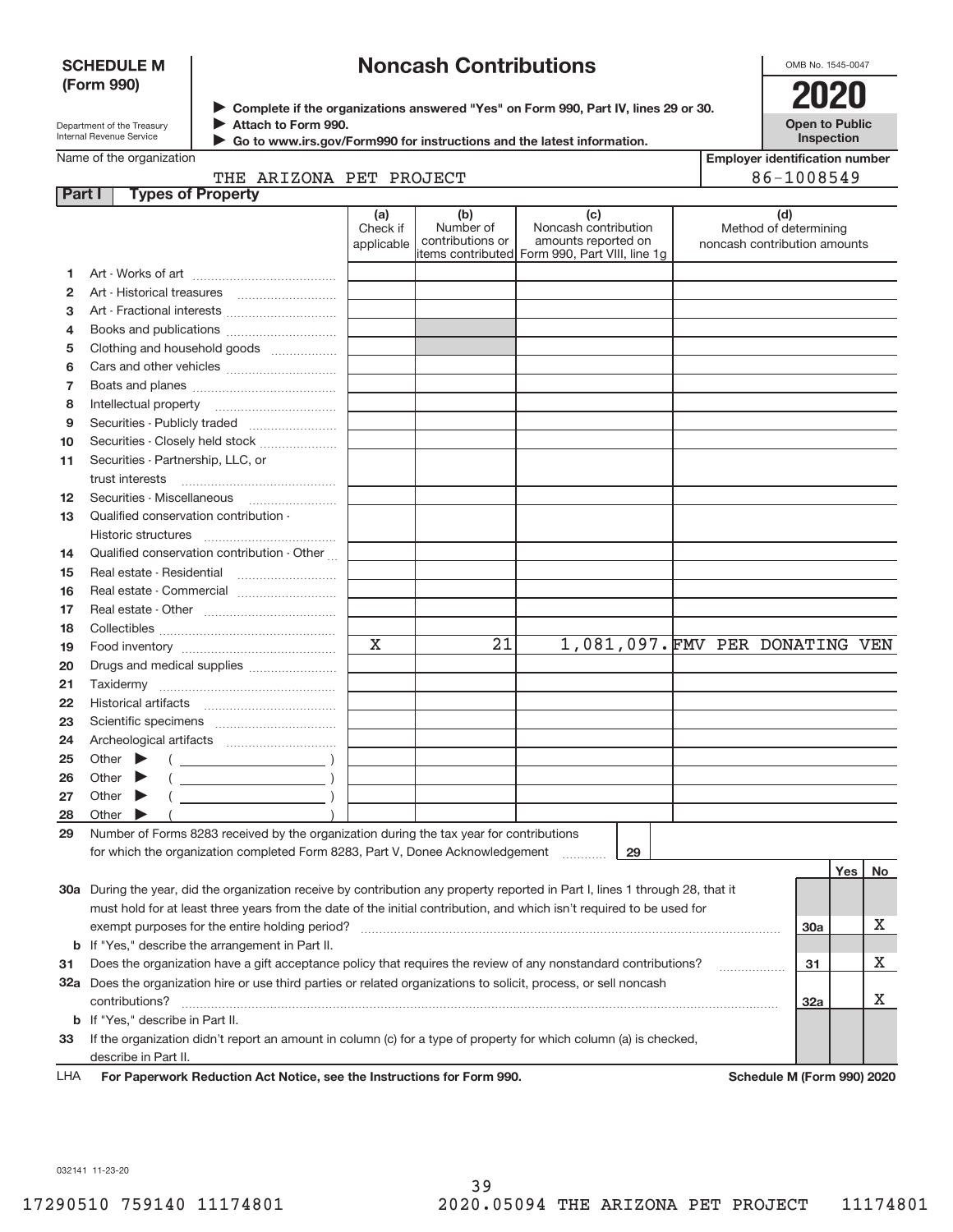Part II | Supplemental Information. Provide the information required by Part I, lines 30b, 32b, and 33, and whether the organization is reporting in Part I, column (b), the number of contributions, the number of items received, or a combination of both. Also complete this part for any additional information.

032142 11‐23‐20 **Schedule M (Form 990) 2020** 40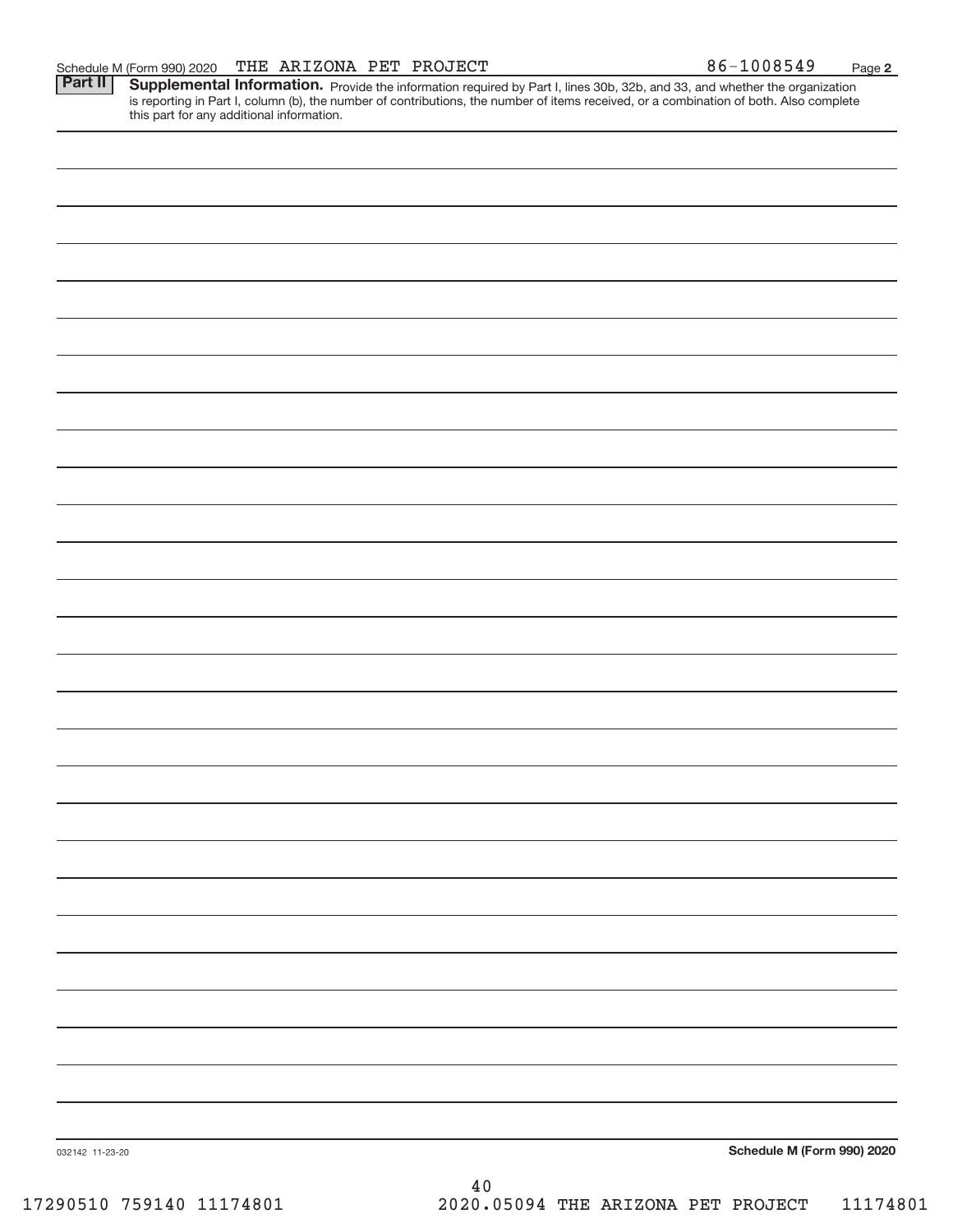**(Form 990 or 990‐EZ)**

Department of the Treasury Internal Revenue Service Name of the organization

**SCHEDULE O Supplemental Information to Form 990 or 990‐EZ 2020**

**Complete to provide information for responses to specific questions on Form 990 or 990‐EZ or to provide any additional information. | Attach to Form 990 or 990‐EZ. | Go to www.irs.gov/Form990 for the latest information.**



THE ARIZONA PET PROJECT REALLY ASSESSED ASSESSED.

**Employer identification number**

FORM 990, PART I, LINE 1, DESCRIPTION OF ORGANIZATION MISSION:

VACCINATIONS, SHELTER INTERVENTION COUNSELING, AND RESOURCE MATCHING

FOR FAMILIES IN NEED AND/OR ON THE VERGE OF SURRENDERING THEIR PETS TO

COMMUNITY SHELTERS.

FORM 990, PART III, LINE 4A, PROGRAM SERVICE ACCOMPLISHMENTS:

IN FY20‐21, THE ARIZONA PET PROJECT PARTNERED WITH BLUE BUFFALO TO

DISTRIBUTE EXPIRING DOG AND CAT FOOD TO LOW INCOME PET OWNERS IN

MARICOPA COUNTY, AND FAMILIES IN RURAL AND INDIGENOUS COMMUNITIES

AFFECTED BY PANDEMIC RELATED SUPPLY CHAIN DISRUPTIONS. IN SOME

INSTANCES, AZPP PAID FOR THE COSTS OF SHIPPING, AND IN OTHERS

COLLABORATED WITH THE ARIZONA FOOD BANK NETWORK.

FORM 990, PART VI, SECTION A, LINE 8B:

THE COMMITTEES DO NOT HAVE AUTHORITY TO ACT ON BEHALF OF THE GOVERNING

BODY.

FORM 990, PART VI, SECTION B, LINE 11B:

THE FORM 990 IS REVIEWED BY THE PRESIDENT, EXECUTIVE DIRECTOR AND TREASURER BEFORE FILING AND THE TREASURER TIES THE FORM 990 TO THE IN-HOUSE FINANCIAL STATEMENTS. THE BOARD IS ALSO PROVIDED A COPY OF THE FORM 990 AFTER IT HAS BEEN FILED AT A REGULARLY SCHEDULED BOARD MEETING.

FORM 990, PART VI, SECTION B, LINE 12C:

032211 11‐20‐20 **For Paperwork Reduction Act Notice, see the Instructions for Form 990 or 990‐EZ. Schedule O (Form 990 or 990‐EZ) 2020** LHA MEMBERS ARE REQUIRED TO DISCLOSE ANNUALLY ALL CONFLICTS OF INTEREST WHICH

41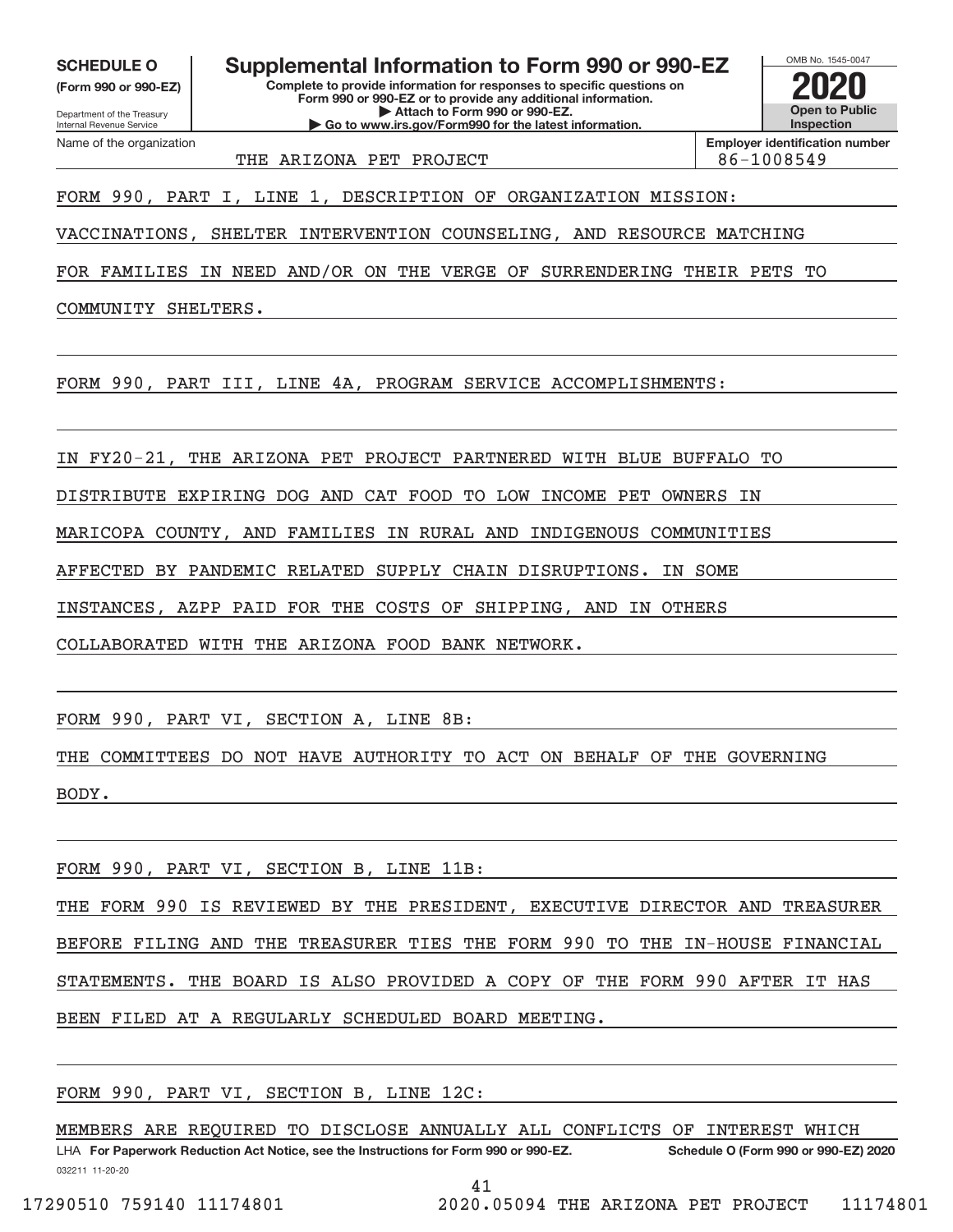Name of the organization

**Employer identification number**

ARE MONITORED BY THE ORGANIZATION'S EXECUTIVE DIRECTOR.

IN CONNECTION WITH ANY ACTUAL OR POSSIBLE CONFLICT OF INTEREST, AN

INTERESTED PERSON MUST DISCLOSE THE EXISTENCE OF THE FINANCIAL INTEREST AND

BE GIVEN THE OPPORTUNITY TO DISCLOSE ALL MATERIAL FACTS TO THE BOARD OR EXECUTIVE COMMITTEE.

ANY DIRECTOR MAY RECUSE HIMSELF OR HERSELF AT ANY TIME FROM INVOLVEMENT IN ANY DECISION OR DISCUSSION IN WHICH THE DIRECTOR BELIEVES HE OR SHE HAS OR MAY HAVE A CONFLICT OF INTEREST, WITHOUT GOING THROUGH THE PROCESS FOR DETERMINING WHETHER A CONFLICT OF INTEREST EXISTS.

AFTER DISCLOSURE OF THE FINANCIAL INTEREST AND ALL MATERIAL FACTS, AND AFTER ANY DISCUSSION WITH THE INTERESTED PERSON, HE/SHE SHALL LEAVE THE BOARD OR EXECUTIVE COMMITTEE MEETING WHILE THE DETERMINATION OF A CONFLICT OF INTEREST IS DISCUSSED AND VOTED UPON. THE REMAINING BOARD OR EXECUTIVE COMMITTEE MEMBERS SHALL DECIDE IF A CONFLICT OF INTEREST EXISTS.

PROCEDURES FOR ADDRESING THE CONFLICT OF INTEREST

1‐ AN INTERESTED PERSON MAY MAKE A PRESENTATION AT THE BOARD OR EXECUTIVE COMMITTEE MEETING, BUT AFTER THE PRESENTATION, HE/SHE SHALL LEAVE THE MEETING DURING THE DISCUSSION OF, AND THE VOTE ON, THE TRANSACTION OR ARRANGEMENT INVOLVING THE POSSIBLE CONFLICT OF INTEREST.

2‐ THE CHAIRPERSON OF THE BOARD OR EXECUTIVE COMMITTEE SHALL, IF

APPROPRIATE, APPOINT A DISINTERESTED PERSON OR COMMITTEE TO INVESTIGATE

ALTERNATIVES TO THE PROPOSED TRANSACTION OR ARRANGEMENT.

032212 11‐20‐20

**Schedule O (Form 990 or 990‐EZ) 2020**

42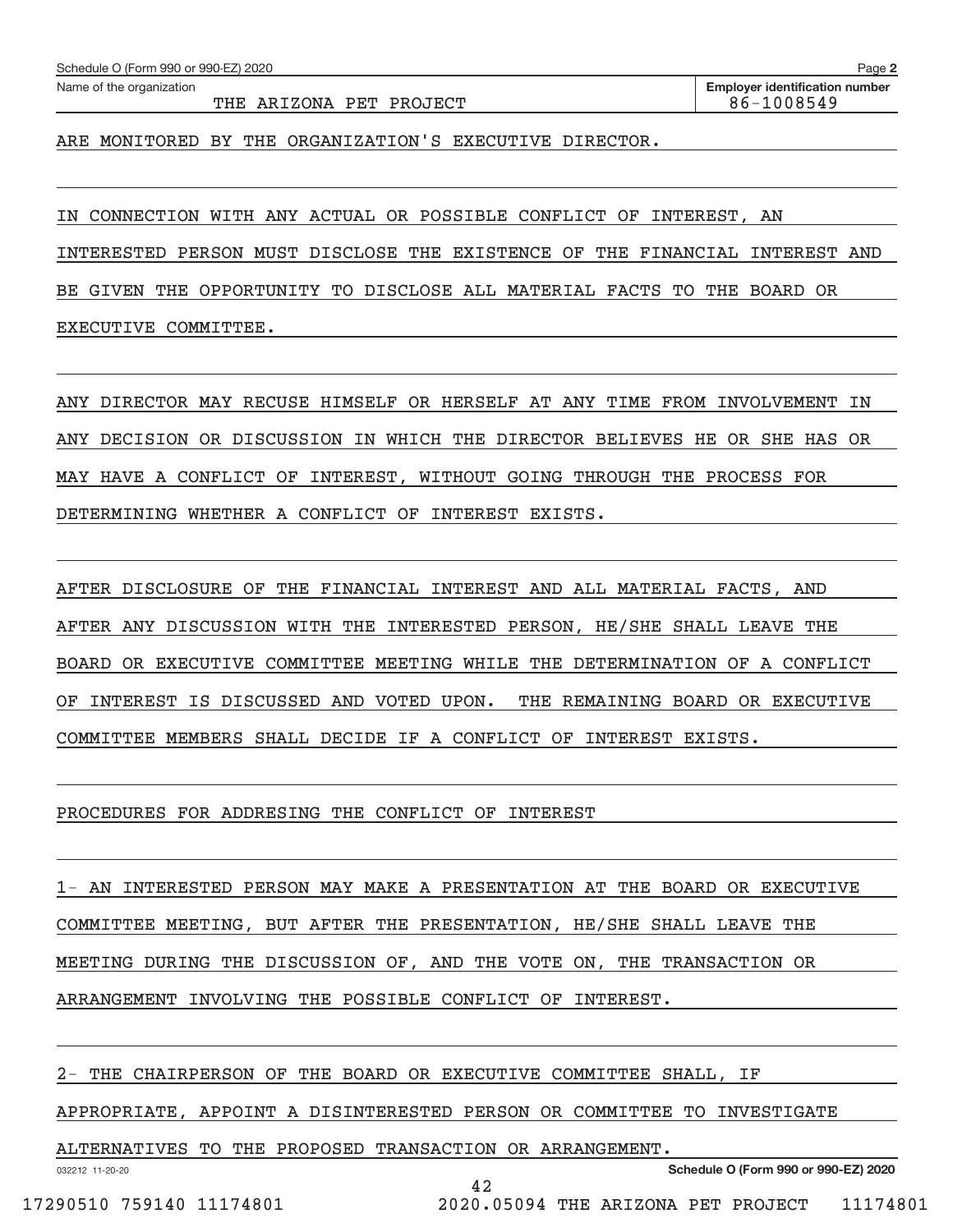Name of the organization

THE ARIZONA PET PROJECT 86‐1008549

3‐ AFTER EXERCISING DUE DILIGENCE, THE BOARD OR EXECUTIVE COMMITTEE SHALL DETERMINE WHETHER ARIZONA PET PROJECT CAN OBTAIN WITH REASONABLE EFFORTS A MORE ADVANTAGEOUS TRANSACTION OR ARRANGEMENT FROM A PERSON OR ENTITY THAT WOULD NOT GIVE RISE TO A CONFLICT OF INTEREST.

4‐ IF A MORE ADVANTAGEOUS TRANSACTION OR ARRANGEMENT IS NOT REASONABLY POSSIBLE UNDER CIRCUMSTANCES NOT PRODUCING A CONFLICT OF INTEREST, THE BOARD OR EXECUTIVE COMMITTEE SHALL DETERMINE BY A MAJORITY VOTE OF THE DISINTERESTED DIRECTORS WHETHER THE TRANSACTION OR ARRANGEMENT IS IN THE ARIZONA PET PROJECT'S BEST INTEREST, FOR ITS OWN BENEFIT, AND WHETHER IT IS FAIR AND REASONABLE. IN CONFORMITY WITH THE ABOVE DETERMINATION, IT SHALL MAKE ITS DECISION AS TO WHETHER TO ENTER INTO THE TRANSACTION OR ARRANGEMENT.

# VIOLATIONS OF THE CONFLICTS OF INTEREST POLICY

A. IF THE BOARD OR EXECUTIVE COMMITTEE HAS REASONABLE CAUSE TO BELIEVE A MEMBER HAS FAILED TO DISCLOSE ACTUAL OR POSSIBLE CONFLICTS OF INTEREST, IT SHALL INFORM THE MEMBER OF THE BASIS FOR SUCH BELIEF AND AFFORD THE MEMBER AN OPPORTUNITY TO EXPLAIN THE ALLEGED FAILURE TO DISCLOSE.

B. IF, AFTER HEARING THE MEMBER'S RESPONSE AND AFTER MAKING FURTHER INVESTIGATION AS WARRANTED BY THE CIRCUMSTANCES, THE BOARD OR EXECUTIVE COMMITTEE DETERMINES THE MEMBER HAS FAILED TO DISCLOSE AN ACTUAL OR POSSIBLE CONFLICT OF INTEREST, IT SHALL TAKE APPROPRIATE DISCIPLIANARY AND CORRECTIVE ACTION.

43

032212 11‐20‐20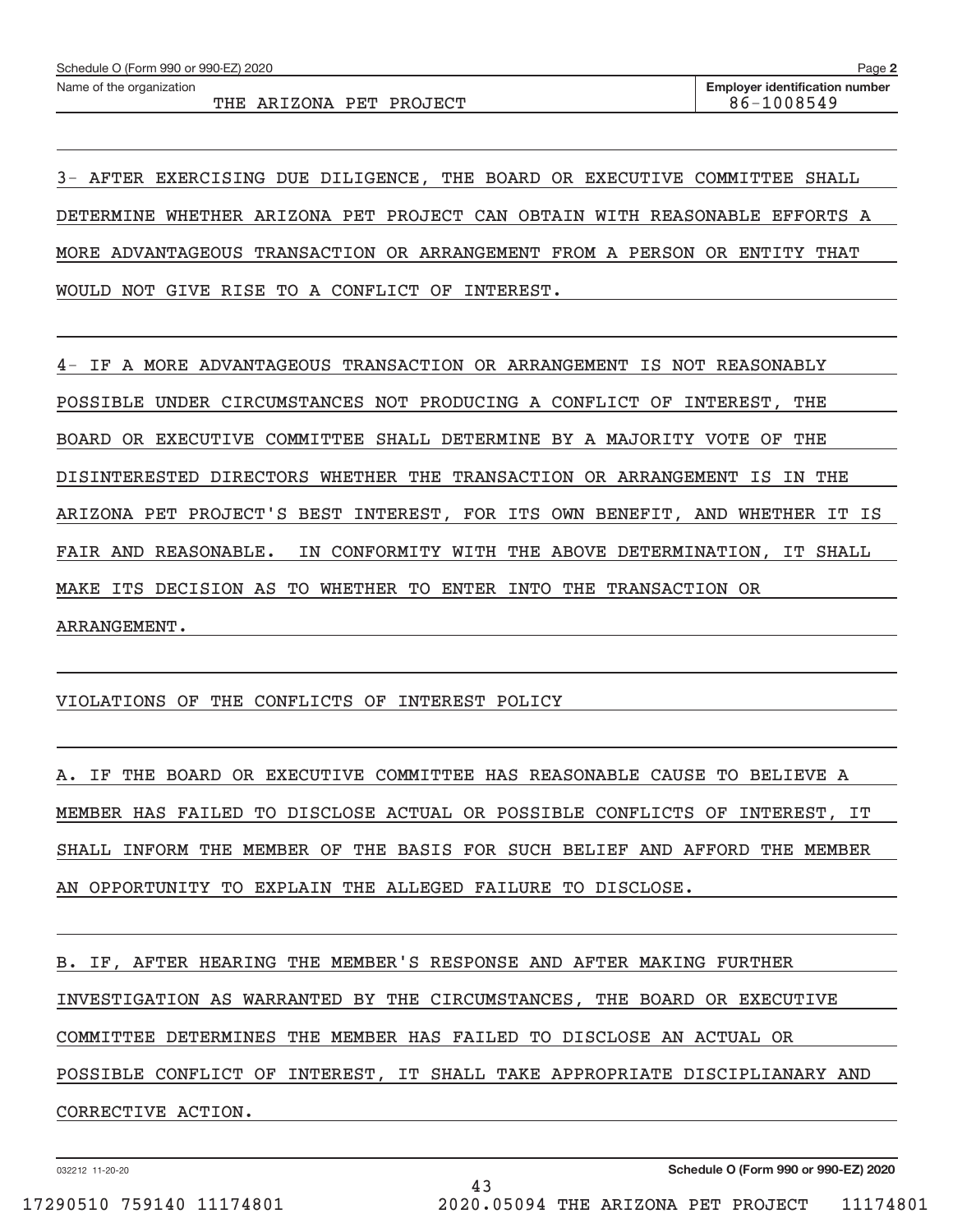Name of the organization

FORM 990, PART VI, SECTION B, LINE 15:

THE BOARD OF DIRECTORS DETERMINES THE COMPENSATION OF THE EXECUTIVE

DIRECTOR. COMPENSATION IS BASED ON PREVAILING MARKET RATES AND THE

DECISION IS DOCUMENTED IN THE MEETING MINUTES.

FORM 990, PART VI, SECTION C, LINE 19:

THE ORGANIZATION'S GOVERNING DOCUMENTS, POLICIES, AND FINANCIAL STATEMENTS

ARE MADE AVAILABLE TO THE PUBLIC UPON REQUEST.

FORM 990, PART VIII, LINE 1E

THE ORGANIZATION IS APPLYING REV. PROC. 2021-48 SECTION 3.01(3) TO

TREAT AS TAX‐EXEMPT INCOME RESULTING FROM THE COMPLETE FORGIVENESS OF

THE PPP LOAN THAT THE ORGANIZATION RECEIVED IN THE AMOUNT OF \$54,000

DURING THE TAX YEAR. FORGIVENESS OF THE PPP LOAN HAS BEEN GRANTED AS OF

THE DATE THIS RETURN IS FILED.

FORM 990, PART XII, LINE 2C:

THE ORGANIZATION DID NOT CHANGE ITS OVERSIGHT PROCESS NOR THE SELECTION PROCESS DURING THE TAX YEAR.

032212 11‐20‐20